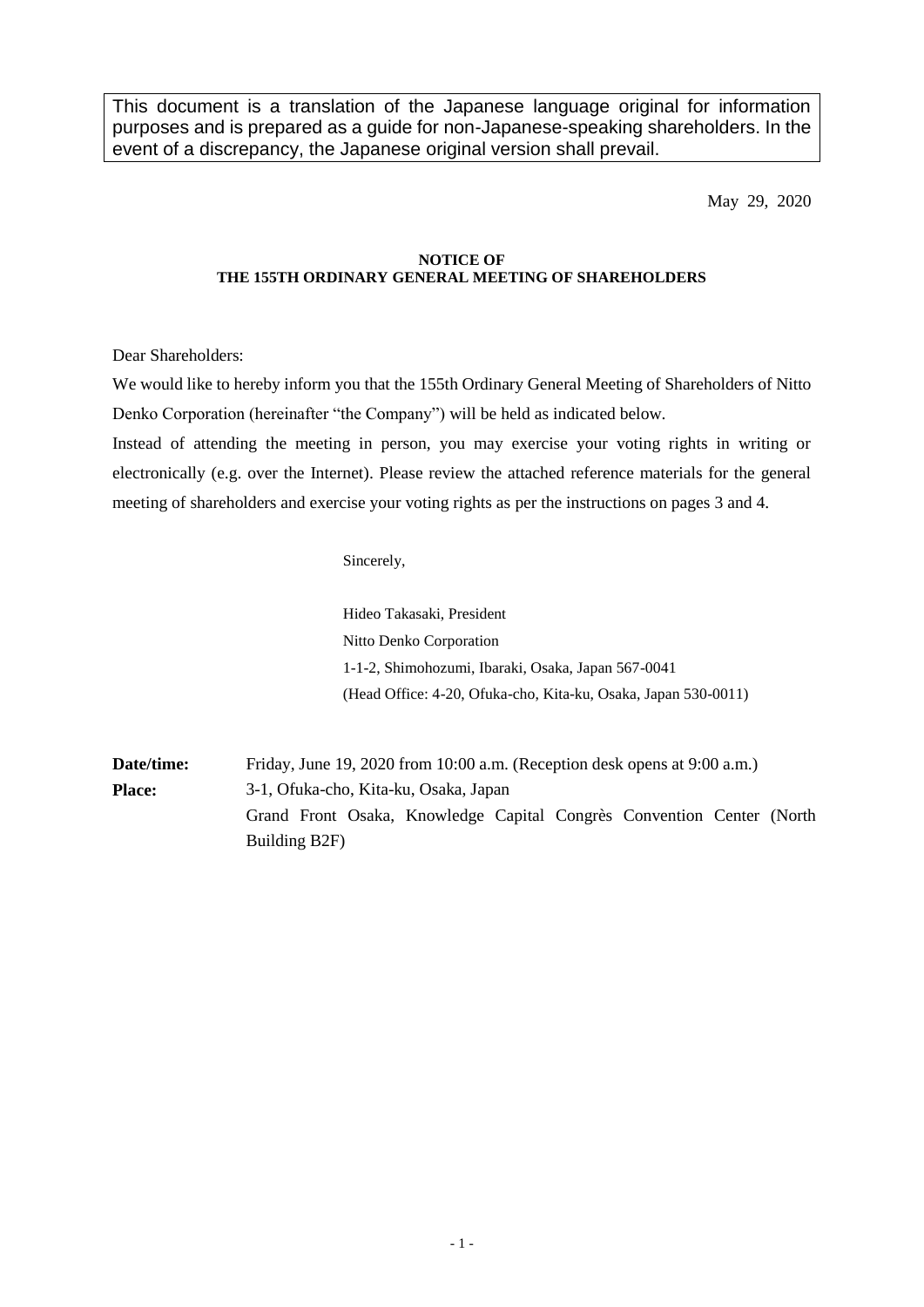# **Meeting Agenda**

## **Items to be reported:**

- 1. Business Report, Consolidated and Non-Consolidated Financial Statements for the 155th term (from April 1, 2019 to March 31, 2020)
- 2. Auditing results of Consolidated Financial Statements by Accounting Auditors and the Board of Corporate Auditors

# **Items to be resolved:**

- Item 1 Approval of the proposed dividends from surplus
- Item 2 Approval of the payment of bonus for Directors
- Item 3 Election of eight Directors
- Item 4 Election of two Corporate Auditors
- Item 5 Revision of compensation for Directors
- Any revisions of reference materials for the general meeting of shareholders, Business Report, Consolidated Financial Statements, and Non-Consolidated Financial Statements will be disclosed on our Investor Relations website.
- This English translation of this notice can be referred on our Investor Relations website (English version).
	- Investor Relations website (Japanese):<https://www.nitto.com/jp/ja/ir/>
	- Investor Relations website (English): [https://www.nitto.com/jp/en/ir/](https://www.nitto.com/jp/en/ir)
- When attending, it is necessary to present the enclosed Voting Rights Exercise Form at the reception of the venue. To conserve resources, we ask that you kindly bring this Notice with you to the meeting. Your cooperation is appreciated.
- The casual dress code will be followed at the meeting. Shareholders are encouraged to dress casually as well.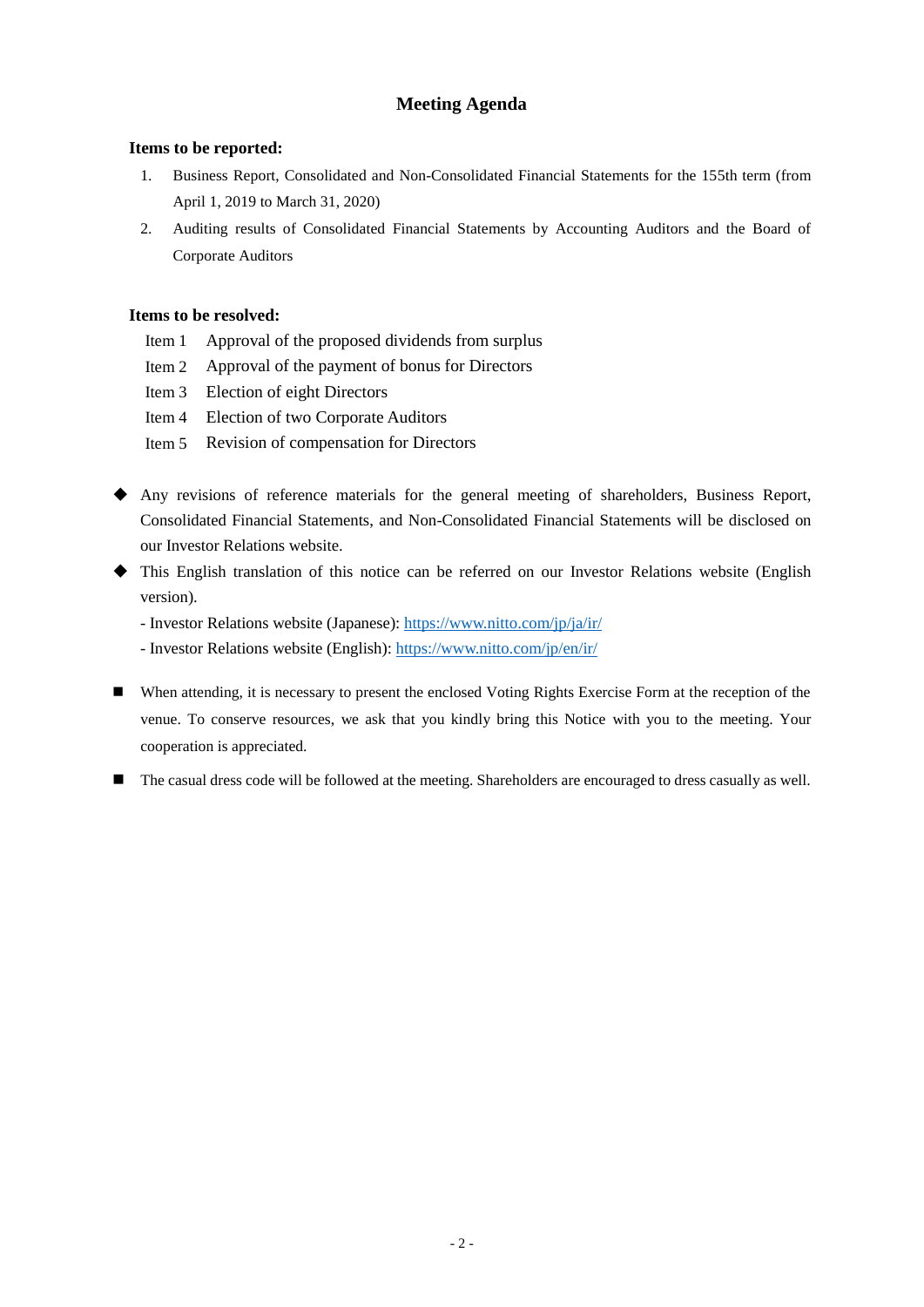# **How to Exercise Voting Rights**

Voting rights at the general meeting of shareholders is an important right for shareholders.

Please read carefully the reference materials for the general meeting of shareholders below before you exercise your voting rights.

You may exercise your voting rights by doing one of the following:

### **Exercising your voting rights** 1 Voting at the general meeting of shareholders

|   | Voting at the general meeting of shareholders                                                     |
|---|---------------------------------------------------------------------------------------------------|
|   | Please present the Voting Rights Exercise Form at the reception of the venue.                     |
|   | Meeting date/time: Friday, June 19, 2020 from 10:00 AM (JST)                                      |
| 2 | Mailing the Voting Rights Exercise Form                                                           |
|   | Please mail the Voting Rights Exercise Form after indicating your approval or disapproval of each |
|   | item.                                                                                             |
|   | Deadline for mail arrival: Thursday, June 18, 2020 at 5:00 PM (JST)                               |
| 3 | Internet voting                                                                                   |
|   | Please indicate your approval or disapproval of each item by following the guidance on the next   |
|   | page.                                                                                             |
|   | Deadline for voting: Thursday, June 18, 2020 at 5:00 PM (JST)                                     |

In the event of multiple votes cast using the Voting Rights Exercise Form and via the Internet, etc., the vote cast via the Internet, etc. shall be considered to be the effective exercise of your voting rights. If you exercise your voting rights more than once via the Internet, etc., the last vote shall be considered the effective exercise of your voting rights.

# **How to Fill in the Voting Rights Exercise Form**

Please indicate your approval or disapproval of the following items.

Items 1, 2, and 5

- If you approve >> Put a circle mark in the "Approve" box.
- If you disapprove >> Put a circle mark in the "Disapprove" box.

Items 3 and 4

- If you approve all >> Put a circle mark in the "Approve" box.
- If you disapprove all  $\gg$  Put a circle mark in the "Disapprove" box.
- If you disapprove of some candidates >> Put a circle mark in the "Approve" box and indicate the number(s) of candidate(s) that you disapprove of.

If you indicate neither approval nor disapproval of any items when exercising your voting rights through the Voting Rights Exercise Form, it will be assumed that you approve of those items.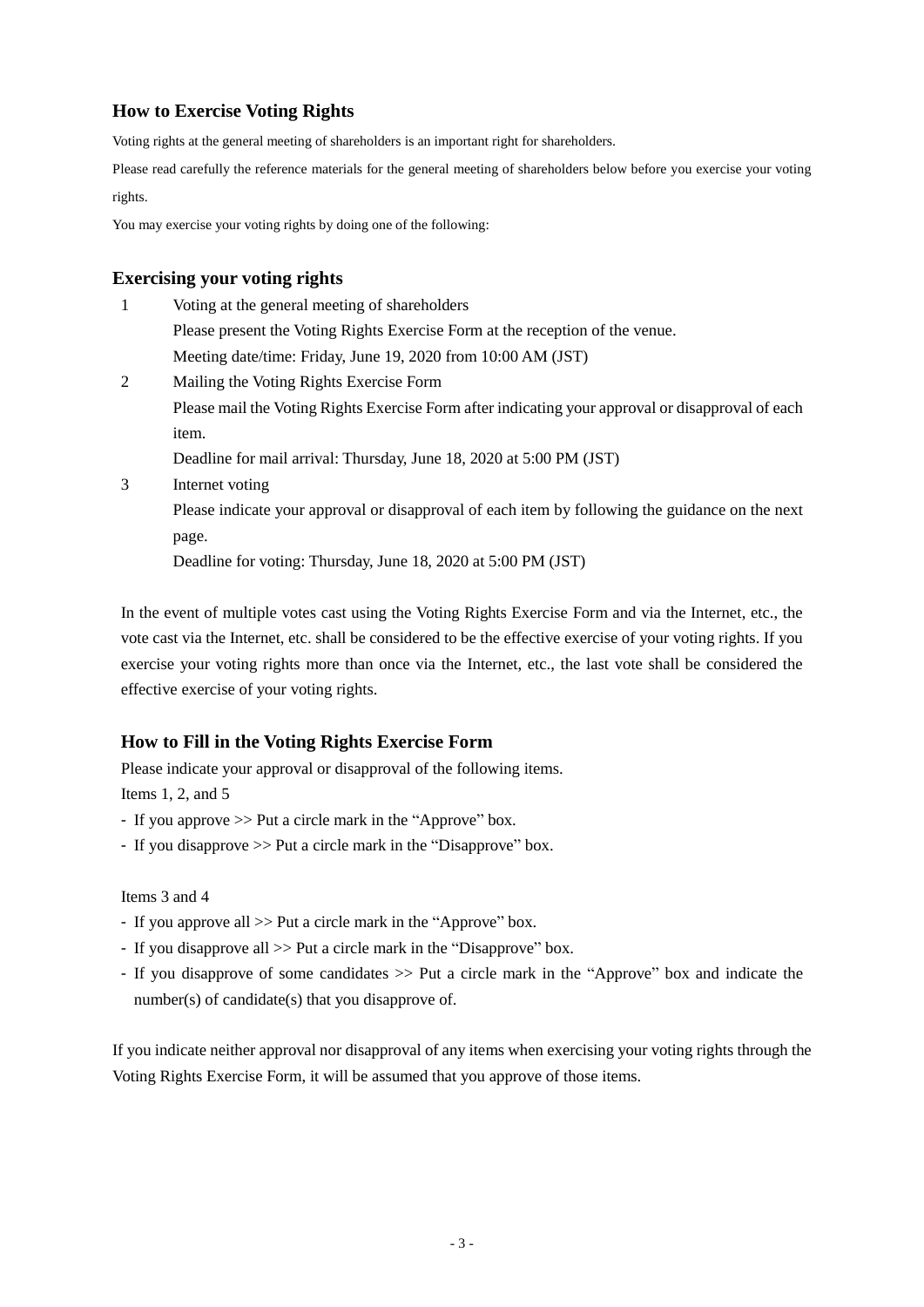# **How to Exercise Voting Rights via the Internet**

- Entering log-in ID and provisional password
- Exercise of Voting Rights Website:<https://evote.tr.mufg.jp/> (Japanese text only)
- \* The site will be unavailable between the hours of 2:00 AM and 5:00 AM (JST) each day.
- 1. Access the Exercise of Voting Rights Website.
- 2. Enter your "log-in ID and provisional password" indicated in your Voting Rights Exercise Form and click.
- 3. Register a new password.
- 4. Follow the onscreen instructions and indicate your approval/disapproval.
- How to scan a QR code

By using your electronic device to scan a QR code, you can log in to the Exercise of Voting Rights Website without having to enter the log-in ID and provisional password indicated in your Voting Rights Exercise Form.

- 1. Use your electronic device to scan the QR code on the right hand side of the Voting Rights Exercise Form.
- \* "QR code" is a registered trademark of Denso Wave Incorporated.
- 2. Follow the onscreen instructions to indicate your approval/disapproval.

You may log in only once by using the QR code.

(You may still exercise your voting rights again by using your log-in ID and provisional password.)

Please note that any costs arising from use of the Exercise of Voting Rights Website, including Internet provider connection fees and telecom rates charged by telecommunications carriers, shall be borne by the shareholder.

■ If you have any questions regarding the use of computers, smartphones, and mobile phones when exercising your voting rights via the Internet, please call the following number:

Help Desk, Securities Agency Division, Mitsubishi UFJ Trust and Banking Corporation Tel: 0120-173-027 (toll free) (Hours: 9:00 AM to 9:00 PM [JST])

Institutional investors can use the electronic voting platform operated by ICJ, Inc., in addition to exercising voting rights via the Internet described above. Please note that the deadline for voting is Thursday, June 18, 2020 at 5:00 PM (JST), which is the same as the deadline for voting via the Internet.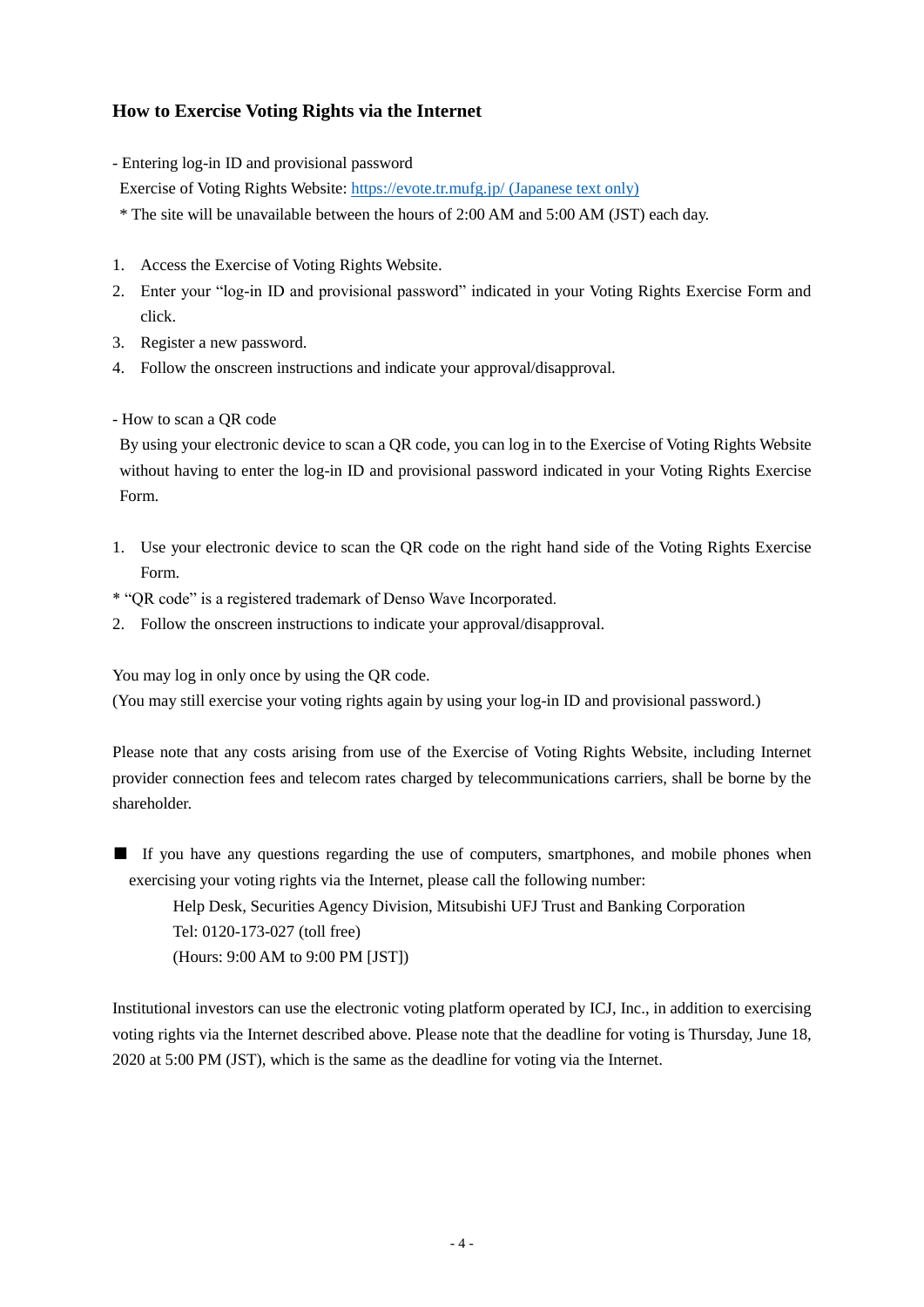# **Reference Materials for the General Meeting of Shareholders**

## **Item 1: Approval of the proposed dividends from surplus**

We consider the stable return of our profits to shareholders to be one of our most important management issues and, before providing dividends, we comprehensively assess profit conditions and the dividend payout ratio, and also consider improvement of financial conditions, prior investments for technical innovation and business development, and retained earnings. Proposed year-end dividends for the 155th term are as described below. Since we have paid interim dividends of 100 yen per share, the amount of annual dividend per share will be 200 yen, an increase of 20 yen compared to the previous term.

Matters concerning year-end dividends

- (1) Type of dividend property Cash
- (2) Matters concerning distribution of dividend property and its total amount 100 yen per share of our common stock: 15,391,867,300 yen in total
- (3) Effective date of distribution of dividends June 22, 2020

(Reference) Trends in annual dividends and consolidated dividend payout ratio

| <b>FY</b>                | Annual dividends | Consolidated dividend<br>payout ratio |
|--------------------------|------------------|---------------------------------------|
| FY2015<br>$(151st$ term) | 140              | 28.2                                  |
| FY2016<br>$(152nd$ term) | 150              | 38.4                                  |
| FY2017<br>$(153rd$ term) | 160              | 29.7                                  |
| FY2018<br>(154th term)   | 180              | 42.5                                  |
| FY2019*<br>(155th term)  | 200              | 66.4                                  |

■ Annual dividends (yen/share) Consolidated dividend payout ratio (%)

\* The Company purchased treasury stock in fiscal 2019, bringing the total distribution ratio to 101.7%.

## **Item 2: Approval of the payment of bonus for Directors**

We propose providing the total amount of 127 million yen as a bonus based on the results at the end of the fiscal year under review for the five Directors (excluding the three Outside Directors) serving as of the end of the fiscal year under review and one Director who retired during the fiscal year under review. We would like to ask our shareholders to leave the specific amount for each person and payment date and method to be decided by the Board of Directors.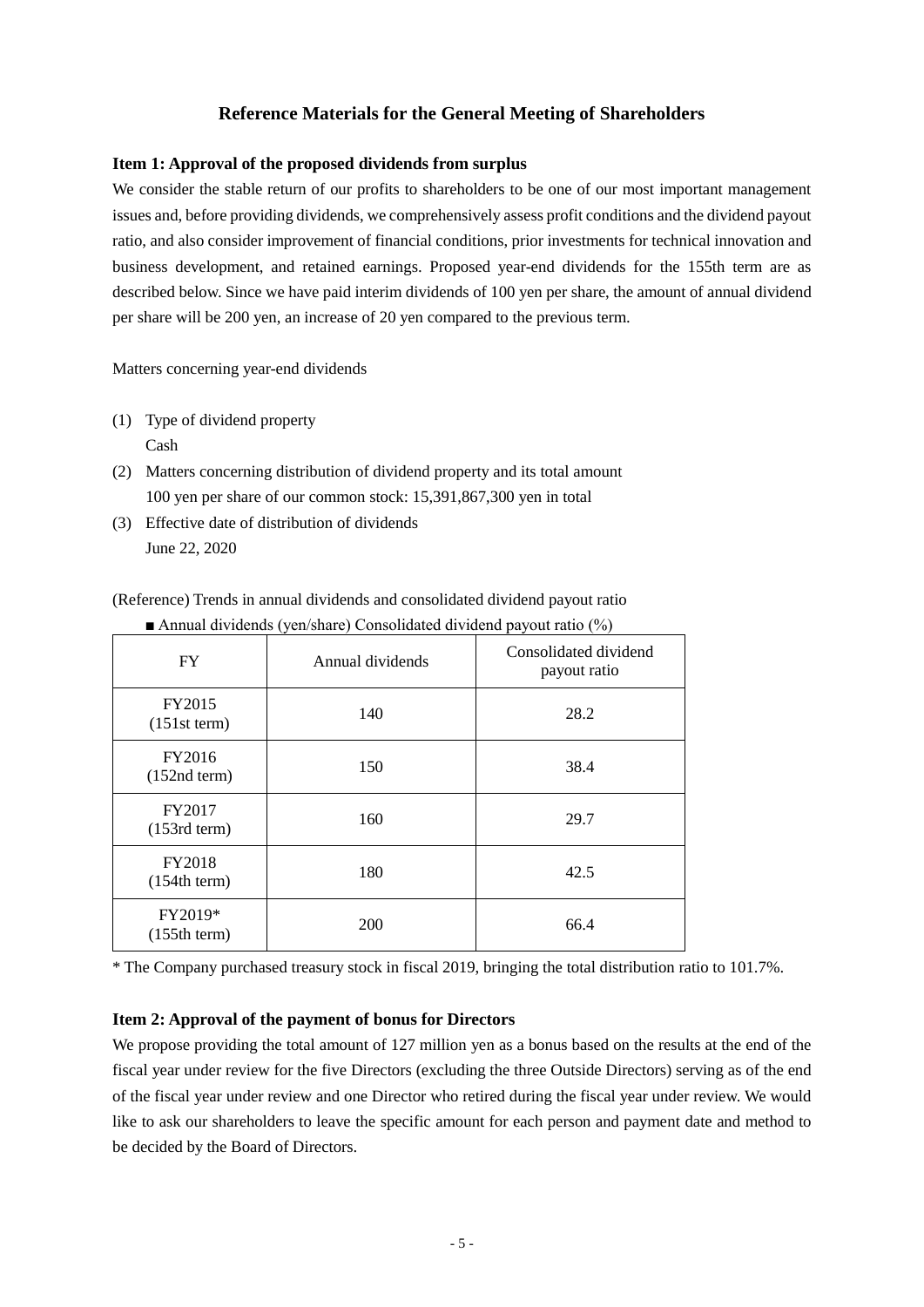## **Item 3: Election of eight Directors**

At the close of this Ordinary General Meeting of Shareholders, the terms of office of all eight current members of the Board of Directors will expire, and Director Toshiyuki Umehara (Representative Director) and Director Toru Takeuchi will retire.

With a view to strengthening the management structure and corporate governance, we hereby propose the appointment of eight Directors, a decrease in the number of Full-time (corporate) Directors by one and an increase in the number of Outside Directors by one. This will bring the number of Outside Directors to four out of eight Directors, which will result in Outside Directors accounting for half of the Directors. The following are the candidates, with six being nominated for reelection and two for new election.

| Candidate<br>number | Name                 | Gender | Length of service<br>(as of the close of<br>this Ordinary<br>General Meeting of<br>Shareholders): | Attendance at<br>Board meetings |                                                                                                                                                                                                                         | Current position and areas of responsibility, etc. in the Company                                                                                                          |                                        |
|---------------------|----------------------|--------|---------------------------------------------------------------------------------------------------|---------------------------------|-------------------------------------------------------------------------------------------------------------------------------------------------------------------------------------------------------------------------|----------------------------------------------------------------------------------------------------------------------------------------------------------------------------|----------------------------------------|
| $\mathbf{1}$        | Hideo<br>Takasaki    | Male   | 12 years                                                                                          | 100%<br>13 out of 13            | Representative Director,<br>President<br>CEO, COO<br>Chairperson, Internal Control<br>Committee                                                                                                                         | Supervisor of management<br>in general                                                                                                                                     | Reelection                             |
| $\overline{c}$      | Nobuhiro<br>Todokoro | Male   | 3 years                                                                                           | 100%<br>13 out of 13            | Director, Executive Vice<br>President                                                                                                                                                                                   | Supervisor of functional<br>base products business<br>and management of East<br>Asian region                                                                               | Reelection                             |
| 3                   | Yosuke<br>Miki       | Male   | 3 years                                                                                           | 100%<br>13 out of 13            | Director, Senior Vice<br>President<br>Deputy CTO<br>General Manager of<br>Information and<br><b>Communication Technology</b><br>Sector, concurrently Deputy<br>General Manager of Corporate<br><b>Technology Sector</b> | Supervisor of<br>transportation business<br>and management of South<br>Asia/Oceania and India<br>In charge of ICT business<br>and corporate technology<br>(new technology) | Reelection                             |
| $\overline{4}$      | Yasuhiro<br>Iseyama  | Male   |                                                                                                   |                                 | Vice President<br>General Manager of Corporate<br>Accounting & Finance<br>Division                                                                                                                                      | In charge of accounting &<br>finance                                                                                                                                       | New election                           |
| 5                   | Yoichiro<br>Furuse   | Male   | 13 years                                                                                          | 100%<br>13 out of 13            | <b>Outside Director</b>                                                                                                                                                                                                 |                                                                                                                                                                            | Reelection<br>Independent<br>Outside   |
| 6                   | Takashi<br>Hatchoji  | Male   | 5 years                                                                                           | 92%<br>12 out of 13             | <b>Outside Director</b>                                                                                                                                                                                                 |                                                                                                                                                                            | Reelection<br>Independent<br>Outside   |
| $\tau$              | Tamio<br>Fukuda      | Male   | 2 years                                                                                           | 100%<br>13 out of 13            | <b>Outside Director</b>                                                                                                                                                                                                 |                                                                                                                                                                            | Reelection<br>Independent<br>Outside   |
| 8                   | Wong Lai<br>Yong     | Female |                                                                                                   |                                 |                                                                                                                                                                                                                         |                                                                                                                                                                            | New election<br>Independent<br>Outside |

Reelection: Candidate for reelected Director

New election: Candidate for newly elected Director

Independent: Independent Director who is registered or to be registered with Tokyo Stock Exchange

Outside: Outside Director or Candidate for Outside Director

\* CEO: Chief Executive Officer, COO: Chief Operating Officer, CTO: Chief Technology Officer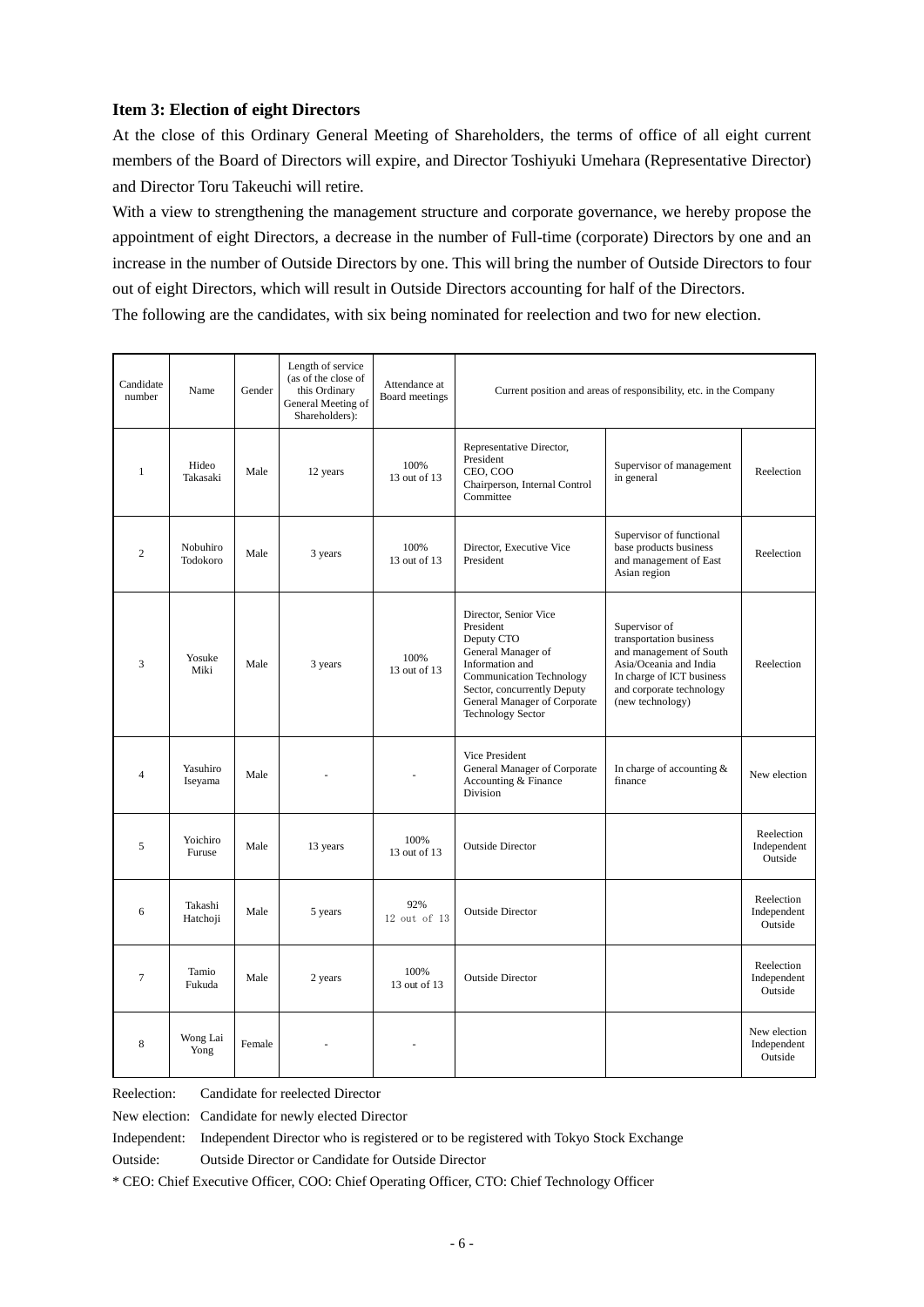Number of Company shares owned: 28,600

Conflicts of interest between the Company and candidate: None

Important positions concurrently held outside of the Company: 0

# **Brief Profile**

| April 1978    | Joined Nitto Denko Corporation                                             |
|---------------|----------------------------------------------------------------------------|
| June 2008     | Director, Vice President                                                   |
| June 2010     | Director, Senior Vice President                                            |
| June 2011     | Director, Executive Vice President                                         |
| June 2013     | Director, Senior Executive Vice President                                  |
| April 2014    | Representative Director, President CEO, concurrently COO                   |
| November 2016 | Representative Director, President CEO, concurrently COO, concurrently CTO |
| April 2017    | Representative Director, President CEO, concurrently COO (present)         |

# Reason for nomination as a candidate for Director

Mr. Hideo Takasaki has led the Nitto Group as a member of the management team and fulfilled his responsibilities as Representative Director, President of the Company by making decisions on material issues for management, among others, thus increasing the corporate value of the Company.

As it is expected that he will continue to contribute his services as a Nitto Person, Mr. Takasaki has been nominated as a candidate for Director this year again.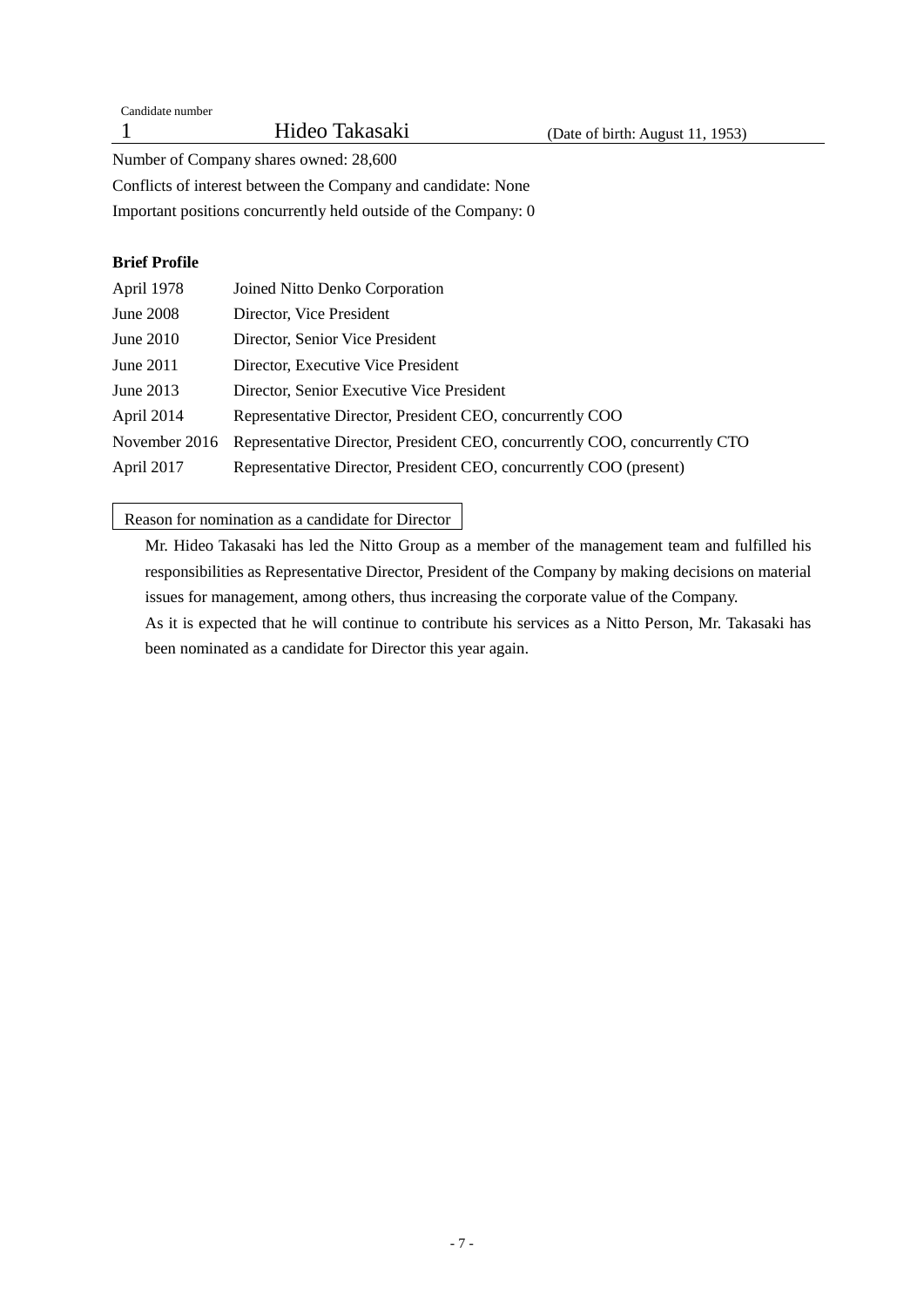| Candidate number                                                |                                                                     |                               |
|-----------------------------------------------------------------|---------------------------------------------------------------------|-------------------------------|
|                                                                 | Nobuhiro Todokoro                                                   | (Date of birth: June 1, 1965) |
|                                                                 | Number of Company shares owned: 5,600                               |                               |
|                                                                 | Conflicts of interest between the Company and candidate: None       |                               |
| Important positions concurrently held outside of the Company: 0 |                                                                     |                               |
| <b>Brief Profile</b>                                            |                                                                     |                               |
| April 1989                                                      | Joined Nitto Denko Corporation                                      |                               |
| June 2015                                                       | Vice President, General Manager of Information Fine Materials Unit, |                               |

|            | Information Fine Materials Sector                                    |
|------------|----------------------------------------------------------------------|
| April 2017 | Vice President, General Manager of Information Fine Materials Sector |

June 2017 Director, Senior Vice President, General Manager of Information Fine Materials Sector

June 2019 Director, Executive Vice President (present)

Reason for nomination as a candidate for Director

Mr. Nobuhiro Todokoro has been involved in the information fine materials business, one of the mainstay businesses of the Nitto Group, for many years. As a manager who knows that business inside out and then as a Director of Nitto Denko Corporation, he has dedicated himself to enhancing the corporate value of the Group from a holistic perspective.

As it is expected that he will continue to contribute his services as a Nitto Person, Mr. Todokoro has been nominated as a candidate for Director this year again.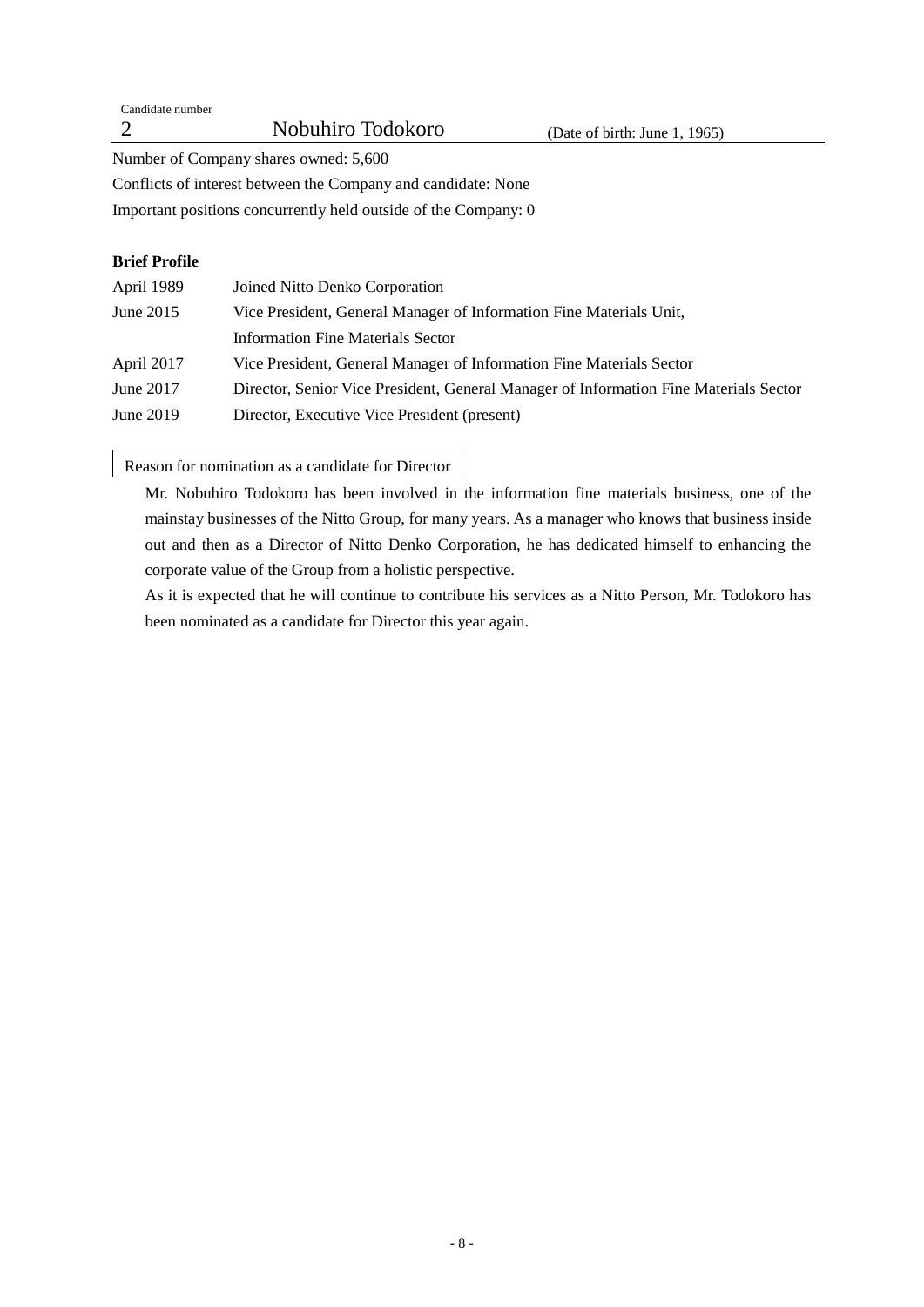| Candidate number |                    |                                |
|------------------|--------------------|--------------------------------|
|                  | <b>Yosuke Miki</b> | (Date of birth: June 19, 1965) |

Number of Company shares owned: 3,500

Conflicts of interest between the Company and candidate: None

Important positions concurrently held outside of the Company: 0

# **Brief Profile**

| April 1993 | Joined Nitto Denko Corporation                                               |
|------------|------------------------------------------------------------------------------|
| June 2016  | Vice President, General Manager of Information and Communication Technology  |
|            | Sector                                                                       |
| April 2017 | Vice President, Deputy CTO                                                   |
|            | General Manager of Information and Communication Technology Sector,          |
|            | concurrently Deputy General Manager of Corporate Technology Sector and       |
|            | General Manager of New Business Development Division                         |
| June 2017  | Director, Vice President, Deputy CTO                                         |
|            | General Manager of Information and Communication Technology Sector,          |
|            | concurrently Deputy General Manager of Corporate Technology Sector and       |
|            | General Manager of New Business Development Division                         |
| June 2019  | Director, Senior Vice President                                              |
| April 2020 | Director, Senior Vice President, Deputy CTO                                  |
|            | General Manager of Information and Communication Technology Sector,          |
|            | concurrently Deputy General Manager of Corporate Technology Sector (present) |
|            |                                                                              |

# Reason for nomination as a candidate for Director

Mr. Yosuke Miki has been involved in the information and communication technology business for many years. As a manager who knows that business inside out and then as a head of the technology department - the core of any manufacturing business - he has dedicated himself to enhancing the corporate value of the Nitto Group.

As it is expected that he will continue to contribute his services as a Nitto Person, Mr. Miki has been nominated as a candidate for Director this year again.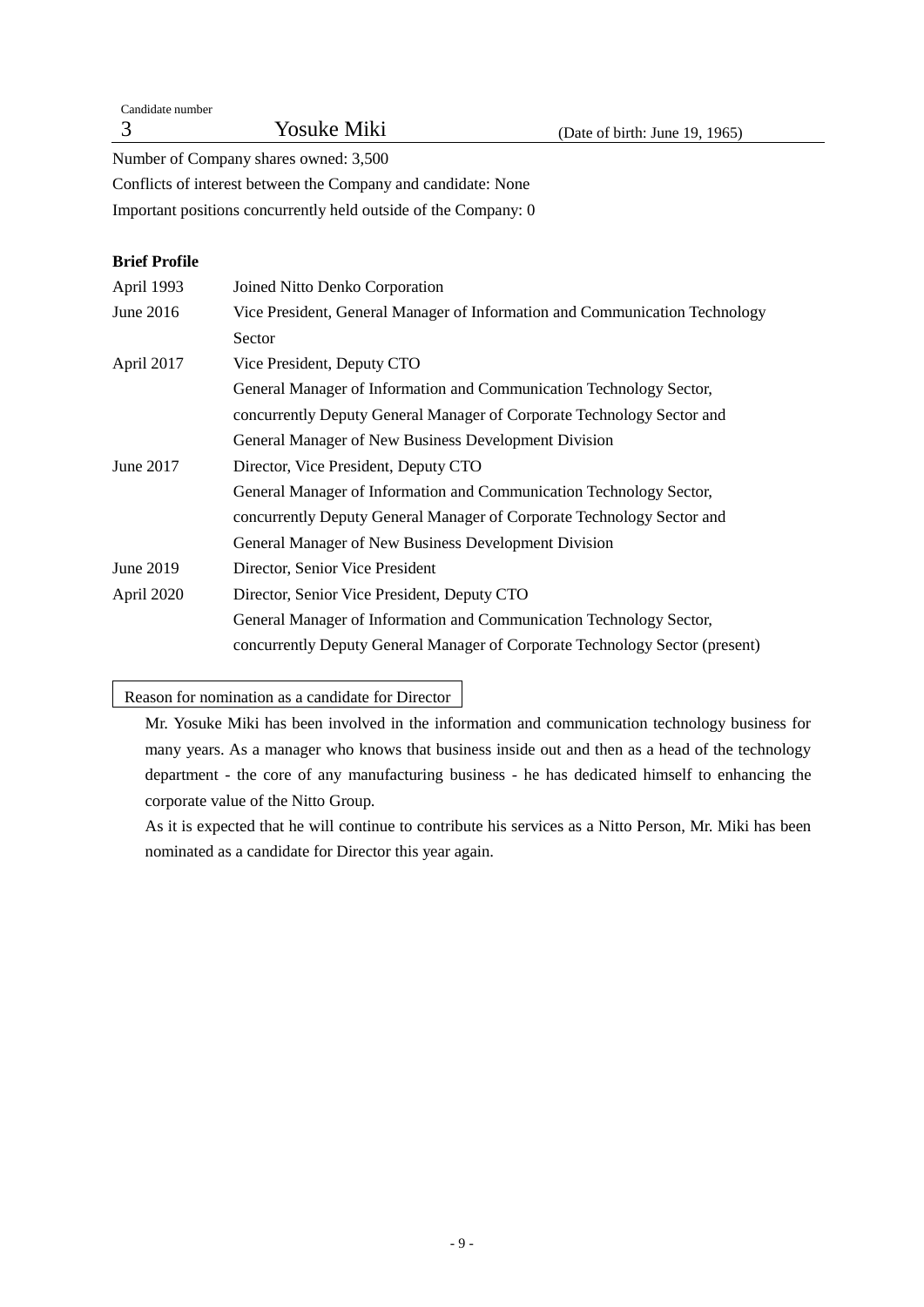Candidate number 4 Yasuhiro Iseyama (Date of birth: April 19, 1962)

Number of Company shares owned: 2,800

Conflicts of interest between the Company and candidate: None

Important positions concurrently held outside of the Company: 0

# **Brief Profile**

| June 1991     | Joined Nitto Denko Corporation                                                       |
|---------------|--------------------------------------------------------------------------------------|
| October 2009  | General Manager of Accounting Department, Strategic Administration Division,         |
|               | <b>Optical Sector</b>                                                                |
| July 7, 2013  | General Manager of Accounting Department, Strategic Administration Division,         |
|               | <b>Functional Base Products Sector</b>                                               |
| July 10, 2013 | General Manager of Accounting Department, Strategic Administration Division,         |
|               | <b>Functional Base Products Sector</b>                                               |
|               | concurrently General Manager of Accounting Department, Planning & Management         |
|               | Department, Automotive Products Sector                                               |
| April 2016    | Deputy General Manager of Corporate Accounting & Finance Division,                   |
|               | Corporate Strategy Sector                                                            |
| June 2017     | Vice President, General Manager of Corporate Accounting & Finance Division (present) |

Reason for nomination as a candidate for Director

Mr. Yasuhiro Iseyama has assumed key positions at accounting & finance in each business. At present, he dedicates himself to enhancing the corporate value and corporate governance of the Nitto Group as the General Manager of Corporate Accounting & Finance Division.

As it is expected that he will utilize his knowledge and experiences gained from these positions to help the Company to enhance the functions of its Board of Directors as a Nitto Person, Mr. Iseyama has been nominated as a candidate for new Director.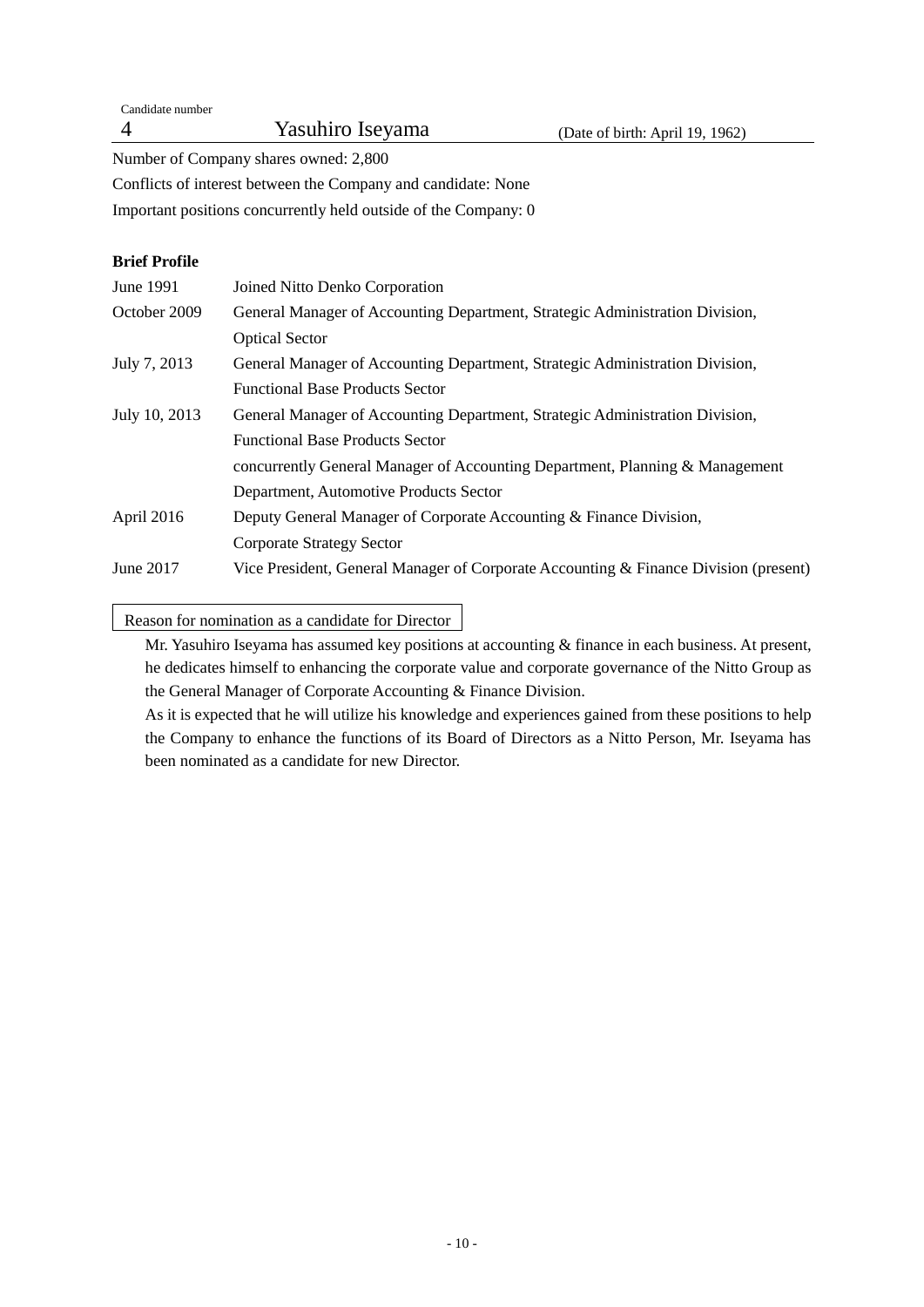| Candidate number |                        |                                   |
|------------------|------------------------|-----------------------------------|
|                  | <b>Yoichiro Furuse</b> | (Date of birth: November 4, 1941) |
|                  |                        |                                   |

Number of Company shares owned: 2,000

Conflicts of interest between the Company and candidate: None

Important positions concurrently held outside of the Company: 3

# **Brief Profile**

| June 1989<br>Director, Sumitomo Bank, Ltd.<br>October 1993<br>Executive Director, Sumitomo Bank, Ltd. (retired in June 1996)<br>June 1996<br>Senior Managing Director, Mazda Motor Corporation (retired in June 2000)<br>June 2001<br>Director, Sanyo Electric Co., Ltd.<br>June 2002<br>Representative Director and Vice President, Sanyo Electric Co., Ltd.<br>(retired in October 2005)<br>January 2006<br>Representative Director, Evanston Corporation (present)<br><b>Outside Director, Nitto Denko Corporation (present)</b><br>June 2007<br>Non-Executive & Independent Director, Global Logistic Properties Limited<br>September 2010<br>(retired in December 2017)<br><b>July 2015</b><br>Chairman of Japan, Permira Advisers KK (present)<br>October 2015<br>Director, Sushiro Global Holdings Ltd. (retired in December 2016)<br>March 2016<br>Outside Director, Nasta Co., Ltd. (present) | April 1964   | Joined Sumitomo Bank, Ltd.            |
|--------------------------------------------------------------------------------------------------------------------------------------------------------------------------------------------------------------------------------------------------------------------------------------------------------------------------------------------------------------------------------------------------------------------------------------------------------------------------------------------------------------------------------------------------------------------------------------------------------------------------------------------------------------------------------------------------------------------------------------------------------------------------------------------------------------------------------------------------------------------------------------------------------|--------------|---------------------------------------|
|                                                                                                                                                                                                                                                                                                                                                                                                                                                                                                                                                                                                                                                                                                                                                                                                                                                                                                        |              |                                       |
|                                                                                                                                                                                                                                                                                                                                                                                                                                                                                                                                                                                                                                                                                                                                                                                                                                                                                                        |              |                                       |
|                                                                                                                                                                                                                                                                                                                                                                                                                                                                                                                                                                                                                                                                                                                                                                                                                                                                                                        |              |                                       |
|                                                                                                                                                                                                                                                                                                                                                                                                                                                                                                                                                                                                                                                                                                                                                                                                                                                                                                        |              |                                       |
|                                                                                                                                                                                                                                                                                                                                                                                                                                                                                                                                                                                                                                                                                                                                                                                                                                                                                                        |              |                                       |
|                                                                                                                                                                                                                                                                                                                                                                                                                                                                                                                                                                                                                                                                                                                                                                                                                                                                                                        |              |                                       |
|                                                                                                                                                                                                                                                                                                                                                                                                                                                                                                                                                                                                                                                                                                                                                                                                                                                                                                        |              |                                       |
|                                                                                                                                                                                                                                                                                                                                                                                                                                                                                                                                                                                                                                                                                                                                                                                                                                                                                                        |              |                                       |
|                                                                                                                                                                                                                                                                                                                                                                                                                                                                                                                                                                                                                                                                                                                                                                                                                                                                                                        |              |                                       |
|                                                                                                                                                                                                                                                                                                                                                                                                                                                                                                                                                                                                                                                                                                                                                                                                                                                                                                        |              |                                       |
|                                                                                                                                                                                                                                                                                                                                                                                                                                                                                                                                                                                                                                                                                                                                                                                                                                                                                                        |              |                                       |
|                                                                                                                                                                                                                                                                                                                                                                                                                                                                                                                                                                                                                                                                                                                                                                                                                                                                                                        |              |                                       |
|                                                                                                                                                                                                                                                                                                                                                                                                                                                                                                                                                                                                                                                                                                                                                                                                                                                                                                        |              |                                       |
|                                                                                                                                                                                                                                                                                                                                                                                                                                                                                                                                                                                                                                                                                                                                                                                                                                                                                                        | January 2018 | Consultant of GLP Pte. Ltd. (present) |
|                                                                                                                                                                                                                                                                                                                                                                                                                                                                                                                                                                                                                                                                                                                                                                                                                                                                                                        |              |                                       |

[Important concurrent positions held at] Evanston Corporation, Permira Advisers KK, and GLP Pte. Ltd.

Notes on the Candidate for Outside Director

1) Reason for nomination as a candidate for Outside Director

In this fiscal year, Mr. Yoichiro Furuse participated in all of the Board of Directors meetings (13) and made useful comments based on his deep insight into management, which was cultivated through his service as director and representative director at listed companies, and extensive experience.

The Company believes that his insight and experience can continue to be reflected in the management of the Company. Hence, the Company proposes his appointment as an Outside Director.

2) Limited Liability Agreement

The Company has executed an agreement with Mr. Furuse to limit his compensation liability to the degree stipulated in laws and regulations, and the Company intends to extend the agreement when he is reelected.

3) Base of judgment on independence

The Company stipulates "Criteria for Election of Independent Outside Directors and Outside Corporate Auditors" (please refer to page 20 and 21 for the content of these criteria) and selects candidates for Outside Directors based on the said criteria. The Company designated Mr. Furuse as an Independent Director as stipulated by Tokyo Stock Exchange and reported such designation to the Exchange. Mr. Furuse also currently serves as an important executing person of Evanston Corporation and Permira Advisers KK, with both of which the Company does not engage in transactions.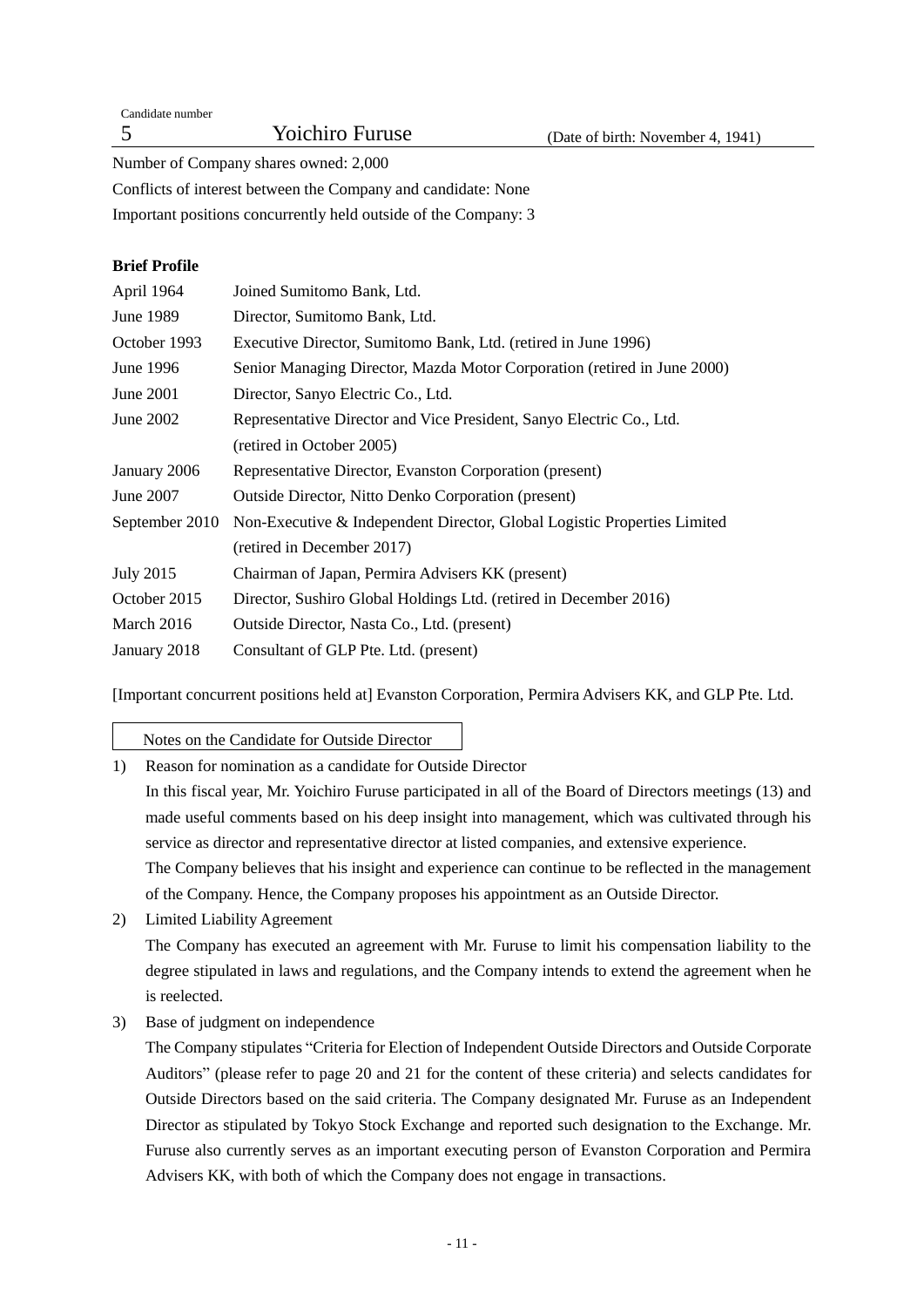Candidate number

Number of Company shares owned: 0

Conflicts of interest between the Company and candidate: None

Important positions concurrently held outside of the Company: 2

# **Brief Profile**

| April 1970 | Joined Hitachi, Ltd.                                                               |
|------------|------------------------------------------------------------------------------------|
| June 2003  | Vice President and Executive Officer, Hitachi, Ltd.                                |
| April 2004 | Senior Vice President and Executive Officer, Hitachi, Ltd.                         |
| April 2006 | Representative Executive Officer, Executive Vice President, and Executive Officer, |
|            | Hitachi, Ltd. (retired in March 2007)                                              |
| June 2007  | President and Representative Director, Hitachi Research Institute                  |
|            | (retired in March 2009)                                                            |
| April 2009 | Representative Executive Officer, Executive Vice President, and Executive Officer, |
|            | Hitachi, Ltd. (retired in March 2011)                                              |
| April 2011 | Chairman of the Board, Hitachi America, Ltd. (retired in March 2015)               |
| June 2011  | Director, Hitachi, Ltd. (retired in June 2015)                                     |
| June 2015  | Advisor, Hitachi, Ltd. (retired in June 2016)                                      |
| June 2015  | <b>Outside Director, Nitto Denko Corporation (present)</b>                         |
| June 2017  | External Audit & Supervisory Board Member, Marubeni Corporation (present)          |
| June 2017  | Outside Director, Konica Minolta, Inc. (present)                                   |
|            |                                                                                    |

[Important concurrent positions held at] Marubeni Corporation and Konica Minolta, Inc.

Notes on the Candidate for Outside Director

1) Reason for nomination as a candidate for Outside Director

In this fiscal year, Mr. Takashi Hatchoji participated in 12 out of 13 Board of Directors meetings and made useful comments based on his deep insight into management, which was cultivated through his service as representative executive officer and director of listed companies, and his extensive experience.

The Company believes that his insight and experience can continue to be reflected in the management of the Company. Hence, the Company proposes his appointment as an Outside Director.

- 2) Limited Liability Agreement The Company has executed an agreement with Mr. Hatchoji to limit his compensation liability to the degree stipulated in laws and regulations, and the Company intends to extend the agreement when he is reelected.
- 3) Base of judgment on independence

The Company stipulates "Criteria for Election of Independent Outside Directors and Outside Corporate Auditors" (please refer to page 20 and 21 for the content of these criteria) and selects candidates for Outside Directors based on the said criteria. The Company designated Mr. Hatchoji as an Independent Director as stipulated by Tokyo Stock Exchange and reported such designation to the Exchange. He was an important executing person of Hitachi, Ltd. in the past, which held about 15% of shares in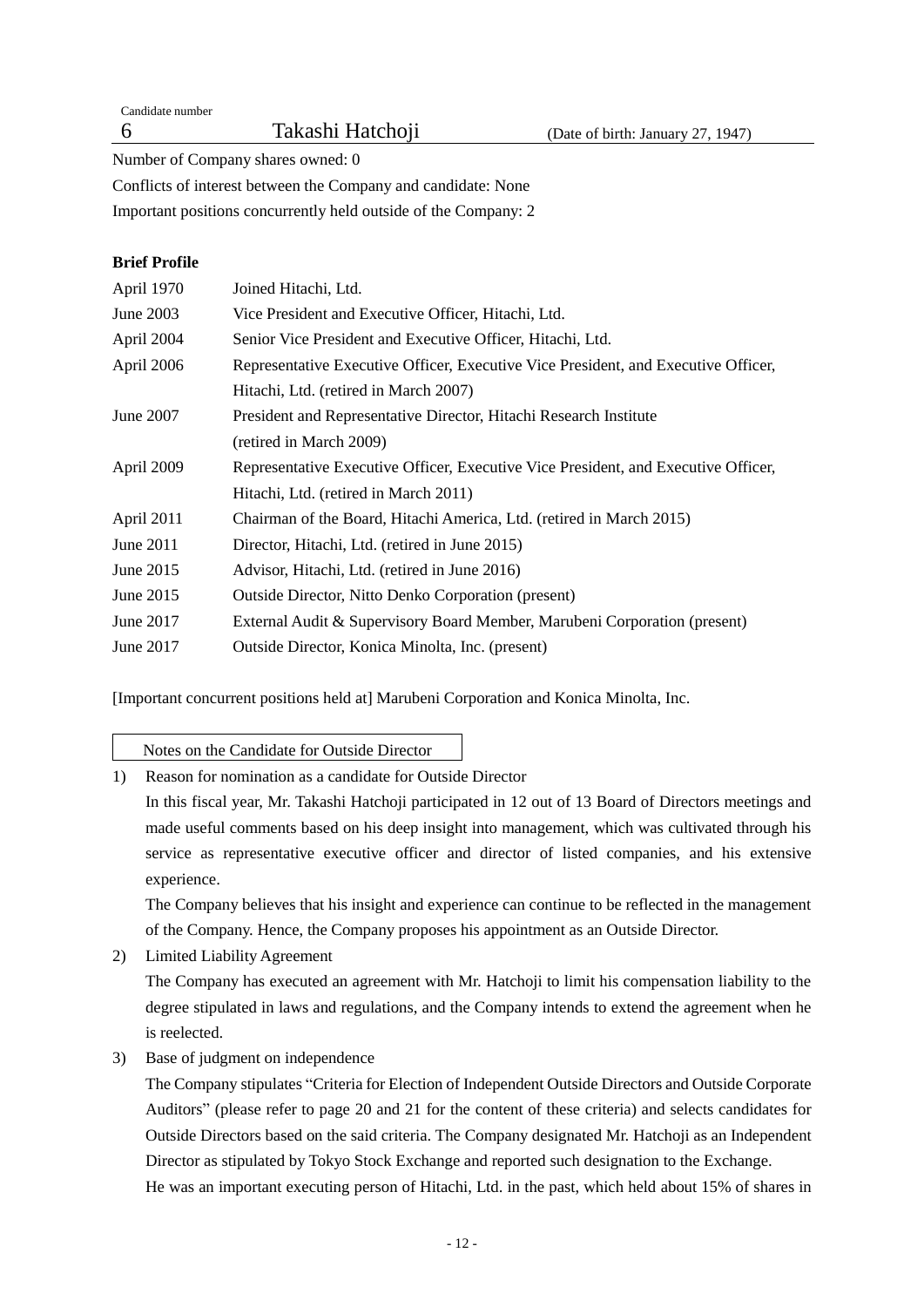Nitto through a subsidiary. Hitachi, Ltd., however, sold most of its shares in Nitto in July 2003 (and has sold all of its shares in Nitto to date). It has been 15 years or more since a group relation between Hitachi, Ltd. and Nitto was dissolved.

The Company engages in transactions with Hitachi, Ltd., most of which relate to the development, maintenance, etc. of Nitto's system, with annual transaction amount accounting for less than 0.07% of Nitto's consolidated revenue. Thus, the Company's relationship with Hitachi, Ltd. does not affect his independence.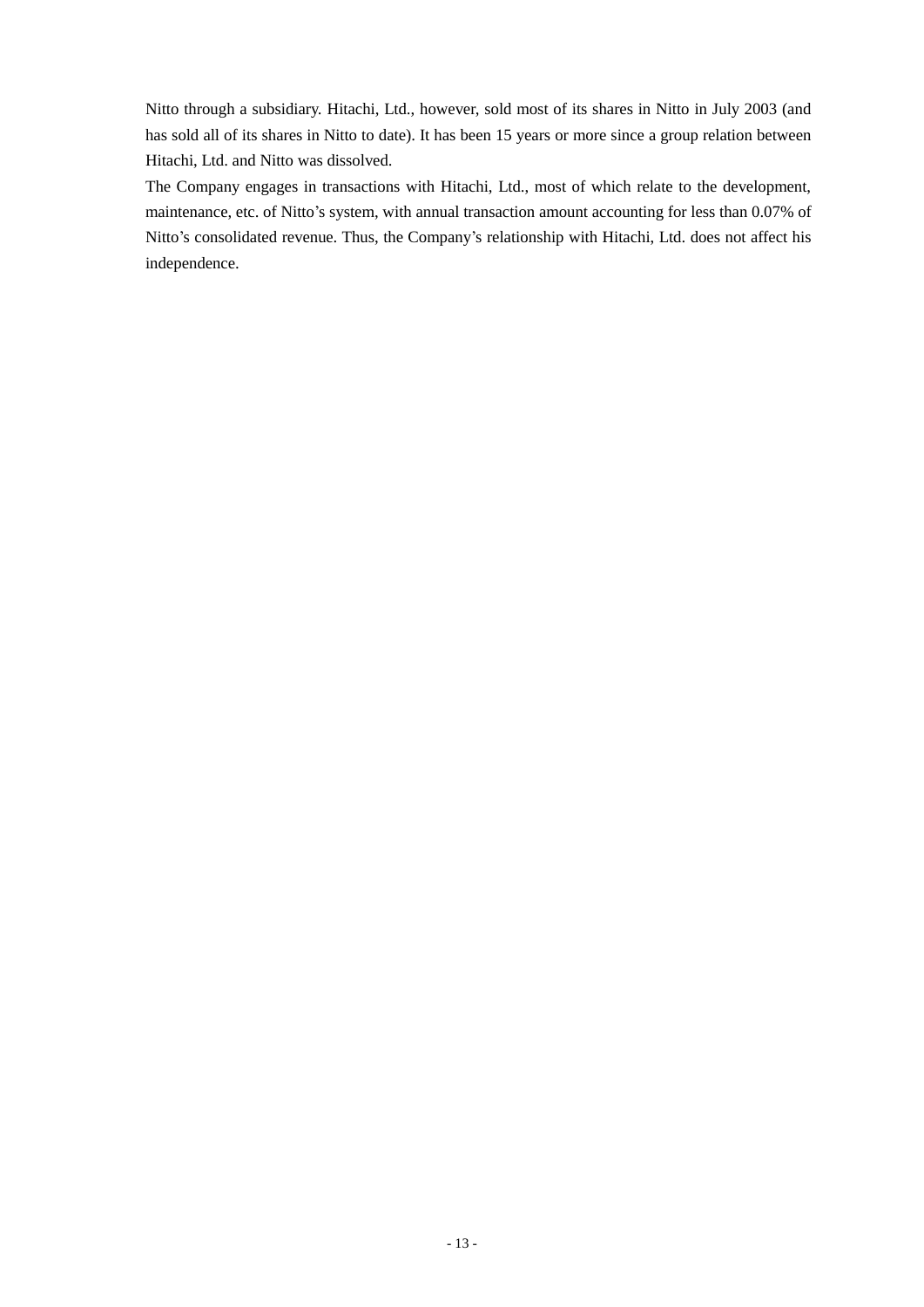| Candidate number |              |                                |
|------------------|--------------|--------------------------------|
|                  | Tamio Fukuda | (Date of birth: June 19, 1948) |
| $\mathbf{r}$ 1   | $F\cap\cap$  |                                |

Number of Company shares owned: 500

Conflicts of interest between the Company and candidate: None

Important positions concurrently held outside of the Company: 1

# **Brief Profile**

| April 1989   | Design Advisor of Samsung Electronics Co., Ltd., South Korea                        |  |  |  |
|--------------|-------------------------------------------------------------------------------------|--|--|--|
|              | (retired in September 1999)                                                         |  |  |  |
| October 1999 | Professor, Graduate School of Science and Technology, Kyoto Institute of Technology |  |  |  |
| April 2013   | Professor Emeritus, Kyoto Institute of Technology (present)                         |  |  |  |
| June $2018$  | Outside Director, Nitto Denko Corporation (present)                                 |  |  |  |

[Important concurrent positions held at] Kyoto Institute of Technology

Notes on the Candidate for Outside Director

1) Reason for nomination as a candidate for Outside Director In this fiscal year, Mr. Tamio Fukuda participated in all of the Board of Directors meetings (13). As a university professor specializing in design management, he has contributed valuable suggestions regarding establishment of the corporate brand of the Company and made useful comments based on his experience in business management as a corporate advisor.

The Company believes that his insight and experience can continue to be reflected in the management of the Company. Hence, the Company proposes his appointment as an Outside Director.

2) Limited Liability Agreement

The Company has executed an agreement with Mr. Fukuda to limit his compensation liability to the degree stipulated in laws and regulations, and the Company intends to extend the agreement when he is reelected.

3) Base of judgment on independence

The Company stipulates "Criteria for Election of Independent Outside Directors and Outside Corporate Auditors" (please refer to page 20 and 21 for the content of these criteria) and selects candidates for Outside Directors based on the said criteria. The Company designated Mr. Fukuda as an Independent Director as stipulated by Tokyo Stock Exchange and reported such designation to the Exchange.

Mr. Fukuda also currently serves as a professor emeritus of Kyoto Institute of Technology. The Company makes a donation to the university. However, the annual donation amount, accounting for less than 0.0005% of Nitto's consolidated revenue, does not affect his independence.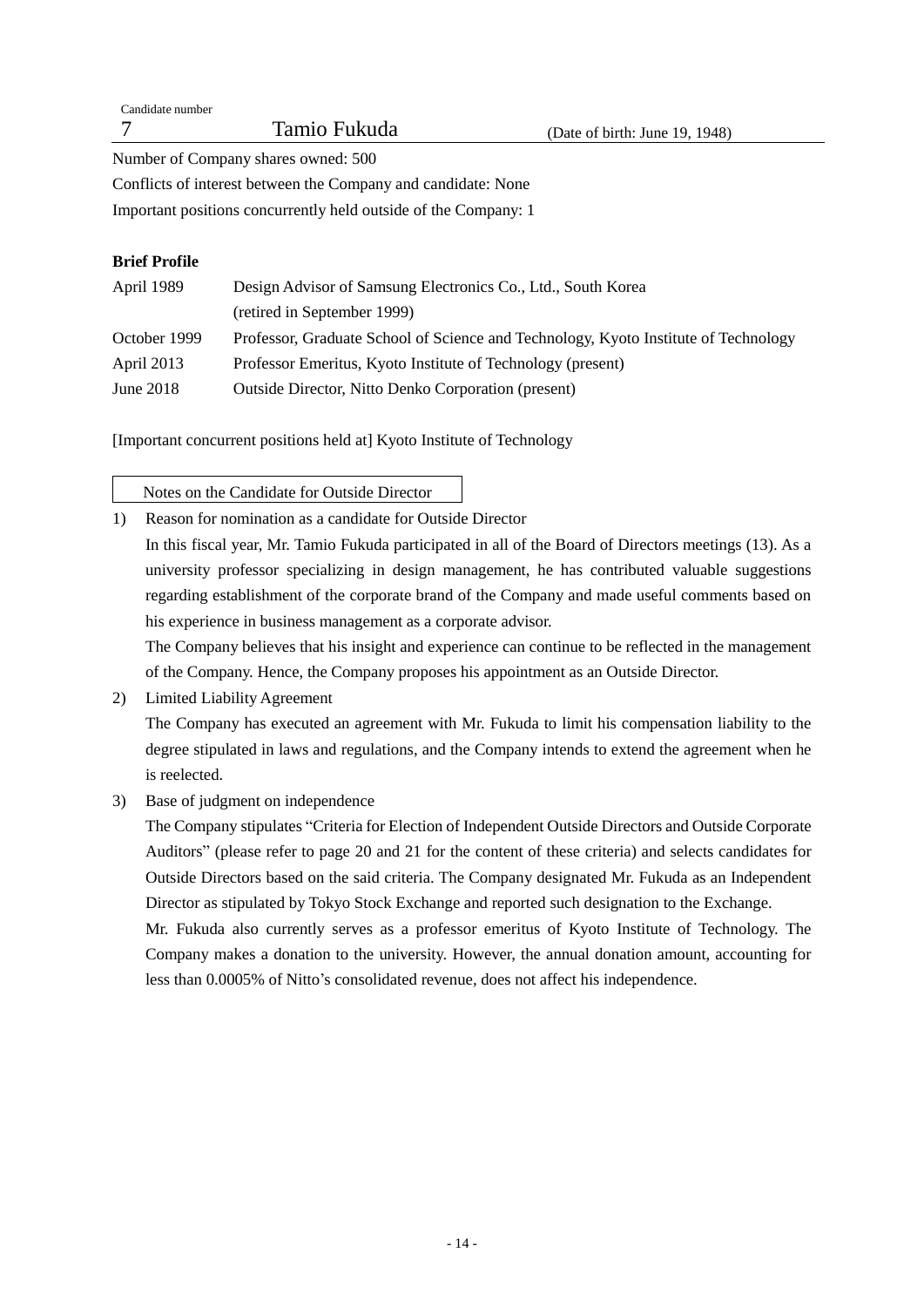| Candidate number |               |             |
|------------------|---------------|-------------|
|                  | Wong Lai Yong | (Date of bi |

Number of Company shares owned: 0

Conflicts of interest between the Company and candidate: None

Important positions concurrently held outside of the Company: 1

# **Brief Profile**

|              | September 2013 Founder and Chief, Principal Trainer and Consultant, First Penguin Sdn. Bhd. (present) |
|--------------|-------------------------------------------------------------------------------------------------------|
| July 2018    | Director, Penang Women's Development Corporation (present)                                            |
| October 2019 | Adjunct Professor, Shizenkan University Graduate School of Leadership & Innovation                    |
|              | Deputy Center Leader, Center for Sustainability and Innovation (present)                              |

[Important concurrent positions held at] First Penguin Tours & Training Sdn. Bhd. (the name changed from First Penguin Sdn. Bhd.)

Notes on the Candidate for Outside Director

1) Reason for nomination as a candidate for Outside Director

Ms. Wong Lai Yong has provided advice on human resource development and CSR activities to corporations and educational institutions in various locations in Asia through activities of First Penguin Tours & Training Sdn. Bhd., etc. She was selected as one of the "Asia Pacific women entrepreneurs" by the Cabinet Office of Japan in 2016. In addition, she is well versed in the management of Japanese corporations through about 16 years of living in Japan, with MBA degree at Graduate School of Business Administration, Keio University, a master's degree at Graduate School, Yokohama National University, and working experience at a Japanese childcare-related company. The Company believes that she can provide advice and suggestions on the overall management of the Company based on such experience and achievements. Hence, the Company proposes her appointment as an Outside Director.

- 2) Limited Liability Agreement The Company has executed an agreement with Ms. Wong to limit her compensation liability to the degree stipulated in laws and regulations, and the Company intends to extend the agreement when she is reelected.
- 3) Base of judgment on independence

The Company stipulates "Criteria for Election of Independent Outside Directors and Outside Corporate Auditors" (please refer to page 20 and 21 for the content of these criteria) and selects candidates for Outside Directors based on the said criteria. The Company designated Ms. Wong as an Independent Director as stipulated by Tokyo Stock Exchange and reported such designation to the Exchange.

Also, Ms. Wong currently serves as an important executing person of First Penguin Tours & Training Sdn. Bhd. The Company engaged in a transaction with First Penguin Tours & Training Sdn. Bhd., which is a remuneration paid when inviting her as a training instructor to the Company, with annual transaction amount accounting for less than 0.0001% of Nitto's consolidated revenue. Thus, the Company's transaction with First Penguin Tours & Training Sdn. Bhd. does not affect her independence.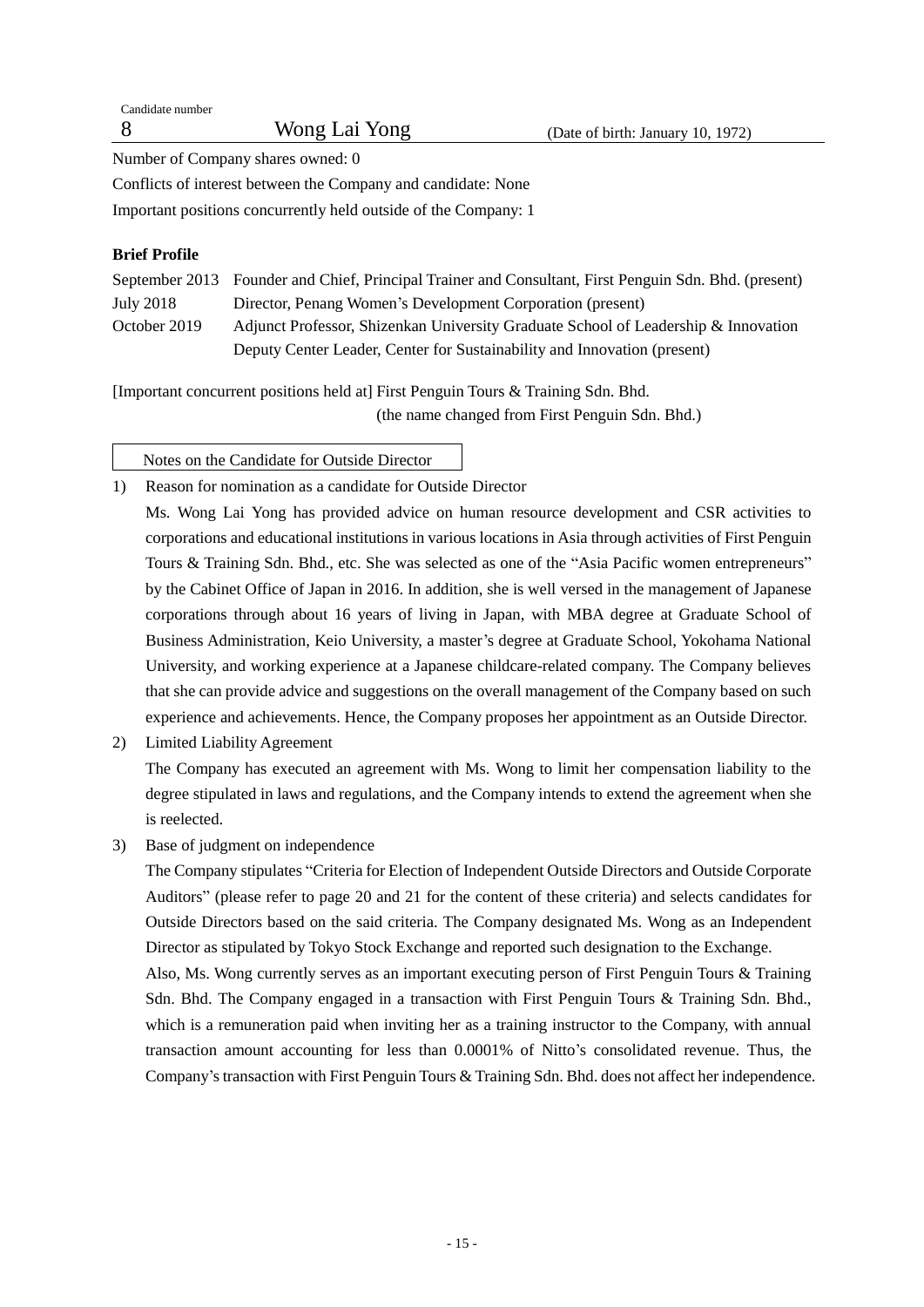# **Item 4: Election of two Corporate Auditors**

At the close of this Ordinary General Meeting of Shareholders, the terms of office of two of the five current members of the Board of Corporate Auditors will expire. We hereby propose the election of two Corporate Auditors.

The following are the candidates for Corporate Auditors and the structure of the Board of Corporate Auditors (plan), and the consent of the Board of Corporate Auditors has been given to this proposal.

| Candidate<br>number | Name              | Gender | Length of<br>service | Attendance at Board<br>meetings | Attendance at Board of<br>Corporate Auditors<br>meetings | Current position and areas of responsibility in<br>the Company |                          |                                      |
|---------------------|-------------------|--------|----------------------|---------------------------------|----------------------------------------------------------|----------------------------------------------------------------|--------------------------|--------------------------------------|
| $\mathcal{R}$       | Masami Kanzaki    | Male   | 5 years              | 100%<br>13 out of 13            | 100%<br>$12$ out of $12$                                 | Corporate Auditor<br>(full-time service)                       | ٠                        |                                      |
| $\gg$               | Shin Tokuyasu     | Male   | 1 year               | 100%<br>11 out of 13            | 100%<br>$10$ out of $10$                                 | Corporate Auditor<br>(full-time service)                       | $\overline{\phantom{a}}$ |                                      |
| $\mathbf{1}$        | Masashi Teranishi | Male   | 12 years             | 100%<br>13 out of 13            | 100%<br>12 out of 12                                     | <b>Outside Corporate</b><br>Auditor                            | $\blacksquare$           | Reelection<br>Independent<br>Outside |
| $\mathcal{R}$       | Masakazu Toyoda   | Male   | 9 years              | 92%<br>$12$ out of $13$         | 100%<br>12 out of 12                                     | <b>Outside Corporate</b><br>Auditor                            | ÷.                       | Independent<br>Outside               |
| $\overline{c}$      | Mitsuhide Shiraki | Male   | 8 years              | 100%<br>13 out of 13            | 100%<br>12 out of 12                                     | <b>Outside Corporate</b><br>Auditor                            | $\overline{\phantom{a}}$ | Reelection<br>Independent<br>Outside |

Reelection: Candidate for reelected Corporate Auditor

Independent: Independent Director who is registered or to be registered with Tokyo Stock Exchange

Outside: Outside Corporate Auditor or Candidate for Outside Corporate Auditor

\* The term of office of Corporate Auditors of the Company is four years. Messrs. Masami Kanzaki, Shin Tokuyasu, and Masakazu Toyoda were elected and assumed the position at the 154th Ordinary General Meeting of Shareholders held in June 2019.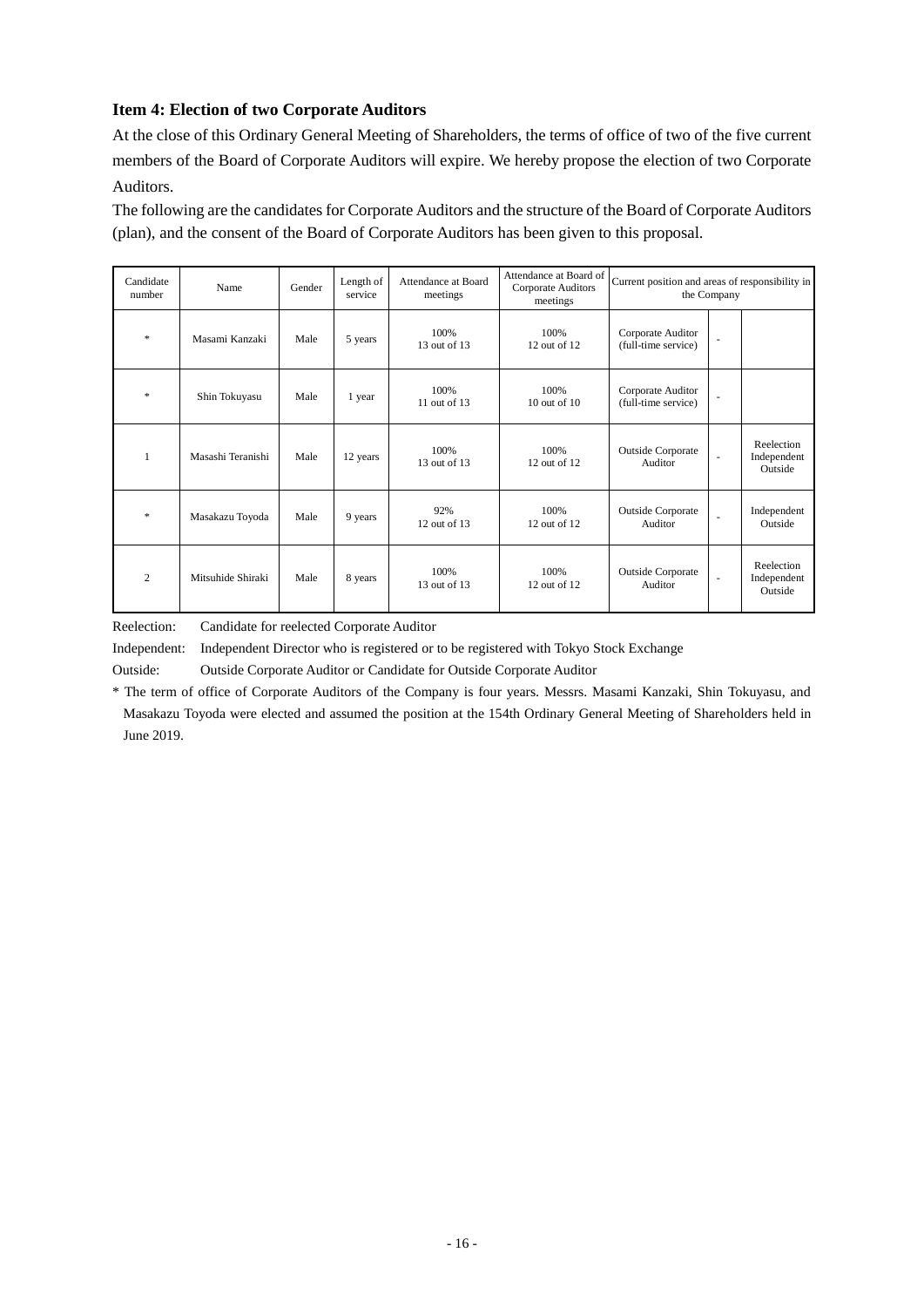Candidate number

Number of Company shares owned: 0

Conflicts of interest between the Company and candidate: None

Important positions concurrently held outside of the Company: 1

# **Brief Profile**

| April 1969       | Joined The Sanwa Bank Limited                                       |
|------------------|---------------------------------------------------------------------|
| January 2002     | President and Representative Director, UFJ Bank Limited             |
| June 2002        | Director, UFJ Holdings, Inc. (retired in June 2004)                 |
| May 2004         | Representative Director, UFJ Bank Limited (retired in May 2004)     |
| <b>July 2004</b> | Honorary Adviser, UFJ Bank Limited                                  |
| January 2006     | Honorary Adviser, The Bank of Tokyo-Mitsubishi UFJ, Ltd. (present)  |
| June 2008        | Outside Corporate Auditor, Nitto Denko Corporation (present)        |
| June $2011$      | Outside Director, Tsukishima Kikai Co., Ltd. (retired in June 2018) |

[Important concurrent positions held at] MUFG Bank, Ltd. (the name changed from The Bank of Tokyo-Mitsubishi UFJ, Ltd.)

Notes on the Candidate for Candidate for Outside Corporate Auditor

1) Reason for nomination as a candidate for Outside Corporate Auditor In this fiscal year, Mr. Masashi Teranishi participated in all of the Board of Directors meetings (13) and Board of Corporate Auditors meetings (12), and his deep insight and extensive experience in the field of finance have been reflected in the auditing of the Company.

Mr. Teranishi possesses a broad range of knowledge in finance and accounting.

The Company believes that he will be able to execute his duties as an Outside Corporate Auditor of the Company appropriately for the aforementioned reason.

The Company believes that his insight and experience can continue to be reflected in the auditing of the Company. Hence, the Company proposes his appointment as an Outside Corporate Auditor.

2) Limited Liability Agreement

The Company has executed an agreement with Mr. Teranishi to limit his compensation liability to the degree stipulated in laws and regulations, and the Company intends to extend the agreement when he is reelected.

3) Base of judgment on independence

The Company stipulates "Criteria for Election of Independent Outside Directors and Outside Corporate Auditors" (please refer to page 20 and 21 for the content of these criteria) and selects candidates for Outside Corporate Auditors based on the said criteria. The Company designated Mr. Teranishi as an Independent Director as stipulated by Tokyo Stock Exchange and reported such designation to the Exchange.

Mr. Teranishi also serves as Honorary Adviser of MUFG Bank, Ltd. He was an important executing person of the group in the past, but it has been ten years or more since then. Hence, it does not affect his independence. Further, there is no borrowing from MUFG Bank, Ltd.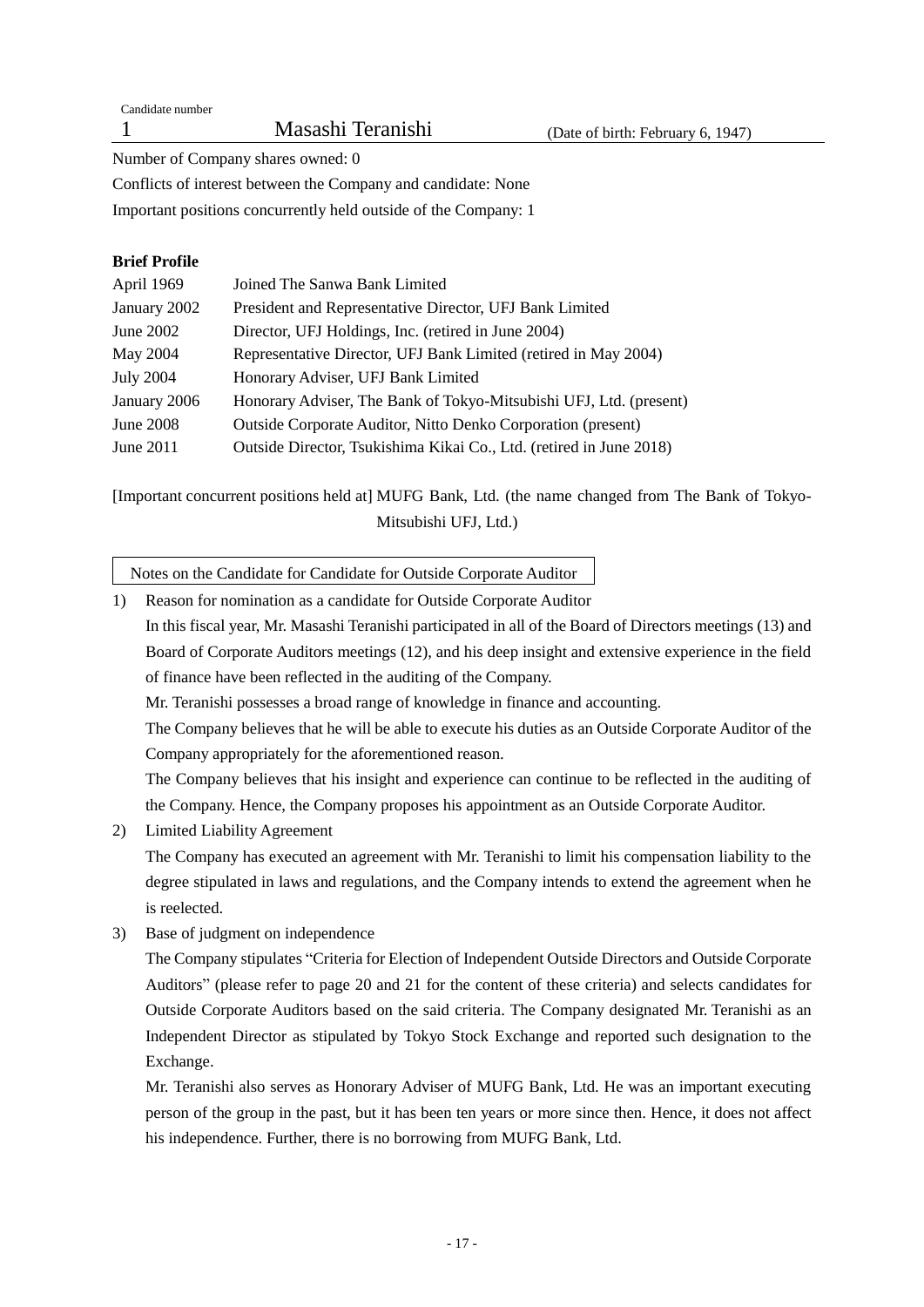Candidate number

## Number of Company shares owned: 0

Conflicts of interest between the Company and candidate: None

Important positions concurrently held outside of the Company: 1

## **Brief Profile**

| April 1990   | Professor, Faculty of Political Science and Economics, Kokushikan University       |
|--------------|------------------------------------------------------------------------------------|
| April 1999   | Professor, School of Political Science and Economics, Waseda University            |
| April 2005   | Professor, Faculty of Political Science and Economics, Waseda University (present) |
| October 2009 | Vice President, Japan Academy of International Business Studies                    |
| June $2012$  | Outside Corporate Auditor, Nitto Denko Corporation (present)                       |
| October 2012 | Permanent Director, Japan Academy of International Business Studies                |
| August 2013  | President, Japan Society of Human Resource Management (retired in August, 2015)    |
| October 2015 | Chairperson, Japan Academy of International Business Studies (present)             |

[Important concurrent positions held at] Faculty of Political Science and Economics, Waseda University

Notes on the Candidate for Candidate for Outside Corporate Auditor

- 1) Reason for nomination as a candidate for Outside Corporate Auditor
- In this fiscal year, Mr. Mitsuhide Shiraki participated in all of the Board of Directors meetings (13) and Board of Corporate Auditors meetings (12). He is an expert in labor issues and global human resource development as a university professor, and his such deep insight has been reflected in the auditing of the Company. Although he does not have experience of being directly involved in corporate management, the Company believes that he will be able to execute his duties as an Outside Corporate Auditor of the Company appropriately for the aforementioned reason.

The Company believes that his insight and experience can continue to be reflected in the auditing of the Company. Hence, the Company proposes his appointment as an Outside Corporate Auditor.

- 2) Limited Liability Agreement The Company has executed an agreement with Mr. Shiraki to limit his compensation liability to the degree stipulated in laws and regulations, and the Company intends to extend the agreement when he is reelected.
- 3) Base of judgment on independence

The Company stipulates "Criteria for Election of Independent Outside Directors and Outside Corporate Auditors" (please refer to page 20 and 21 for the content of these criteria) and selects candidates for Outside Corporate Auditors based on the said criteria. The Company designated Mr. Shiraki as an Independent Director as stipulated by Tokyo Stock Exchange and reported such designation to the Exchange.

Mr. Shiraki also currently serves as a professor of Faculty of Political Science and Economics, Waseda University. The Company does not make any donation to Waseda University.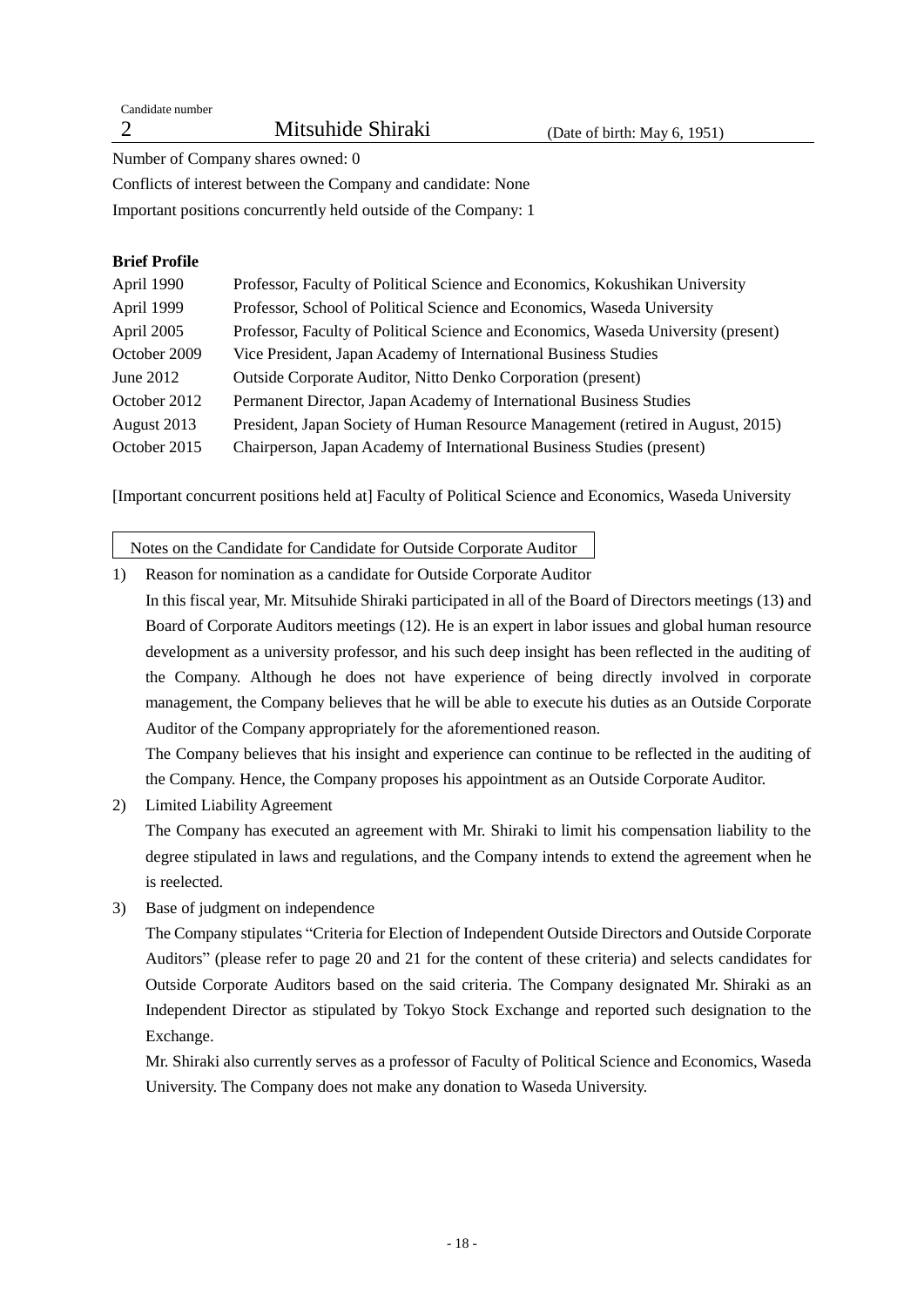## **Item 5: Revision of compensation for Directors**

The current amount of total compensation for Directors has remained unchanged "up to 30 million yen per month (out of which up to 3 million yen is allocated to Outside Directors)" since it was so approved at the 150th Ordinary General Meeting of Shareholders in 2015. Subject to the approval of Item 3 as proposed, however, the number of Outside Directors will increase. Hence, we propose to revise the amount of monthly compensation for Outside Directors to "up to 4 million yen." The total amount of compensation for Directors will remain unchanged "up to 30 million yen per month."

The number of Directors is currently eight (including three Outside Directors). If Item 3 is approved as proposed, the number of Directors will be eight (including four Outside Directors). The above-proposed compensation amount does not include the amount of employees' salaries for Directors who are also employees, as before.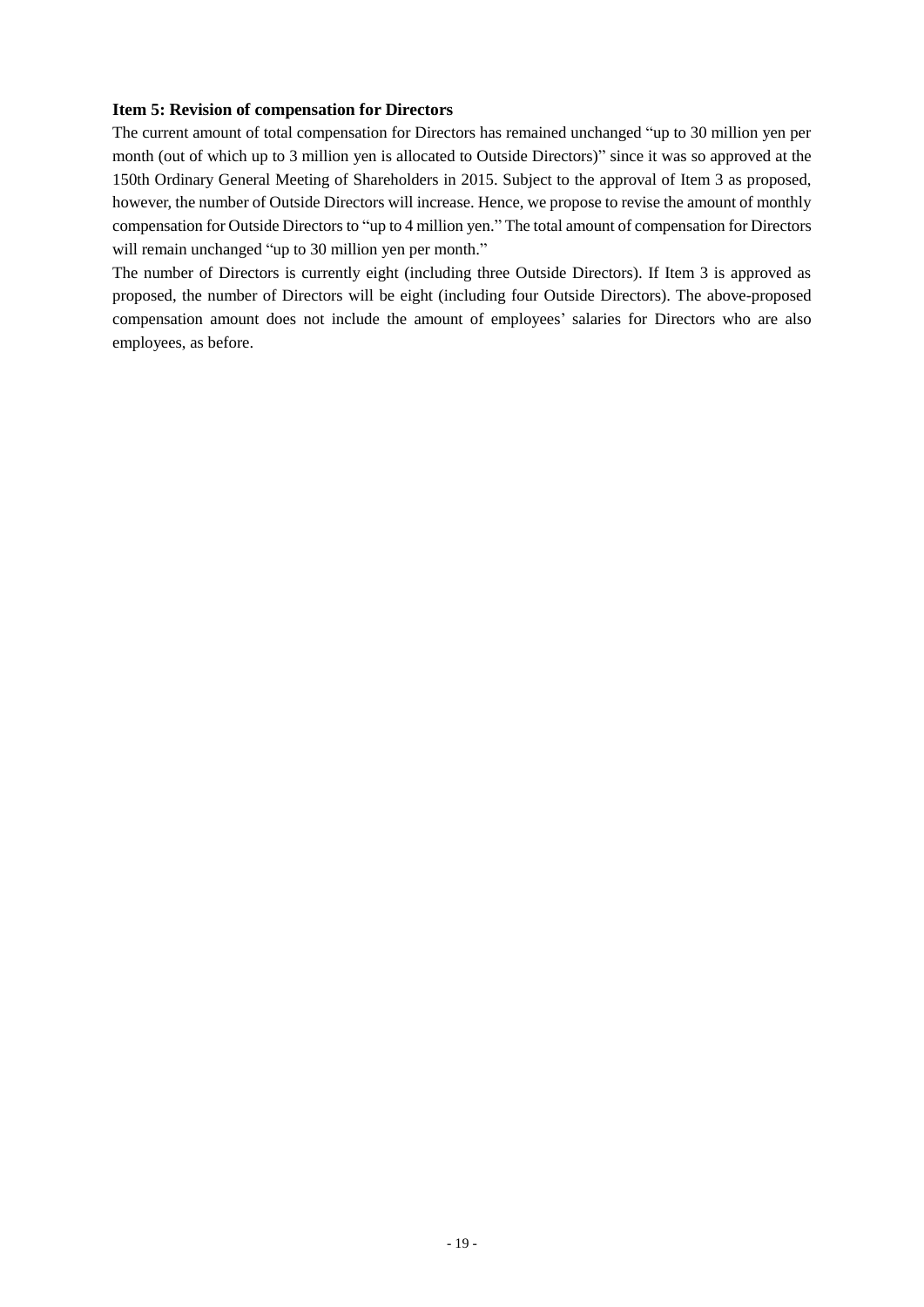## (Reference) Nomination of Directors and Corporate Auditors

# [Appropriate structure of the Board of Directors and Board of Corporate Auditors]

Given the current scale of business, the need to facilitate substantial discussions at Board of Directors meetings and Board of Corporate Auditors meetings and to ensure an appropriate number of Outside Directors, and so forth, the Company believes that the appropriate size of the Board of Directors is not more than ten (10) Directors (two [2] or more of whom are Independent Outside Directors). Likewise, the Articles of Incorporation set an upper limit of ten (10). The Company also believes that the appropriate size of the Board of Corporate Auditors is not more than five (5) members (half or more of whom are Independent Outside Corporate Auditors), who are individuals having appropriate experience and ability as well as necessary knowledge in finance, accounting, and legal affairs, with at least one (1) Corporate Auditor who has sufficient expertise in finance and accounting. Likewise, the Articles of Incorporation set an upper limit of five (5).

# [Appointment and Dismissal of Directors and Corporate Auditors]

The Officer Appointment Standards and the Officer Dismissal Standards have been established as described below and are applied when appointing or dismissing a Director or Corporate Auditor. In addition, in order to further enhance fairness and transparency in appointment and dismissal of Directors, the Management, Nomination and Remuneration Advisory Committee meets and reports the results of its deliberations to the Board of Directors, and the Board of Directors makes the final decision by taking such report into account.

## <Officer Appointment Standards>

In addition to the basic requirement of having profound insights and high levels of expertise acquired from past experience, successful candidates should comprehend and live up to the Company's Corporate Philosophy, deliver results, and continue to take on new challenges. (At Nitto, those meeting such requirements are called "Nitto Persons.")

## <Officer Dismissal Standards>

- 1. An act was committed that was contrary to public order and morality;
- 2. A violation of the laws and ordinances, the Articles of Incorporation, or any other regulations of the Group was committed, and Nitto suffered a substantial loss or hindrance to Group business operations due to such violation;
- 3. A material inconvenience was caused to the execution of the duties of an Officer; or
- 4. Any of the quality requirements set forth in the Officer Appointment Standards is no longer satisfied.

## [Nomination of Outside Directors and Outside Corporate Auditors]

When nominating Outside Director and Outside Corporate Auditor candidates, individuals who are considered appropriate for such positions must meet the separately established "Criteria for Election of Independent Outside Directors and Outside Corporate Auditors," in addition to the Officer Appointment Standards. Furthermore, in order for Outside Directors and Corporate Auditors to set aside the time and labor necessary to properly fulfill their roles and responsibilities at the Company, due attention is paid to the statuses of concurrent positions (officers, etc.) that they might hold at other companies to ensure that such statuses are appropriate.

<Criteria for Election of Independent Outside Directors and Outside Corporate Auditors>

The Company, in an effort to ensure the objectivity and transparency of governance, has set forth the criteria for the independence of Outside Directors and Outside Corporate Auditors (hereinafter collectively referred to as "Outside Officer(s)"), as follows.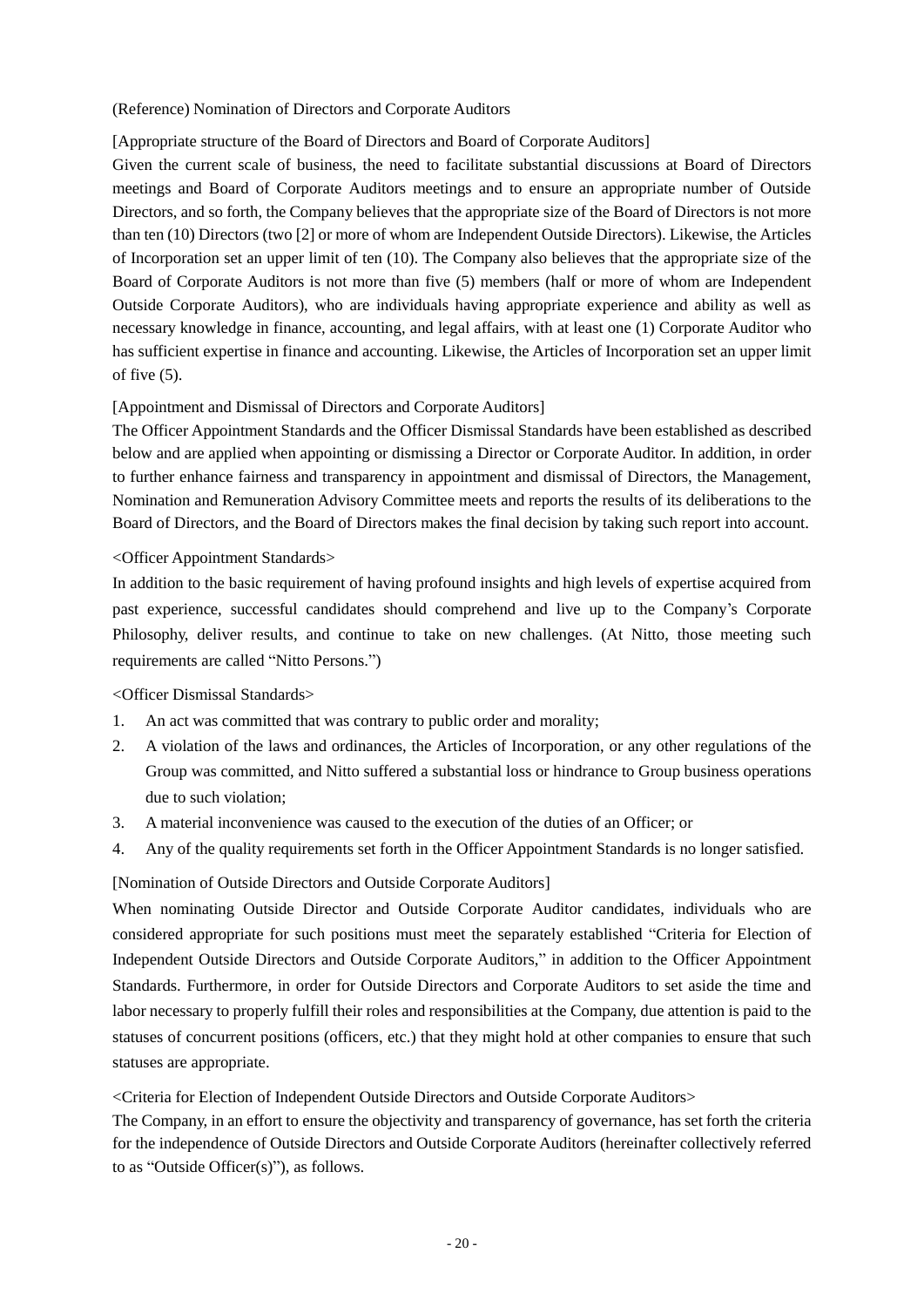The Company considers an Outside Officer or a candidate for Outside Officer to have independence, if, after conducting an investigation to the utmost reasonable extent, it is determined that none of the following items are applicable to the Outside Officer or the candidate for Outside Officer.

- 1. A person who is or has been in the past ten years an executing person (Director, Corporate Auditor, Vice President, or any other employee) of the Company or the Group (hereinafter collectively referred to as the "Group");
- 2. A person who is an important executing person (Director, Corporate Auditor, Accounting Advisor, Executive Officer, Vice President, or any other important employee; hereinafter the same shall apply) of a major shareholder of the Company (a shareholder holding 10% or more of the voting rights of the Company; hereinafter the same shall apply);
- 3. A person who is an important executing person of a company of which the Company is a major shareholder;
- 4. A person who is an important executing person of a major counterparty of the Company (a counterparty for which the amount of payment or receipt for transactions with the Company for the latest fiscal year exceeds 2% of consolidated gross sales);
- 5. A person who is an important executing person of a major lender of the Company (a lender to which the Group's aggregate amount of loans payable at the latest fiscal year-end exceeds 2% of consolidated total assets);
- 6. A person who is a legal professional, accounting and tax professional, consultant, or research and education specialist who receives a large amount of compensation or donation (for the latest fiscal year, 10 million yen or more in the case of an individual and more than 2% of consolidated gross sales in the case of a corporation or an organization) from the Company;
- 7. A person who has kinship status (being a relative within the third degree of kinship or a relative living together) with an executing person of the Company or the Group;
- 8. A person to whom any of the items 2. through 7. above has been applicable within the past five years; and
- 9. In addition to the above, a person who has an interest that is reasonably considered to give rise to doubts about his or her independence as an Independent Outside Director or Independent Outside Corporate Auditor, or to give rise to a conflict of interest with shareholders of the Company.

<Criteria for "Important Concurrent Positions">

Concurrent positions are deemed "important" if:

- 1. The director (candidate) in question concurrently holds a position as Director, etc. at listed companies or equivalent public companies;
- 2. The director (candidate) is a representative of corporations other than those stipulated in the preceding item and does not have the time, etc. necessary to fulfill his/her duties at the Company;
- 3. The director (candidate) has a specialist job (as a professor, lawyer, accountant, etc.) and his/her related duties can affect the allocation of time, etc. necessary to fulfill his/her duties at the Company;
- 4. The place of employment of the director (candidate) affects his/her independence in light of the Criteria for Election of Independent Outside Directors and Outside Corporate Auditors of the Company; and/or
- 5. The place of employment of the director (candidate) affects the allocation of time, etc. necessary to fulfill his/her duties at the Company.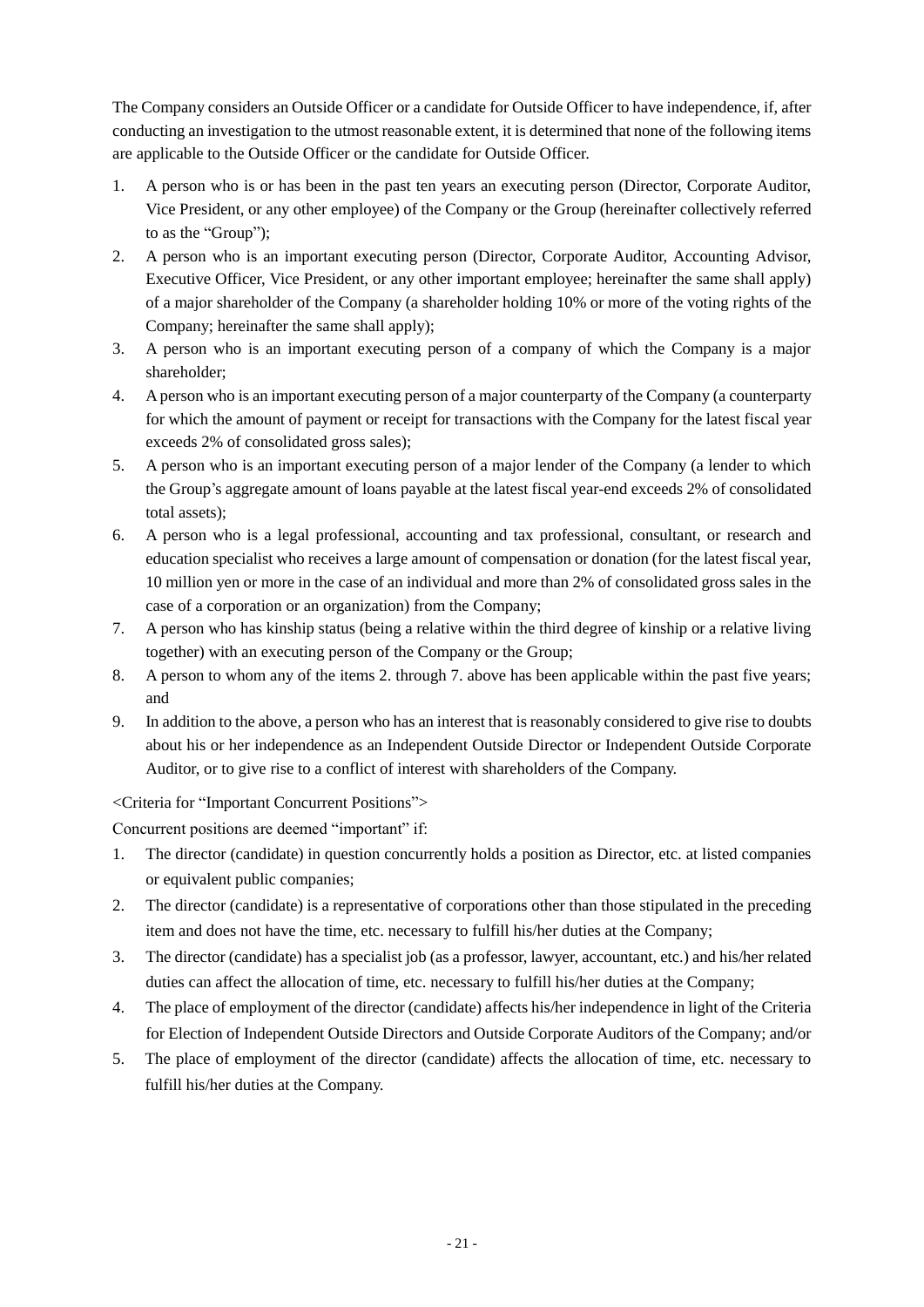|                                 |                                      | Reference) Compensation of Fun-time (corporate) Directors |                                                          |                                                          |
|---------------------------------|--------------------------------------|-----------------------------------------------------------|----------------------------------------------------------|----------------------------------------------------------|
| Fixed<br>compensation<br>$*1*2$ | Short-term<br>performance-<br>linked | Mid-term<br>performance-linked<br>compensation            | Mid- and long-term<br>performance-linked<br>compensation | How the specific amount of<br>compensation is determined |
|                                 | compensation                         |                                                           |                                                          |                                                          |
| Compensation                    | Bonus for                            | Performance-linked                                        | Restricted share                                         | Total amount                                             |
| in cash                         | <b>Directors</b>                     | share-based                                               | remuneration                                             | The upper limit to be approved at                        |
| By-position                     | The upper limit                      | remuneration                                              |                                                          | a general meeting of                                     |
| fixed monthly                   | of the total                         |                                                           | Shares whose transfer                                    | shareholders                                             |
| compensation                    | amount to be                         | Shares to be provided                                     | is restricted until                                      | The amount paid to each                                  |
| The upper limit                 | approved at a                        | in a number within                                        | retirement to be                                         | Director                                                 |
| of the total                    | general meeting                      | the range of 0% to                                        | provided in lieu of                                      | The Representative Director                              |
| amount was                      | of shareholders                      | 150% of the standard                                      | retirement benefits                                      | determine the amount paid to                             |
| approved at the                 | each year                            | number of shares in                                       |                                                          | each Director in accordance with                         |
| 150th Ordinary                  |                                      | accordance with the                                       | The upper limit of the                                   | their duties, responsibilities, and                      |
| General                         |                                      | achievement of                                            | total amount and                                         | performance after consulting                             |
| Meeting of                      |                                      | numerical targets for                                     | number of shares was                                     | with the Management,                                     |
| Shareholders:                   |                                      | three business terms                                      | approved at the 153rd                                    | Nomination and Remuneration                              |
| 30 million yen/                 |                                      | The upper limit of the                                    | <b>Ordinary General</b>                                  | <b>Advisory Committee</b>                                |
| month                           |                                      | total amount and                                          | Meeting of                                               | (The amount of performance-                              |
| $(3 \text{ million yen}/)$      |                                      | number of shares was                                      | Shareholders:                                            | linked share-based remuneration                          |
| month of which                  |                                      | approved at the 153rd                                     | 243 million yen/year                                     | is to be calculated by a separately                      |
| is for Outside                  |                                      | <b>Ordinary General</b>                                   | 32,000 shares/year                                       | specified formula.)                                      |
| Directors)                      |                                      | Meeting of                                                |                                                          |                                                          |
|                                 |                                      | Shareholders:                                             |                                                          |                                                          |
|                                 |                                      | 364 million yen/year                                      |                                                          |                                                          |
|                                 |                                      | 48,400 shares/year                                        |                                                          |                                                          |

(Reference) Compensation of Full-time (corporate) Directors

\*1. In light of the nature of Outside Directors' roles, which is to supervise management by making important decisions at Board of Directors meetings and otherwise, the compensation paid to Outside Directors of the Company does not include equity-related compensation, and instead consists of only fixed compensation in cash. The upper limit of the total amount was approved as 3 million yen per month at the 150th Ordinary General Meeting of Shareholders. If Item 5 for the 155th Ordinary General Meeting of Shareholders is approved, the compensation for Outside Directors of the Company will be up to 4 million yen per month in total.

\*2. In light of the nature of Corporate Auditors' duties, which is to audit and otherwise examine the execution of duties by Directors, the compensation paid to Corporate Auditors of the Company does not include equity-related compensation and other performance-linked elements, and instead consists of only compensation in cash which is fixed compensation. The upper limit of the total amount was approved as 1.2 million yen per month at the 139th Ordinary General Meeting of Shareholders. The specific amount of compensation paid to each Corporate Auditor is determined through consultation among Corporate Auditors in accordance with their respective duties and responsibilities.

| Breakdown of compensation of Full-time (corporate) Directors actually paid in FY2019 |  |  |  |  |
|--------------------------------------------------------------------------------------|--|--|--|--|
|--------------------------------------------------------------------------------------|--|--|--|--|

| Compensation in cash | <b>Bonus for Directors</b> | Share-based remuneration |  |
|----------------------|----------------------------|--------------------------|--|
| 52.0%                | 27.0%                      | 21.0%                    |  |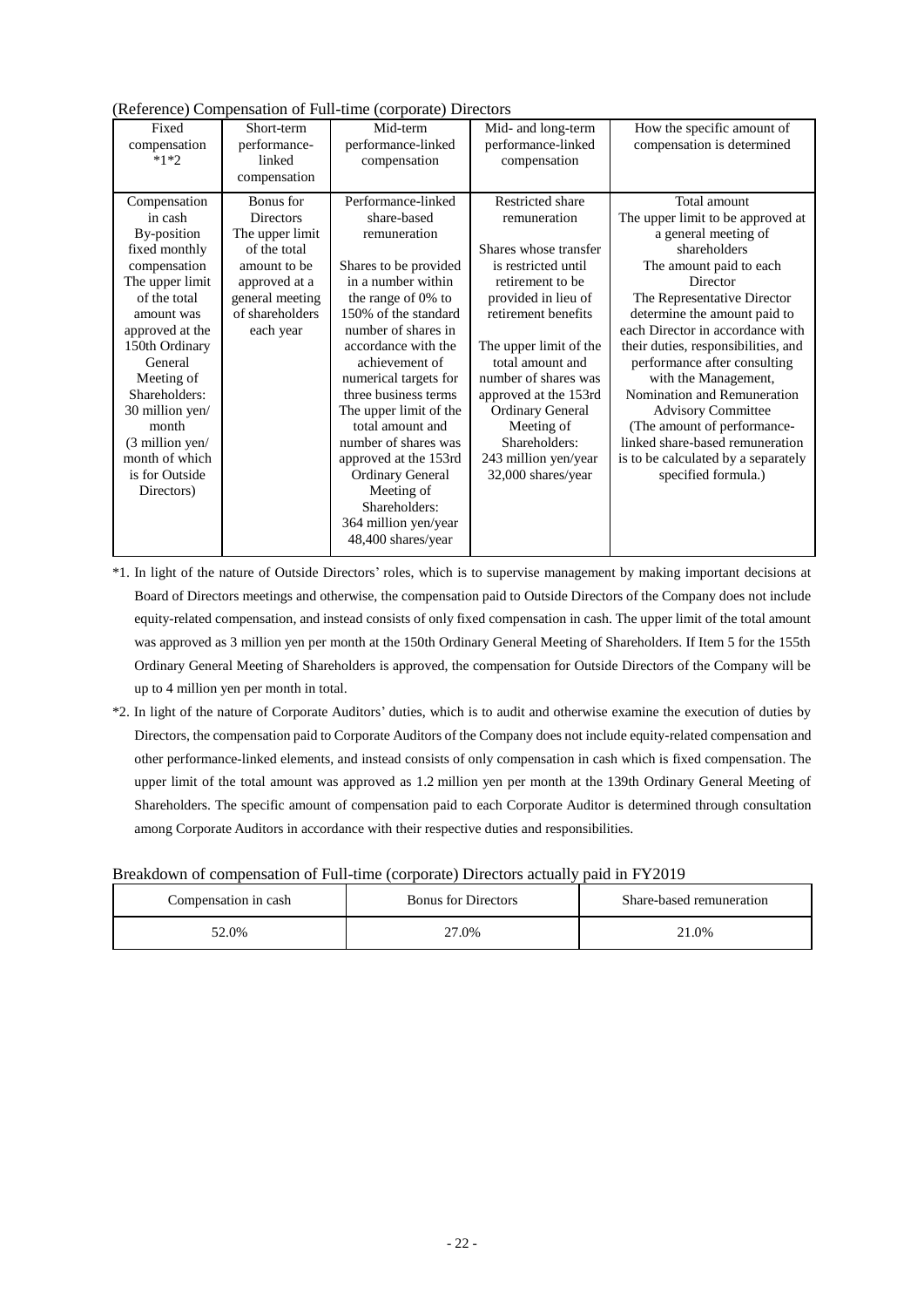[Structure and roles of Management, Nomination and Remuneration Advisory Committee]

To ensure the objectivity and transparency for important management issues and matters concerning nomination and remuneration for directors and corporate auditors, the Management, Nomination and Remuneration Advisory Committee is established consisting of outside experts\*1 as an advisory body of the Representative Director. \*2

- \*1. At present, it consists of eight members: two Representative Directors, three Outside Directors, and three Outside Corporate Auditors (Chairman: President).
- \*2. Items on the agenda of the general meetings of shareholders concerning nomination and remuneration are determined at the Board of Directors meetings based on inquiries and opinions of the Committee.

[Activities of Management, Nomination and Remuneration Advisory Committee]

The Committee met three times in total in the fiscal year under review (FY2019), with members' attendance rate of 100% each time. The following are main consultations and deliberations:

- ・ The Company's course of action based on the global situation, industry trends, new research, etc.
- ・ Current remuneration structure, level and future stance based on trends in other companies, stakeholders including shareholders, etc.
- ・ Current status of securing candidates for management position and succession plan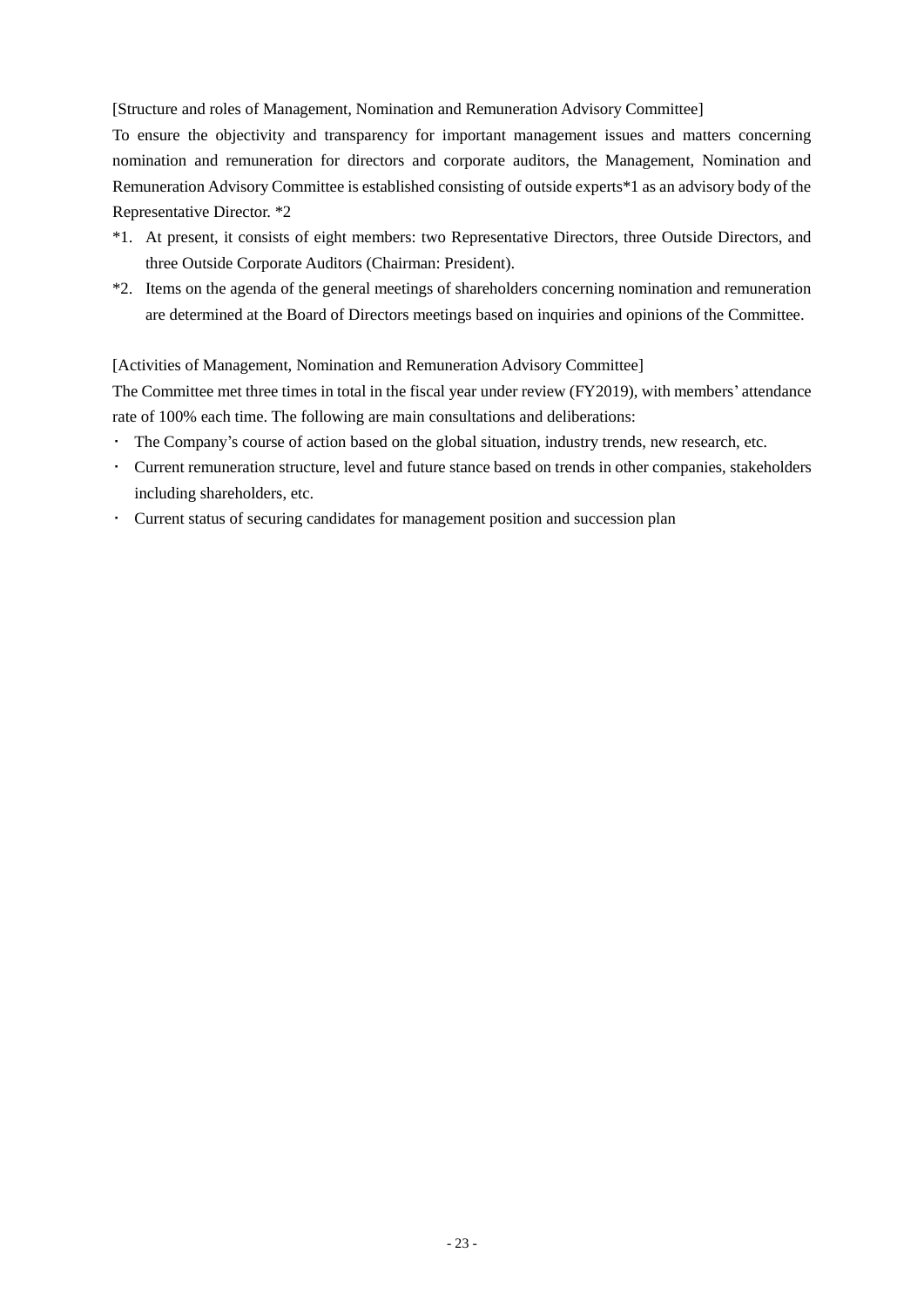## **Business Report for the 155th Fiscal Term**

## **For the 2019 fiscal year (April 1, 2019 to March 31, 2020)**

## **1. Overview of business operations of the Nitto Group**

## **(1) Operating progress and results**

During the fiscal year ended March 31, 2020, trade conflicts between the U.S. and China as well as heightened uncertainties over the economic outlook negatively affected the world economy as a whole. The GDP growth rate slowed down in the Americas. Demand remained weak due to Brexit issues in Europe. China saw a drop in import and export from and to the Americas and weaker business sentiment in the manufacturing industry. The auto market, which is the major market of the Group, recorded a significant decline in production volume. Although the production volume of smartphones did not grow as well, there has been a new change in displays. As the novel coronavirus infectious disease (COVID-19) spread toward the end of the term, the effects of outing restrictions and stalled logistics in each area and region worldwide on the real economy deepened. In response to these circumstances, the Group promotes telework in the best interest of its employees' safety and handles this situation responding to requests from governments. Although the Group temporarily suspended operations in China region, it gradually resumed production after the Chinese New Year. Meanwhile, some local subsidiaries in the Americas, EMEA (Europe, the Middle East, and Africa) regions, and Asia remained out of operation. The impact of COVID-19 on business results was limited in this fiscal year.

As a result of the above, revenue decreased by 8.1% from the previous fiscal year (changes hereafter are given in comparison with the previous fiscal term) to 741,018 million yen. Operating income dropped 24.8% to 69,733 million yen, and net income attributable to owners of the parent company fell 29.2% to 47,156 million yen.

#### **(2) Summary of operations by segment**

## **[Industrial Tape] Composition of revenue: 41.2%**

Main products: Functional base products (bonding and joining products, protection products, process materials, etc.) and automotive products

For functional base products, due to the sluggish electronics market, demand for products for smartphones and process materials for electronic components did not grow. Meanwhile, despite the weak semiconductor market, related process materials remained firm. In addition, in response to sales expansion into new areas, the Group enhanced the production system of diaper materials manufactured and developed at a Group company in Turkey. We expect to expand the market area of these materials and develop applications for adults. Further, demand for organic solvent-free double-coated adhesive tapes was steady. The Group will continue contributing to the environment in manufacturing.

The transportation business including automotive products saw a drop in production volume and weak demand in world's major auto markets such as Europe, the Americas, and China. In addition, the business was affected by COVID-19, with the Group's factories in Europe, the Americas, and Asia forced to suspend operations toward the end of the term.

As a result of the above, revenue decreased by 10.5% to 317,921 million yen and operating income declined 33.2% to 20,752 million yen.

### **[Optronics] Composition of revenue: 51.7%**

#### Main products: Information fine materials and flexible printed circuit boards

Production volume of information fine materials for smartphones did not grow. The Group, however, responded to irregularly shaping of optical films to accommodate to large-sized displays. As a result, this application performed strong compared to the previous year. In the TV market, the supply and demand balance has greatly changed as panel manufacturers' supply capability expanded. In such an environment, the Group focused on the high-value-added domain in such application. Royalty income from technology licensing of general polarizing films was partly posted in the previous fiscal year, but new revenue is forecast to be recognized from the next fiscal year onward. With regard to flexible printed circuit boards, production volume of high-capacity hard disk drives (HDDs) remained low in personal computers application and others. However, demand continued to recover in line with realization of high capacity for data center application. In applications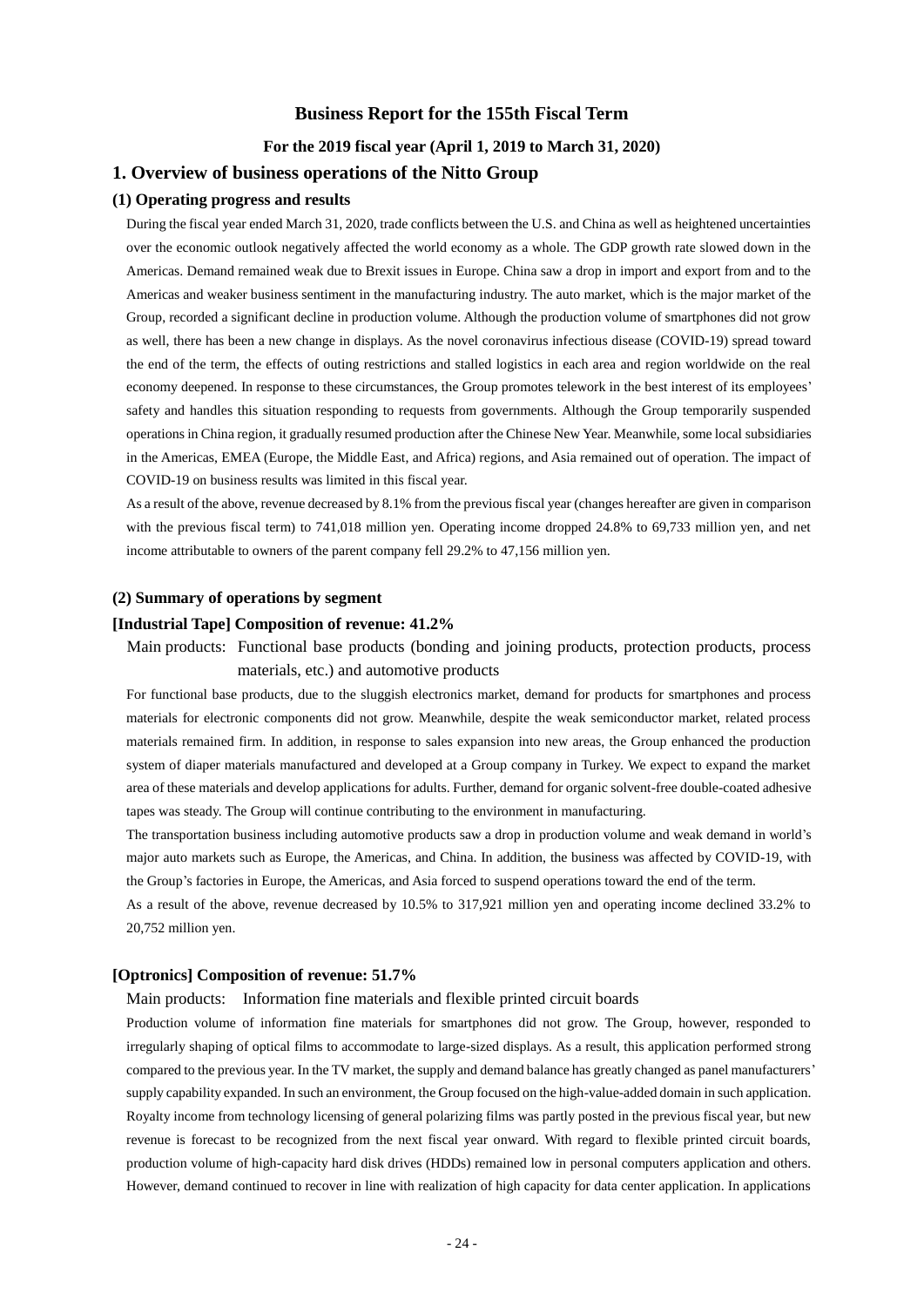other than HDDs, production of materials for hearing instruments in the wireless recharging system started. Going forward, the Group will continue to cultivate new applications of high precision substrates.

The impact of COVID-19 on the segment was limited despite a temporary halt of production in China.

As a result of the above, revenue decreased by 7.2% to 398,942 million yen and operating income slid 7.9% to 57,067 million yen.

## **[Life Science] Composition of revenue: 3.5%**

## Main products: Medical-related products

The life science business posted final revenue from a customer's suspension of new drug development in the nucleic acid medicine contract manufacturing in the previous fiscal year. Due to this, the result for the year under review did not reach that of the previous year. Revenue, however, is on a recovery trend to cater to the needs of the steadily growing nucleic acid medicine market. In addition, as for transdermal absorption tape formulations, sales of atypical antipsychotic agent LONASEN® Tape, which the Group had jointly developed with Sumitomo Dainippon Pharma Co., Ltd., remained brisk. As for nucleic acid drug discovery, the Group is continuously working on a clinical trial of a drug for pulmonary fibrosis and intractable cancer.

As a result of the above, revenue dipped 9.4% to 27,129 million yen and operating loss amounted to 2,546 million yen (operating loss of 1,920 million yen was reported in the previous fiscal year).

## **[Others] Composition of revenue: 3.6%**

Main products: Membrane products, other products

For membrane products (polymer separation membranes), demand for industrial applications for seawater desalination and environmental measures was steady. Also, in the field of energy, demand for new nanofiltration membrane for water injection used in oil drilling grew. Please note that this segment includes new businesses that have yet to generate sufficient levels of revenue.

As a result of the above, revenue increased by 2.3% to 26,943 million yen and operating loss amounted to 2,782 million yen (operating loss of 1,970 million yen was reported in the previous fiscal year).

|                            |                               |              | (Yen in Millions)   |
|----------------------------|-------------------------------|--------------|---------------------|
|                            | FY2019 (155th term)           |              | FY2018 (154th term) |
| Business segment           | Revenue (year-on-year change) |              | Revenue             |
| <b>Industrial Tape</b>     | 317,921                       | (down 10.5%) | 355,277             |
| Optronics                  | 398,942                       | (down 7.2%)  | 430,065             |
| Life Science               | 27,129                        | (down 9.4%)  | 29,958              |
| Others                     | 26,943                        | (up 2.3%)    | 26.326              |
| Eliminations and corporate | $-29,918$                     |              | $-35,131$           |
| Total                      | 741,018                       | (down 8.1%)  | 806,495             |

Notes: 1. The breakdown of composition of revenue stated above is calculated by excluding eliminations and corporate.

2. In fiscal 2019, the attribution of the process materials was changed from Optronics to Functional base products. The figures for fiscal 2018 are stated to reflect the change.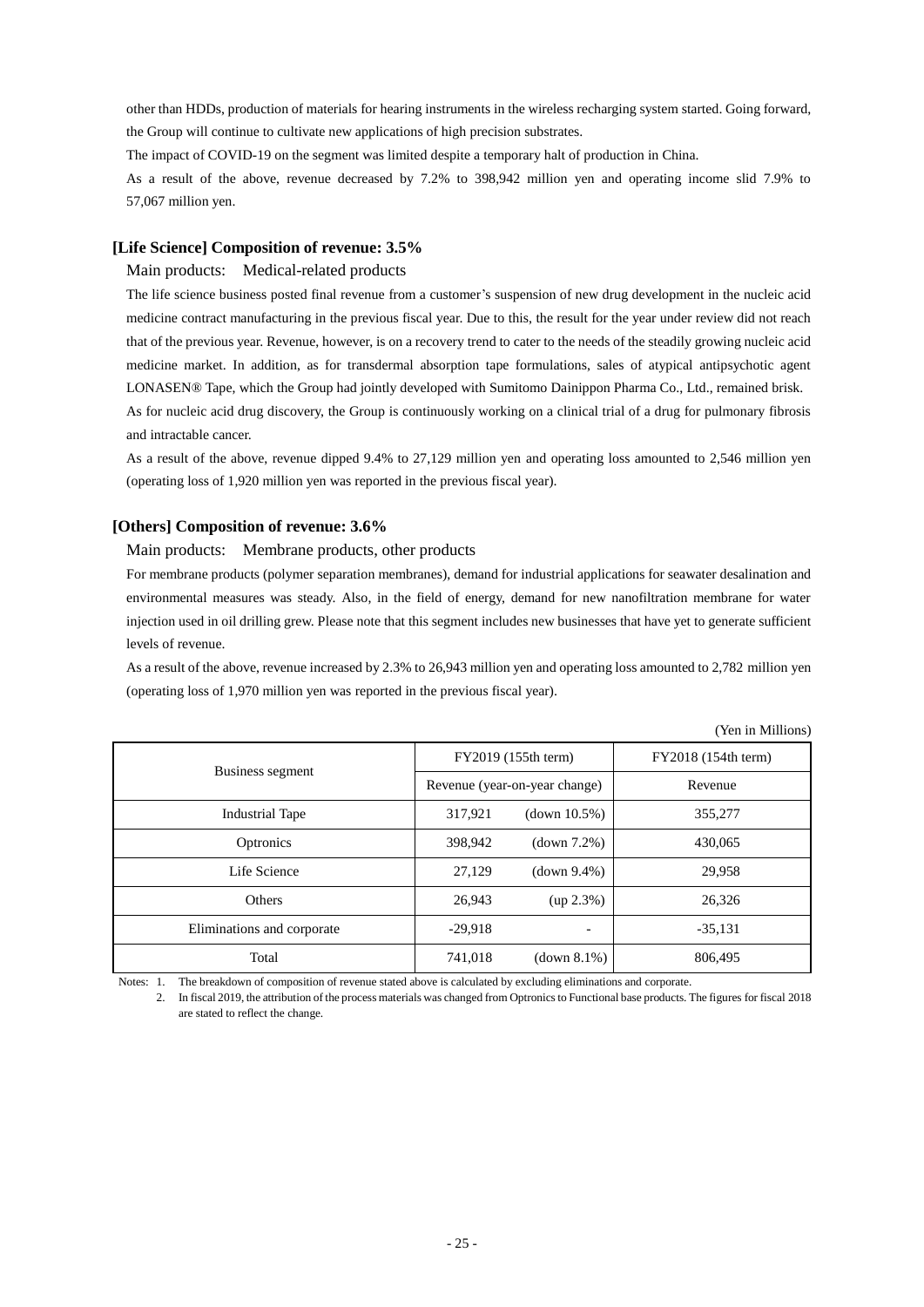## **(3) Capital expenditure**

During the fiscal year under review, the Group expended a total of 58,930 million yen in capital spending. Below is the breakdown of such spending by segment.

For the Industrial Tape segment, 15,261 million yen was spent to improve the productivity of adhesive tapes and continue contributing to the environment in manufacturing. For the Optronics, 30,257 million yen was spent to boost the productivity of optical films, to build the production system of high precision substrates for flexible printed circuit boards, and others. For the Life Science segment, 1,937 million yen was spent mainly to establish the production system of nucleic acid medicines. For the Others segment, 2,258 million yen was spent to enhance the productivity of membrane (polymer separation membranes).

Capital expenditures not directly related to any business segment amounted to 9,216 million yen.

## **(4) Financing**

With the Group's policy to utilize funds efficiently and reduce borrowings as much as possible, consolidated total borrowings in the fiscal year under review stand at 90 million yen.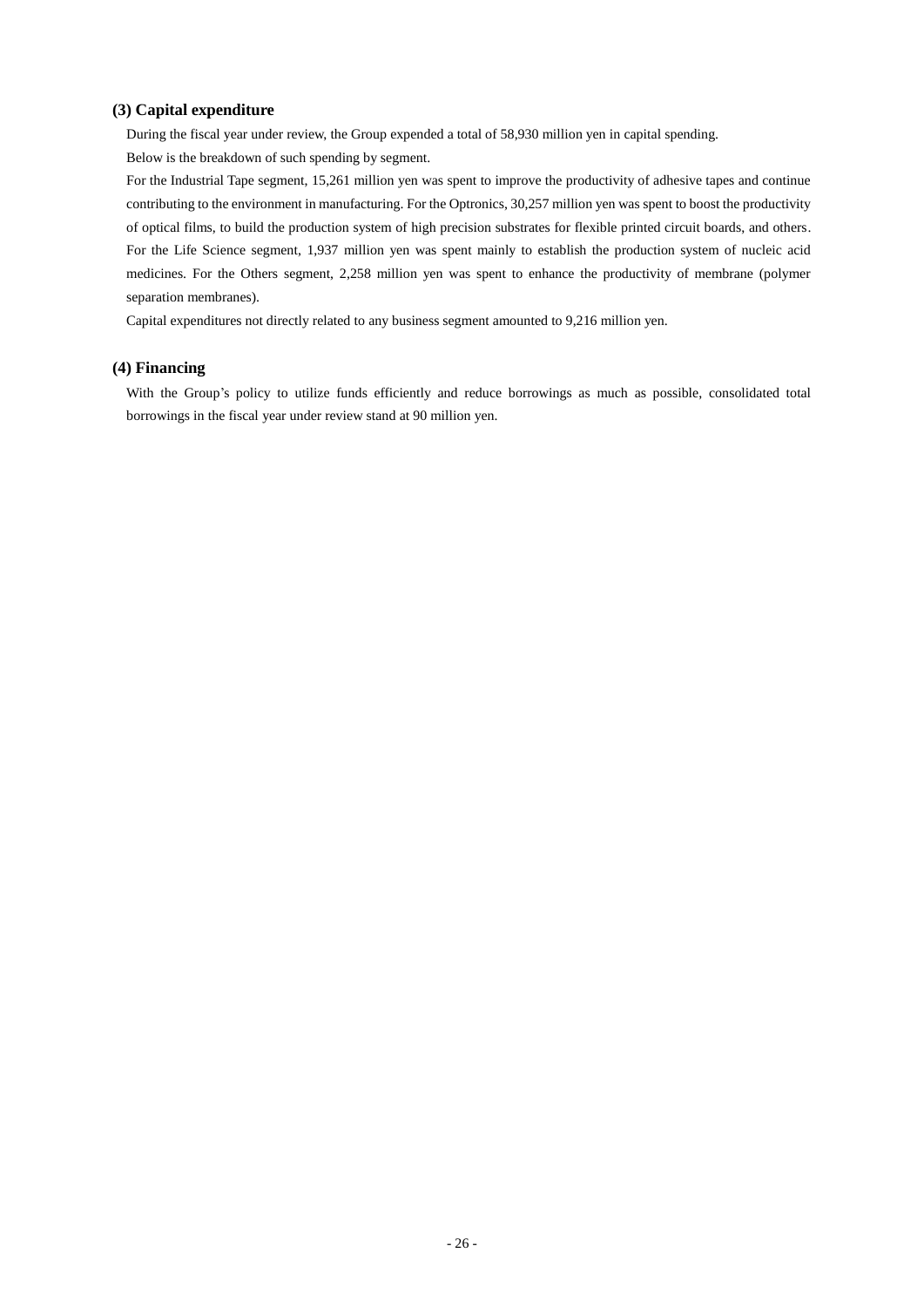#### **(5) Issues to be addressed by the Group**

Under the Mission of "Contribute to customers' value creation with innovative ideas," which forms the core of its Corporate Philosophy, and the brand slogan of "Innovation for Customers," the Nitto Group seeks to sustain its global growth through concerted and collective efforts. The Group faces many issues to be addressed, including geopolitical risks such as trade conflicts between the U.S. and China, concerns over a global economic downturn stemming from the outbreak of the novel coronavirus infectious disease (COVID-19), and changes in the society as a result of the outbreak of COVID-19. Under these circumstances, the Group will create new value by converging a wide range of technologies and information from both within and outside the Group. One of the approaches to achieving this is to place a renewed focus on *Sanshin Katsudo* (three new activities), which has been one of the strengths of the Group since its foundation, thus creating new demand through pursuing new technology development and new application cultivation.

Regarding the act of misconduct by local employees of the purchasing department of Shanghai Nitto Optical Co., Ltd., a consolidated subsidiary of the Company, that was publicly announced in "Notice of Act of Misconduct by Members of a Nitto Subsidiary" as of January 27, 2020, the Company established an in-house investigation committee (Chairman: Fulltime Corporate Auditor Masami Kanzaki), including outside experts to conduct an investigation, and received a final report as of April 27, 2020 (the structure of the in-house investigation committee, the outline of the investigation results, and future actions were publicly announced in "Notice of Results of In-house Investigation on Act of Misconduct by Members of a Nitto Subsidiary" as of April 27). Going forward, the Group will formulate drastic preventive measures and reinforce the internal control system based on the investigation results. We received a report from the in-house investigation committee that no similar incident was detected in such consolidated subsidiary, nor was there any other high-risk location. Accordingly, the Group will implement the following key initiatives in each business segment.

#### ・ **Industrial Tape**

For functional base products, the Group will review optical production system and carry out productivity reform of existing businesses, and thereby enhance its competitiveness. Further, the Group will create new products in fields where the demand for electronics materials, semiconductor process materials, and electronics process materials is expected to grow, driven by the dissemination of 5G and the data center market. For the transportation business including automotive products, with a long-term slump in production volume assumed, the Group will enhance the competitiveness and improve profitability of existing products by reviewing and thoroughly streamlining the global supply structure, and integrating and abolishing current products or other efforts. The Group will also push ahead with creation of new products related to car-electronics in response to changes such as car automation, automatic driving, connected and sharing, and the mobility fields other than automobile such as aircraft, and thereby aims to achieve further business growth.

#### ・ **Optronics**

For information fine materials, the display market has been bipolarized between the commodity market and the high-end market. Amid this trend, the Group will, by honing its industry-leading technological prowess, respond to the changes taking place to displays. The Group also aims to strengthen its business foundations and expand highly profitable businesses by strengthening and streamlining its product lifecycle management. With regard to flexible printed circuit boards, the Group aims to enhance profitability by boosting the market share of its HDD application and streamlining the business. The Group will work to generate new demand and expand its business by using technologies it has cultivated.

#### ・ **Life Science**

In the life science business, the nucleic acid medicine market is expected to expand in the future, backed by an increase in themes for late-phase clinical trials and approval of new drugs. In this context, the Group will expand its share in the contract manufacturing market by strengthening its manufacturing and technology development capabilities. For the drug discovery business, the Group will forge ahead with research and development as well as clinical trials of drugs in fields such as pulmonary fibrosis and intractable cancer in an attempt to develop them into new core businesses. The Group will also expand the sales of atypical antipsychotic agent LONASEN® Tape, which was launched in September 2019.

## ・ **Others**

For membrane products, the Group will streamline its operations, which include automation of its production processes, while strengthening its business foundations. Aiming to grow new businesses in the fields of energy and environment, the Group will work to increase profitability. For new businesses, the Group will aim to bring products currently under development, including plastic optical cables, to the market as soon as possible.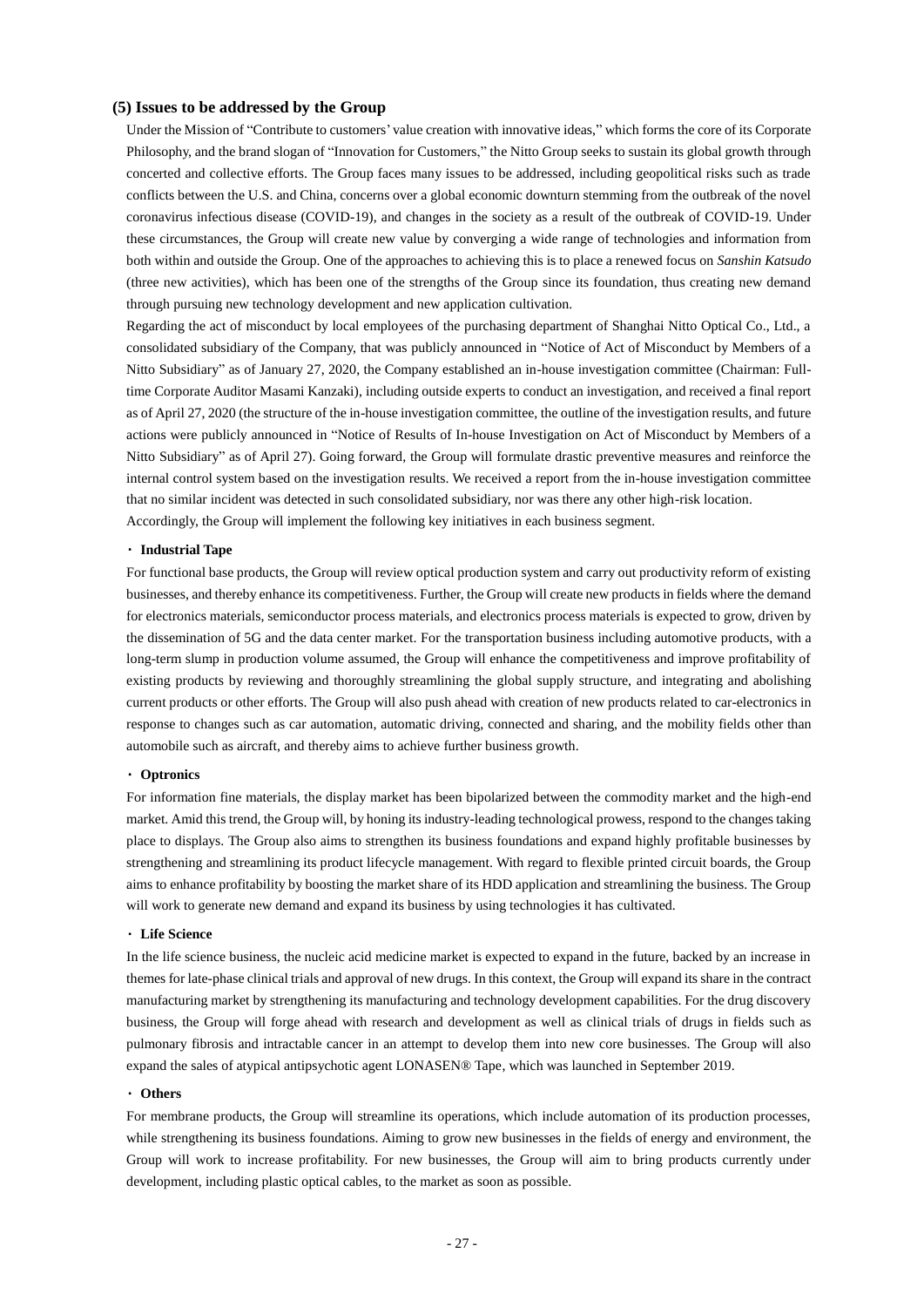## **(6) Trends in operating results and assets**

| Item                                                                                             | FY2015<br>$(151st$ term) | FY2016<br>$(152nd$ term $)$ | FY2017<br>$(153rd$ term $)$ | FY2018<br>(154th term) | FY2019<br>(155th term) |
|--------------------------------------------------------------------------------------------------|--------------------------|-----------------------------|-----------------------------|------------------------|------------------------|
| (million yen)<br>Revenue                                                                         | 793,054                  | 767,710                     | 857,376                     | 806,495                | 741,018                |
| (million yen)<br>Operating income                                                                | 102,397                  | 92,589                      | 125,722                     | 92,777                 | 69,733                 |
| Net income attributable to owners<br>of the parent company<br>(million yen)                      | 81.683                   | 63,453                      | 87,377                      | 66.560                 | 47,156                 |
| Basic earnings per share<br>(yen)                                                                | 495.23                   | 390.94                      | 538.99                      | 423.50                 | 301.32                 |
| Dividend payout ratio<br>(% )                                                                    | 28.2                     | 38.4                        | 29.7                        | 42.5                   | 66.4                   |
| ROA (Ratio of profit attributable to<br>owners of the parent company to<br>total assets)<br>(% ) | 9.7                      | 7.4                         | 9.6                         | 7.2                    | 5.1                    |
| ROE (Return on equity attributable to<br>owners of the parent company)<br>$(\% )$                | 13.3                     | 10.0                        | 13.0                        | 9.6                    | 6.8                    |
| Operating income to revenue<br>(% )                                                              | 12.9                     | 12.1                        | 14.7                        | 11.5                   | 9.4                    |
| (million yen)<br><b>Total</b> assets                                                             | 825,905                  | 879,899                     | 937,796                     | 913,418                | 921,900                |
| Total equity<br>(million yen)                                                                    | 617,891                  | 654,421                     | 693,995                     | 701,187                | 690,204                |
| Equity attributable to owners of the<br>parent company per share<br>(yen)                        | 3,785.91                 | 4,027.57                    | 4,328.50                    | 4,465.70               | 4,479.29               |
| Ratio of equity attributable to<br>owners of the parent company to<br>total assets<br>(% )       | 74.4                     | 74.3                        | 73.9                        | 76.7                   | 74.8                   |
| Depreciation and amortization<br>(million yen)                                                   | 48,537                   | 48,556                      | 49,283                      | 45,904                 | 49,390                 |
| Capital investment<br>(million yen)                                                              | 60,420                   | 36,538                      | 47,193                      | 64,353                 | 58,930                 |
| Research and development costs<br>(million yen)                                                  | 32,120                   | 30,366                      | 31,243                      | 31,990                 | 33,765                 |
| Exchange rate (average rate)<br>(yen/1 US dollar)                                                | 120.17                   | 108.88                      | 110.83                      | 110.57                 | 109.06                 |

Notes:

1. The Nitto Group prepares its consolidated financial statements based on the International Financial Reporting Standards (IFRS).

2. From fiscal 2018, "royalty income," which was previously included in "other income" on the consolidated statements of income, is included in "revenue." Accordingly, the above numbers for fiscal 2017 have been reclassified to reflect the change.

3. "Dividend payout ratio" is calculated based on a tentative dividend amount whose payment is subject to approval of Item 1 as proposed for the 155th Ordinary General Meeting of Shareholders.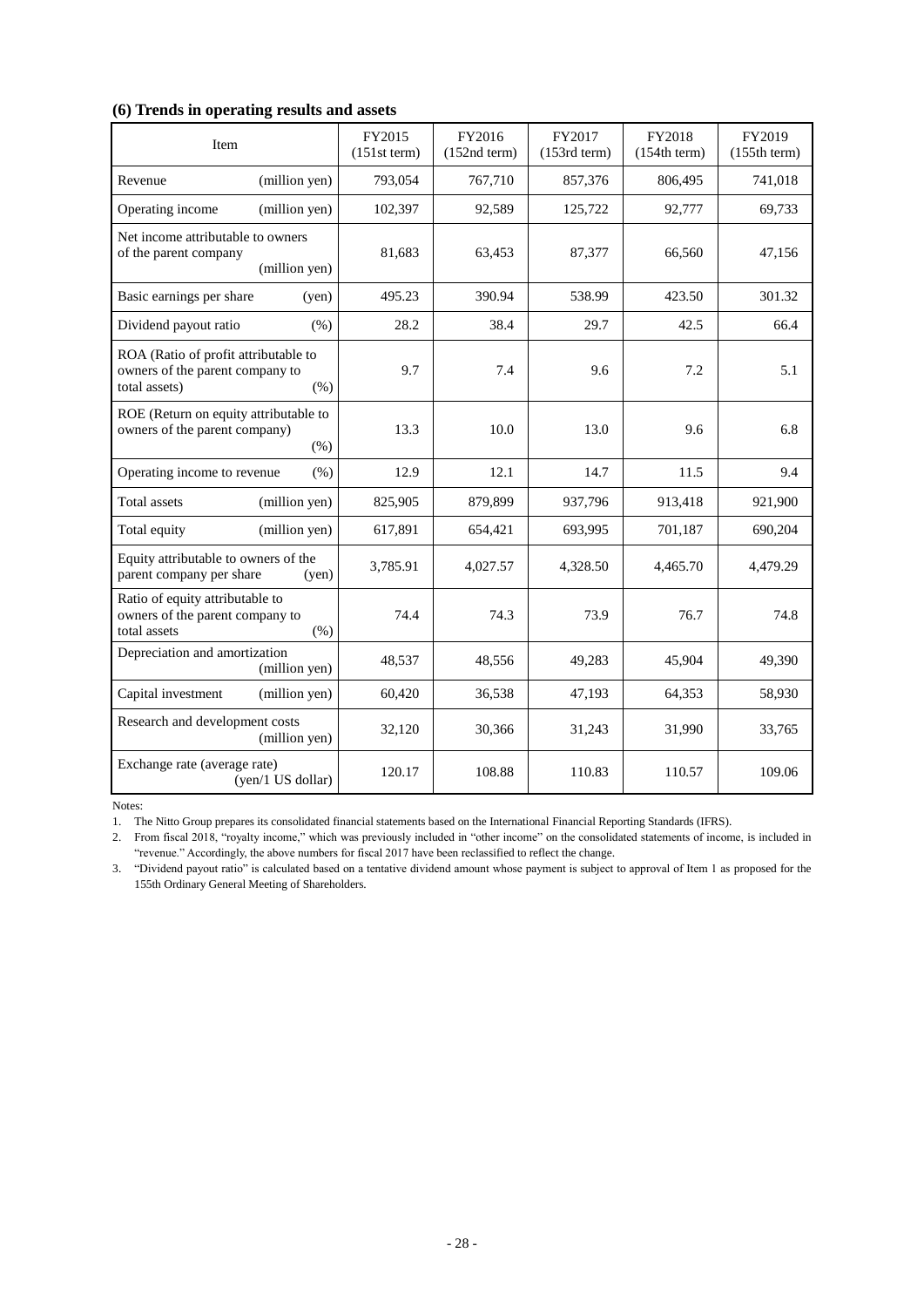## **(7) Principal offices and status of major subsidiaries (as of March 31, 2020)**

<1> Principal offices of the Group

|                                           | Head Office (Kita-ku, Osaka),<br>Head Office<br>Tokyo Head Office (Minato-ku, Tokyo) |                                                                                                                                                                                                                                                      |
|-------------------------------------------|--------------------------------------------------------------------------------------|------------------------------------------------------------------------------------------------------------------------------------------------------------------------------------------------------------------------------------------------------|
| Nitto Denko<br>Corporation                | <b>Offices</b><br>(Plants/<br>Laboratory)                                            | Tohoku Plant (Osaki, Miyagi), Kanto Plant (Fukaya,<br>Saitama), Toyohashi Plant (Toyohashi, Aichi), Kameyama<br>Plant (Kameyama, Mie), Shiga Plant (Kusatsu, Shiga),<br>Ibaraki Laboratory (Ibaraki, Osaka), Onomichi Plant<br>(Onomichi, Hiroshima) |
|                                           | <b>Branches</b>                                                                      | Tokyo Sales Branch (Minato-ku, Tokyo), Nagoya Sales<br>Branch (Naka-ku, Nagoya), Osaka Sales Branch (Chuo-ku,<br>Osaka), Kyushu Sales Branch (Hakata-ku, Fukuoka)                                                                                    |
| Nissho Corporation                        | Kita-ku, Osaka, Japan                                                                |                                                                                                                                                                                                                                                      |
| Nitto EMEA NV                             | Leuven, Belgium                                                                      |                                                                                                                                                                                                                                                      |
| Nitto, Inc.                               | Lakewood, NJ, U.S.                                                                   |                                                                                                                                                                                                                                                      |
| Nitto Denko Avecia Inc.                   | Milford, MA, U.S.                                                                    |                                                                                                                                                                                                                                                      |
| Nitto Denko (China) Investment Co., Ltd.  | Shanghai, China                                                                      |                                                                                                                                                                                                                                                      |
| Taiwan Nitto Optical Co., Ltd.            | Taichung, Taiwan                                                                     |                                                                                                                                                                                                                                                      |
| Korea Nitto Optical Co., Ltd.             | Pyeongtaek, South Korea                                                              |                                                                                                                                                                                                                                                      |
| Nitto Denko (HK) Co., Ltd.                | Hong Kong, China                                                                     |                                                                                                                                                                                                                                                      |
| Shanghai Nitto Optical Co., Ltd.          | Shanghai, China                                                                      |                                                                                                                                                                                                                                                      |
| Shenzhen Nitto Optical Co., Ltd.          | Shenzhen, China                                                                      |                                                                                                                                                                                                                                                      |
| Nitto (China) New Materials Co., Ltd.     | Shanghai, China                                                                      |                                                                                                                                                                                                                                                      |
| Nitto Denko (Singapore) Pte. Ltd.         | Queenstown, Singapore                                                                |                                                                                                                                                                                                                                                      |
| Nitto Denko Material (Thailand) Co., Ltd. | Ayutthaya, Thailand                                                                  |                                                                                                                                                                                                                                                      |

<2> Status of major subsidiaries

| Corporate name                               | Capital                              | Company's<br>stake     | Main business                                                                                             |
|----------------------------------------------|--------------------------------------|------------------------|-----------------------------------------------------------------------------------------------------------|
| Nissho Corporation                           | in million yen<br>515                | $\frac{0}{0}$<br>100.0 | Production, processing, and sales; Industrial Tape                                                        |
| <b>Nitto EMEA NV</b>                         | in thousand euro<br>212,282          | 100.0                  | Administration of Group companies in Europe                                                               |
| Nitto, Inc.                                  | in thousand U.S. dollars<br>$\Omega$ | 100.0                  | Administration of Group companies in the Americas<br>Production, processing, sales, etc.; Industrial Tape |
| Nitto Denko Avecia Inc.                      | in thousand U.S. dollars             | 100.0<br>(100.0)       | Production and sales; Life Science                                                                        |
| Nitto Denko (China) Investment<br>Co., Ltd.  | in thousand RMB<br>925,394           | 100.0                  | Administration of the Group companies in China                                                            |
| Taiwan Nitto Optical Co., Ltd.               | in thousand NT\$<br>568,003          | 100.0<br>(3.6)         | Production, processing, and sales; Optronics                                                              |
| Korea Nitto Optical Co., Ltd.                | in million won<br>84,365             | 100.0                  | Production, processing, and sales; Optronics                                                              |
| Nitto Denko (HK) Co., Ltd.                   | in thousand HK\$<br>13,826           | 100.0                  | Sales; Industrial Tape and Optronics                                                                      |
| Shanghai Nitto Optical Co., Ltd.             | in thousand RMB<br>89.981            | 100.0<br>(24.5)        | Production, processing, and sales; Optronics                                                              |
| Shenzhen Nitto Optical Co.,<br>Ltd.          | in thousand RMB<br>568,925           | 100.0                  | Production, processing, and sales; Optronics                                                              |
| Nitto (China) New Materials<br>Co., Ltd.     | in thousand RMB<br>50,000            | 100.0<br>(100.0)       | Sales; Industrial Tape, Optronics, and Others                                                             |
| Nitto Denko (Singapore)<br>Pte. Ltd.         | in thousand U.S. dollars<br>70,285   | 100.0                  | Administration of Group companies in South Asia<br>Sales; Industrial Tape                                 |
| Nitto Denko Material (Thailand)<br>Co., Ltd. | in thousand Thai Baht<br>460,000     | 100.0<br>(100.0)       | Production, processing, and sales; Optronics                                                              |

Note: Figures in parenthesis in "Company's stake" indicate the percentage of indirect stake.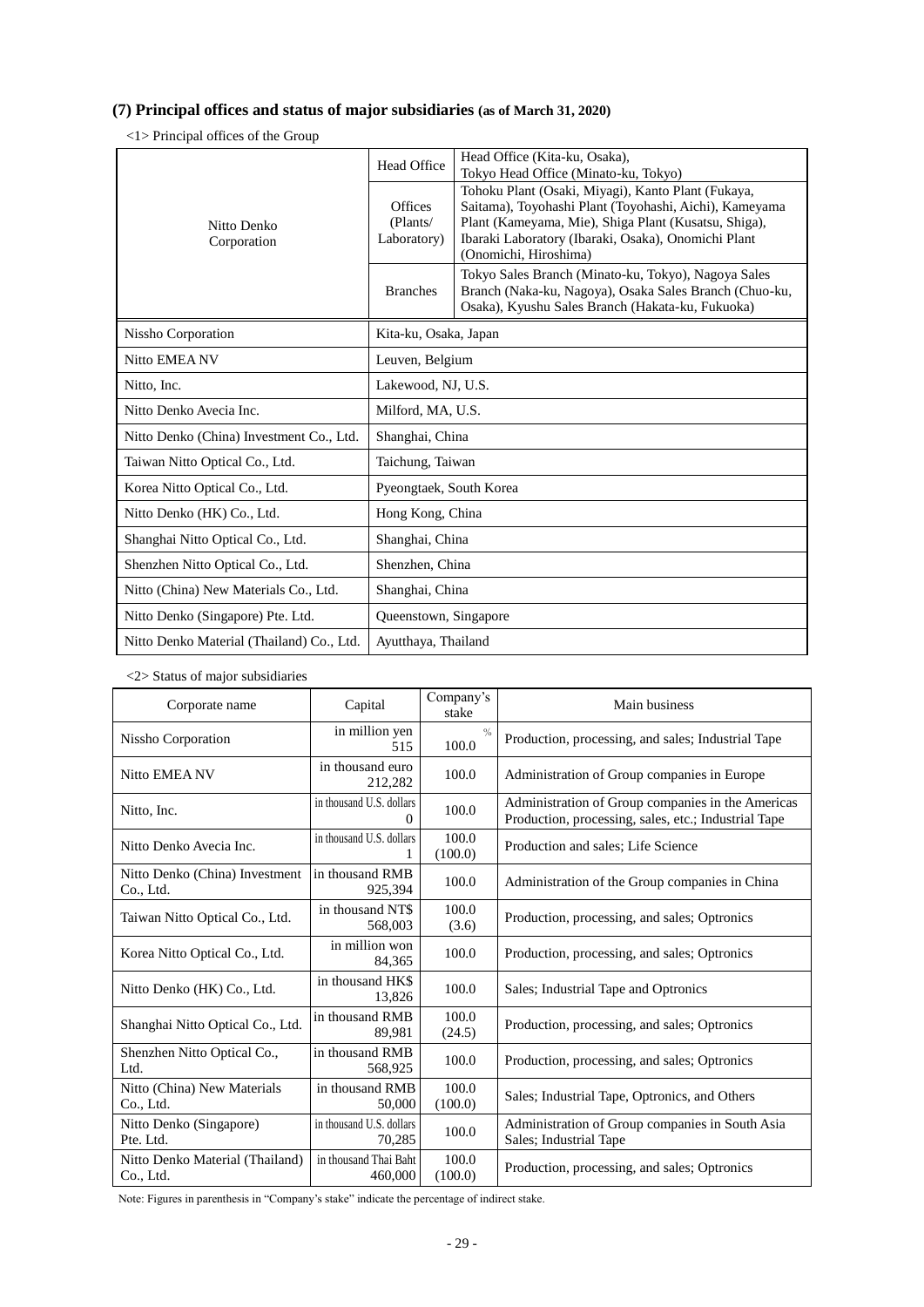|  |  |  |  | (8) Employees of the Group and the Company (as of March 31, 2020) |
|--|--|--|--|-------------------------------------------------------------------|
|--|--|--|--|-------------------------------------------------------------------|

|         | Number of employees | Changes from the end of the previous fiscal year |
|---------|---------------------|--------------------------------------------------|
| Group   | 25,793              | $-208$                                           |
| Company | 5,592               | $+169$                                           |

Note: The number of employees does not include Directors (those who are classified as employees) and temporary workers.

## **(9) Major creditors (as of March 31, 2020)**

Details of major creditors are omitted here because the borrowing amounts are immaterial.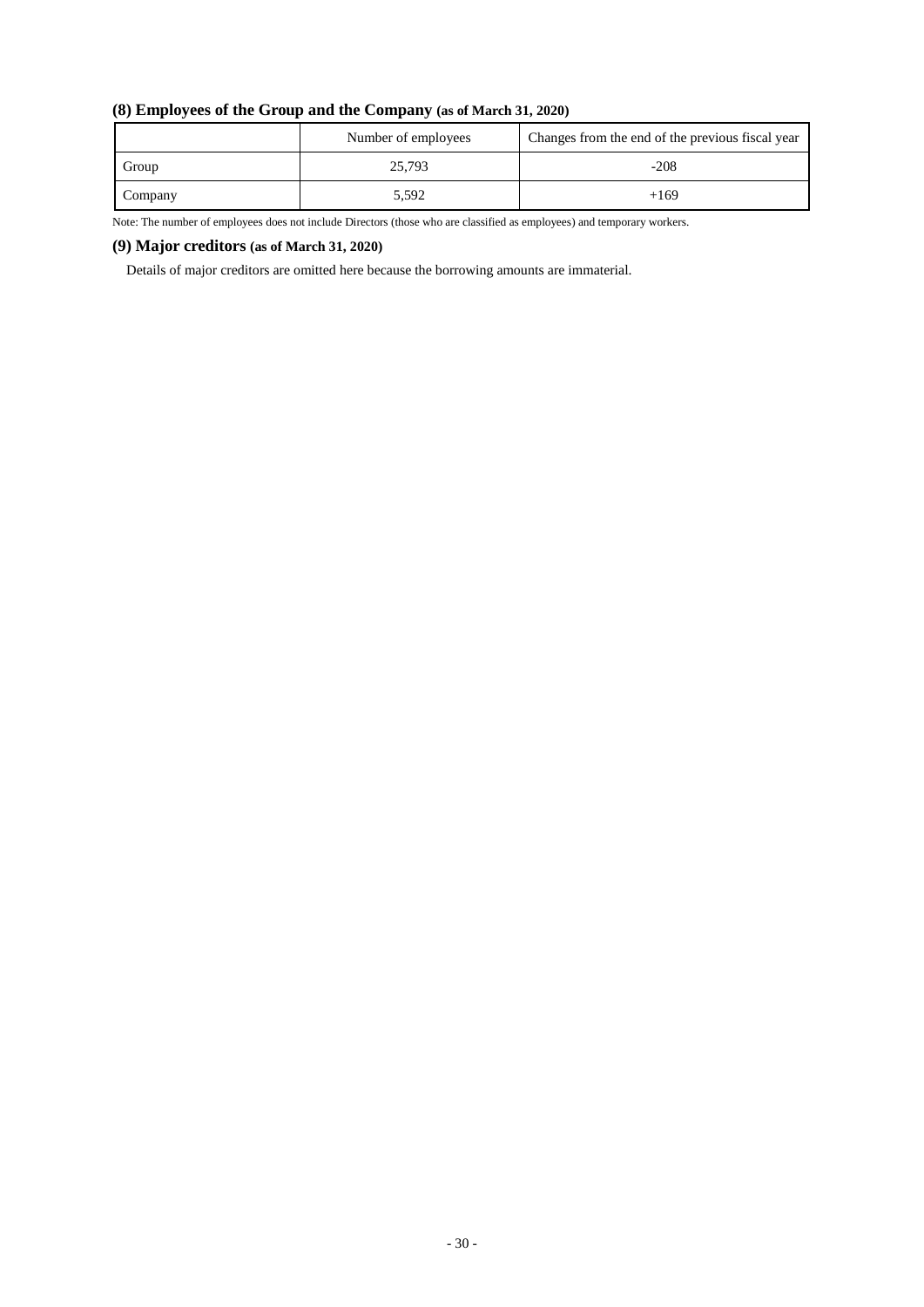## **2. Shareholders' equity (as of March 31, 2020)**

| (1) Number of shares authorized to be issued | 400,000,000 shares |  |
|----------------------------------------------|--------------------|--|
| (2) Number of shares issued                  | 158,758,428 shares |  |
| (Amount of treasury stock held               | 4,839,755 shares)  |  |

(3) Number of shareholders 36,871 (4) Major shareholders (top 10)

| Name                                                                      | Number of<br>shares held      | Ownership<br>percentage |
|---------------------------------------------------------------------------|-------------------------------|-------------------------|
| The Master Trust Bank of Japan, Ltd. (Trust Account)                      | Thousands of shares<br>28,737 | %<br>18.67              |
| Japan Trustee Services Bank, Ltd. (Trust Account)                         | 14,279                        | 9.28                    |
| Japan Trustee Services Bank, Ltd. (Trust Account 7)                       | 3,377                         | 2.19                    |
| Trust & Custody Services Bank, Ltd. (Securities Investment Trust Account) | 2,866                         | 1.86                    |
| Japan Trustee Services Bank, Ltd. (Trust Account 5)                       | 2,810                         | 1.83                    |
| <b>JP MORGAN CHASE BANK 385151</b>                                        | 2,722                         | 1.77                    |
| STATE STREET BANK AND TRUST COMPANY 505223                                | 2,600                         | 1.69                    |
| STATE STREET BANK WEST CLIENT - TREATY 505234                             | 2,429                         | 1.58                    |
| Nippon Life Insurance Company                                             | 2,082                         | 1.35                    |
| SSBTC CLIENT OMNIBUS ACCOUNT                                              | 2.037                         | 1.32                    |

Notes: 1. The Group holds 4,839,755 treasury stock other than the major shareholders listed above.

2. The ownership percentage has been calculated based on the number of shares issued, excluding treasury stock.

3. Although the reports on large-scale shareholdings have been submitted as follows, the Company lists the major shareholders above according to the shareholder register as of March 31, 2020.

A total of four shareholders comprising MUFG Bank, Ltd. and its joint holders

10,717,630 shares (as of December 24, 2018)

A total of two shareholders comprising Mizuho Securities Co., Ltd. and its joint holders

8,830,210 shares (as of February 15, 2019)

A total of two shareholders comprising Sumitomo Mitsui Trust Asset Management Co., Ltd. and its joint holders

12,629,500 shares (as of July 15, 2019)

A total of nine shareholders comprising BlackRock Japan Co., Ltd. and its joint holders

10,294,355 shares (as of March 13, 2020)

A total of three shareholders comprising Nomura Securities Co., Ltd. and its joint holders 16,546,420 shares (as of April 21, 2020)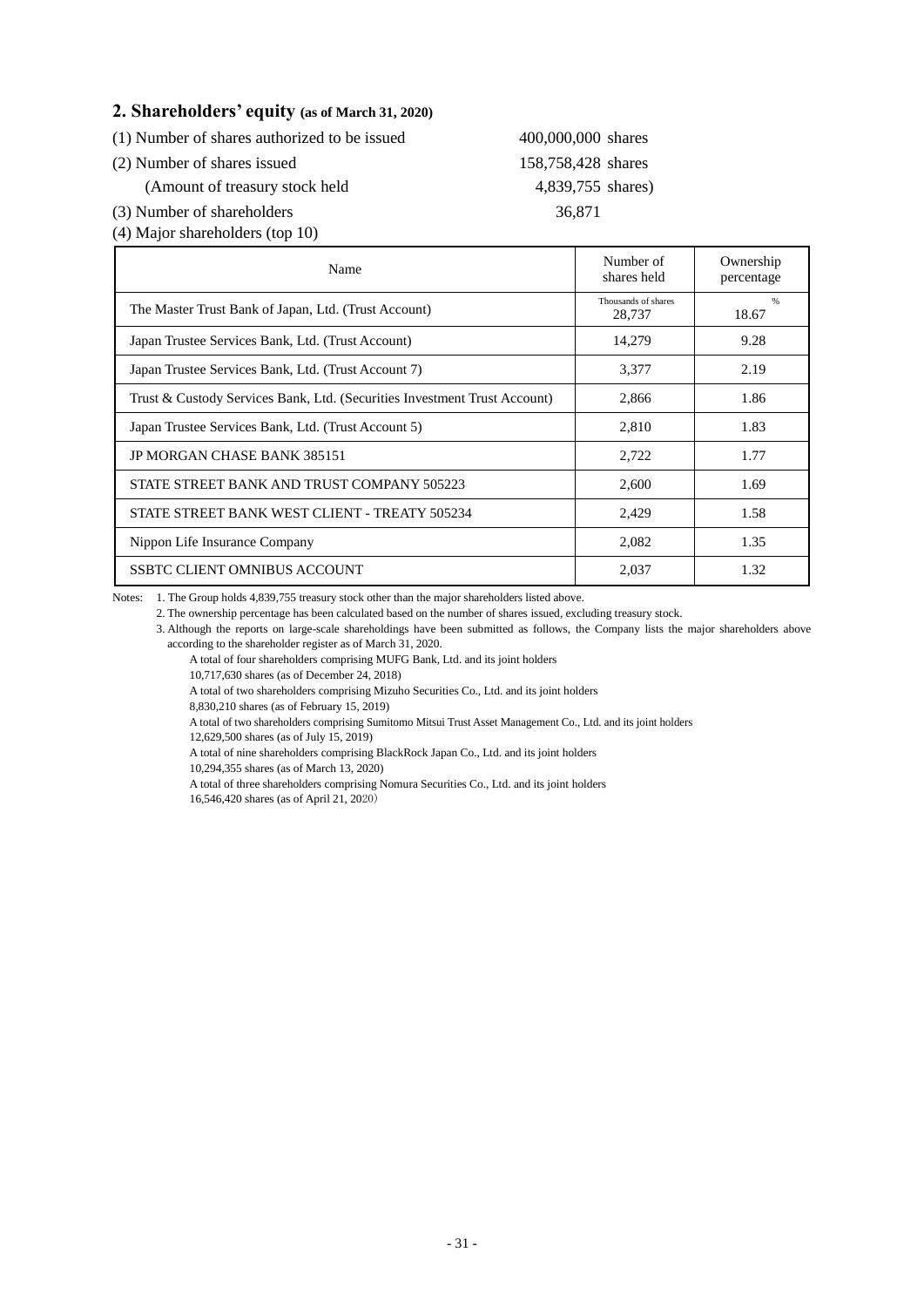## (5) Matters concerning warrants

## <1> Summary of warrants issued as compensation for executing duties and responsibilities and owned by officers of the

Company at the end of this business year

| Subject                                                         | Equity-based compensation stock options                                                                                                                 |
|-----------------------------------------------------------------|---------------------------------------------------------------------------------------------------------------------------------------------------------|
| Number of warrants                                              | 698 units<br>(100 shares of common stock per unit)                                                                                                      |
| Class and number of underlying shares<br>subject to warrants    | Company's common stock:<br>$69,800$ shares                                                                                                              |
| Exercise value<br>(payment amount per unit at time of exercise) | $100$ yen                                                                                                                                               |
| Exercise period                                                 | 30 years from the day following the issuing date<br>10 days from the day following the day from which they no longer<br>$\bullet$<br>serve as Directors |
| Number of owners and units                                      | 5 Directors<br>698 units                                                                                                                                |

Note: The abovementioned warrants were allocated to Directors as equity-based compensation in place of retirement benefits for officers. Outside Directors and Corporate Auditors are not eligible for warrants.

<2> Summary of warrants issued as compensation for executing duties and responsibilities to the employees of the

Company and officers and employees of subsidiaries during this business year

Not applicable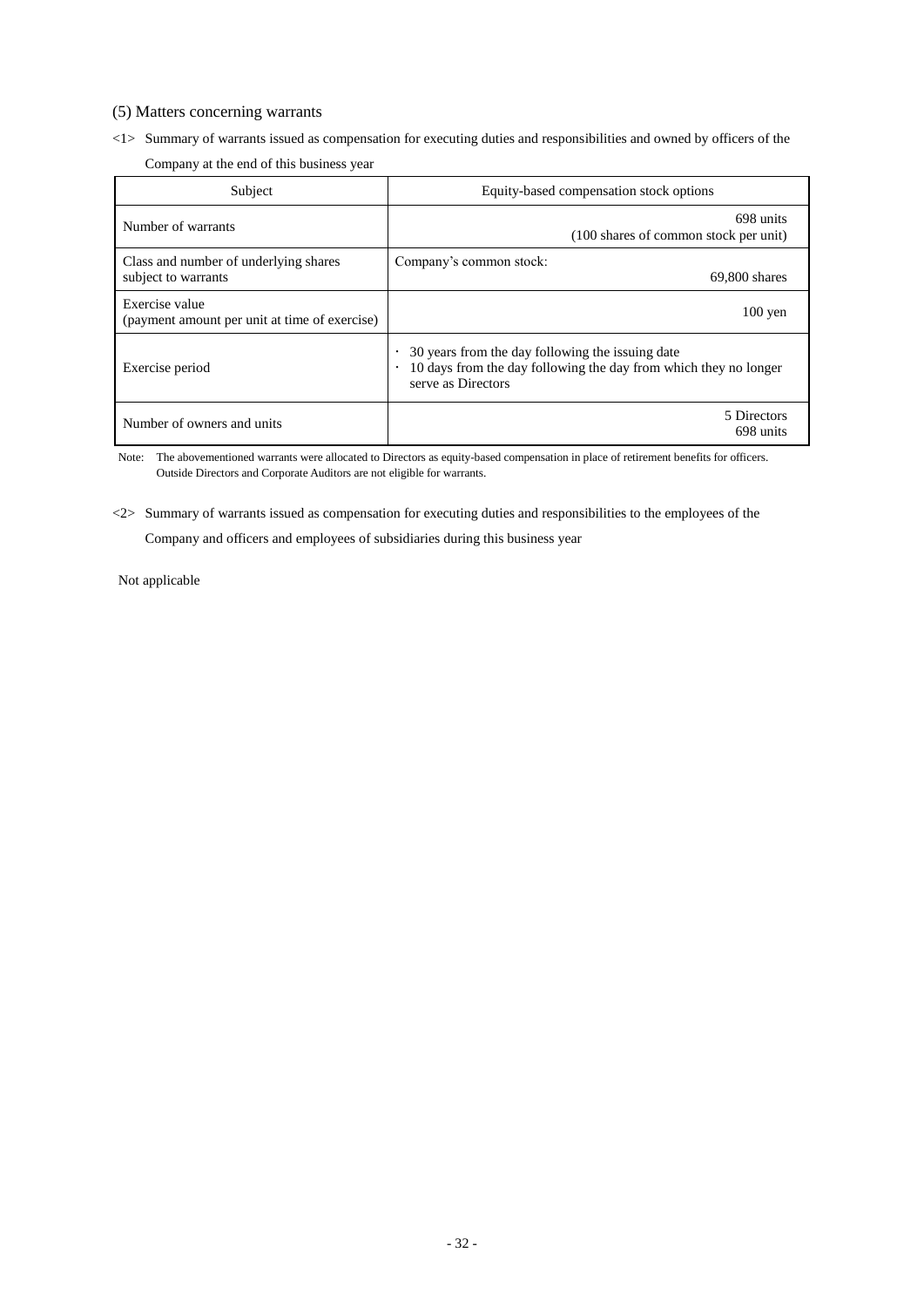# **3. Executives**

# **(1) Directors and Corporate Auditors (as of March 31, 2020)**

| Name                   | Title (Position)                                                                                                                                                                                                                                                      | Duties and significant concurrent positions                                                                                                                                                                                       |
|------------------------|-----------------------------------------------------------------------------------------------------------------------------------------------------------------------------------------------------------------------------------------------------------------------|-----------------------------------------------------------------------------------------------------------------------------------------------------------------------------------------------------------------------------------|
| Hideo Takasaki         | Representative Director, President<br>CEO, COO<br>Chairperson, Internal Control Committee                                                                                                                                                                             | Supervisor of management in general                                                                                                                                                                                               |
| Toshiyuki Umehara      | Representative Director, Senior Executive<br>Vice President<br><b>CTO</b><br>General Manager of Corporate Technology<br>Sector<br>Chairperson, Information Security<br>Committee                                                                                      | Supervisor of information fine materials<br>business, medical business, membrane<br>business, human resources & training, and<br>management of North and South American<br>regions and Korea<br>In charge of corporate technology |
| Toru Takeuchi          | Director, Senior Executive Vice President<br><b>CFO</b><br>Chairperson, J-SOX Committee and<br>Chairperson, Timely Disclosure Committee                                                                                                                               | Supervisor of compliance, and management<br>of EMEA (Europe, the Middle East and<br>Africa) regions<br>In charge of accounting & finance                                                                                          |
| Nobuhiro Todokoro      | Director, Executive Vice President                                                                                                                                                                                                                                    | Supervisor of functional base products<br>business.<br>and management of East Asian region                                                                                                                                        |
| Yosuke Miki            | Director, Senior Vice President<br>Deputy CTO<br>General Manager of Information and<br><b>Communication Technology Sector</b><br>concurrently Deputy General Manager of<br>Corporate Technology Sector and General<br>Manager of New Business Development<br>Division | Supervisor of transportation business and<br>management of South Asia/Oceania and India<br>In charge of ICT business and corporate<br>technology (new technology)                                                                 |
| <b>Yoichiro Furuse</b> | <b>Outside Director</b>                                                                                                                                                                                                                                               | Representative Director of Evanston<br>Corporation<br>Chairman of Japan of Permira Advisers KK<br>Consultant of GLP Pte. Ltd.                                                                                                     |
| Takashi Hatchoji       | <b>Outside Director</b>                                                                                                                                                                                                                                               | External Audit & Supervisory Board Member<br>of Marubeni Corporation<br>Outside Director of Konica Minolta, Inc.                                                                                                                  |
| Tamio Fukuda           | <b>Outside Director</b>                                                                                                                                                                                                                                               | Professor Emeritus of Kyoto Institute of<br>Technology                                                                                                                                                                            |
| Masami Kanzaki         | Corporate Auditor (full-time service)                                                                                                                                                                                                                                 |                                                                                                                                                                                                                                   |
| Shin Tokuyasu          | Corporate Auditor (full-time service)                                                                                                                                                                                                                                 |                                                                                                                                                                                                                                   |
| Masashi Teranishi      | <b>Outside Corporate Auditor</b>                                                                                                                                                                                                                                      | Honorary Advisor of MUFG Bank, Ltd.                                                                                                                                                                                               |
| Masakazu Toyoda        | <b>Outside Corporate Auditor</b>                                                                                                                                                                                                                                      | Chairman & CEO of The Institute of Energy<br>Economics, Japan<br>Outside Director of Canon Electronics Inc.<br>Outside Director of Nissan Motor Co., Ltd.                                                                         |
| Mitsuhide Shiraki      | <b>Outside Corporate Auditor</b>                                                                                                                                                                                                                                      | Professor, Faculty of Political Science and<br>Economics, Waseda University                                                                                                                                                       |

\* CEO: Chief Executive Officer, COO: Chief Operating Officer, CTO: Chief Technology Officer, CFO: Chief Financial Officer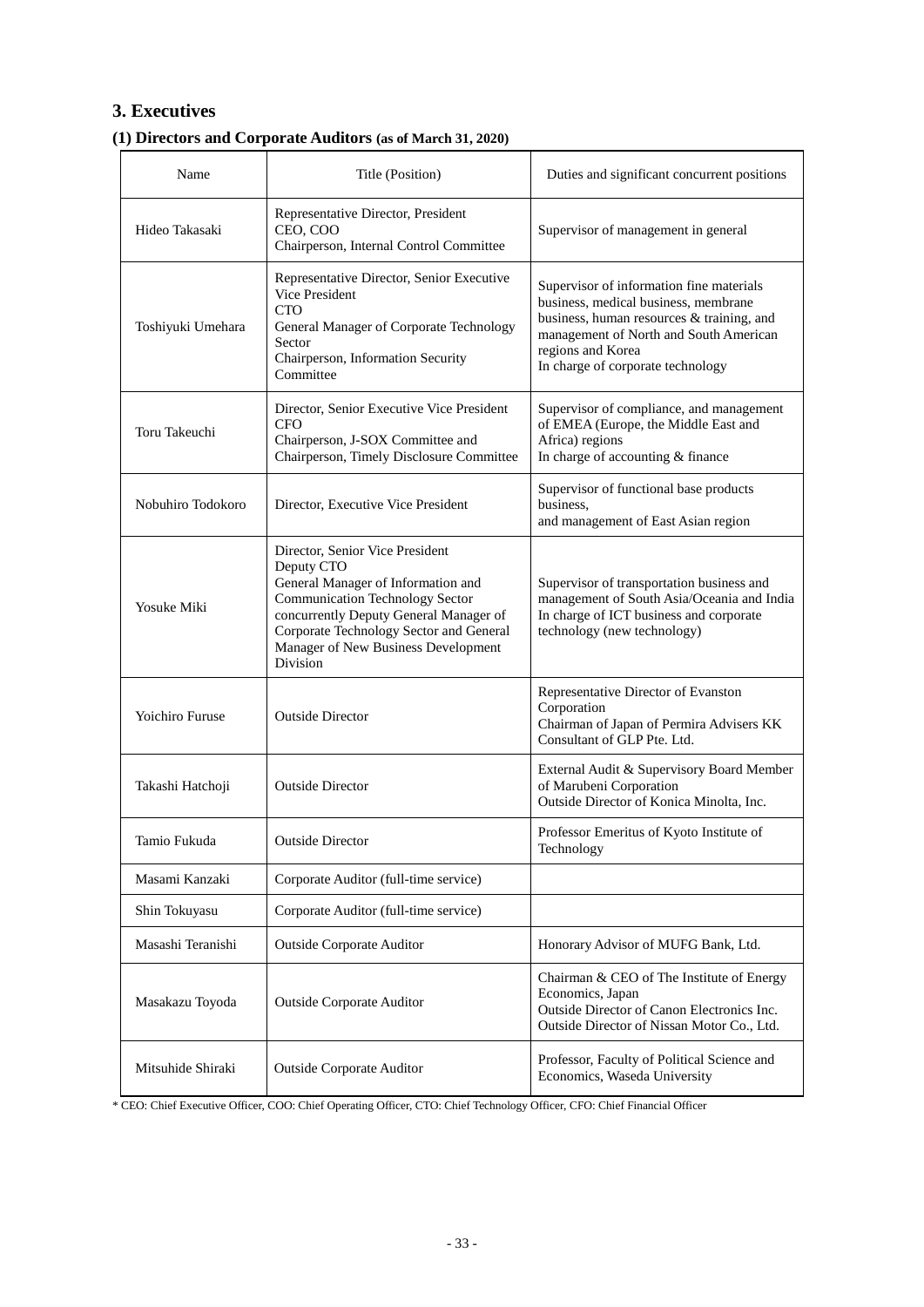- Notes: 1. Full-time Corporate Auditor Shin Tokuyasu has assumed key positions at accounting & finance and other administrative departments of the Company and as Representative Director of the Company's overseas subsidiary over many years, thus possessing a broad range of knowledge in finance and accounting.
	- 2. Outside Corporate Auditor, Masashi Teranishi holds a Master of Business Administration (MBA) and has been involved in management at financial institutions over the years, thus possessing a broad range of knowledge in finance and accounting.
	- 3. The Company has designated all of the Outside Directors and Outside Corporate Auditors as Independent Directors/Corporate Auditors as stipulated by Tokyo Stock Exchange and reported them to the Exchange.
	- 4. The Company has no special relationship with any of the organizations at which the Outside Directors and Outside Corporate Auditors hold important concurrent positions.
	- 5. Mr. Kageshi Maruyama resigned as full-time Corporate Auditor at the close of the 154th Ordinary General Meeting of Shareholders held on June 21, 2019.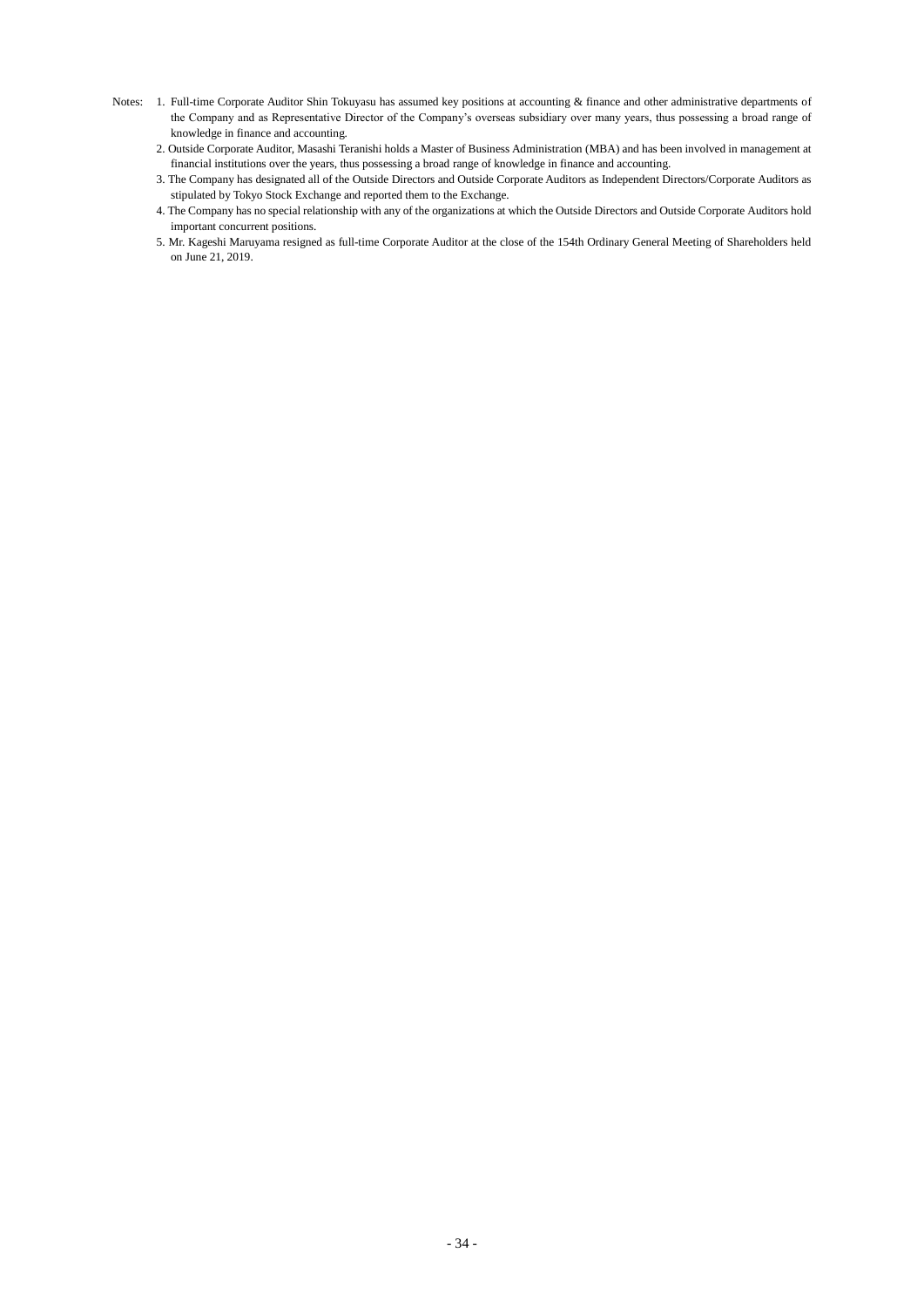## **(2) Major activities of Outside Directors and Outside Corporate Auditors**

| Name                          | Major activities                |                                                                                                                                                                                                                                                                       |  |
|-------------------------------|---------------------------------|-----------------------------------------------------------------------------------------------------------------------------------------------------------------------------------------------------------------------------------------------------------------------|--|
| 1. Outside Directors          |                                 |                                                                                                                                                                                                                                                                       |  |
| <b>Yoichiro Furuse</b>        | Participation<br>Major comments | Board of Directors meetings: 100% (13 out of 13 times)<br>He mainly makes comments from the viewpoint of an experienced corporate executive.                                                                                                                          |  |
| Takashi Hatchoji              | Participation<br>Major comments | Board of Directors meetings: 92% (12 out of 13 times)<br>He mainly makes comments from the viewpoint of an experienced corporate executive.                                                                                                                           |  |
| Tamio Fukuda                  | Participation<br>Major comments | Board of Directors meetings: 100% (13 out of 13 times)<br>He mainly makes comments based on his broad insight as a person with relevant knowledge and<br>experience.                                                                                                  |  |
| 2. Outside Corporate Auditors |                                 |                                                                                                                                                                                                                                                                       |  |
| Masashi Teranishi             | Participation<br>Major comments | Board of Directors meetings: 100% (13 out of 13 times)<br>Board of Corporate Auditors meetings: 100% (12 out of 12 times)<br>He mainly makes comments based on his many years of experience at financial institutions and<br>deep financial and accounting knowledge. |  |
| Masakazu Toyoda               | Participation<br>Major comments | Board of Directors meetings: 92% (12 out of 13 times)<br>Board of Corporate Auditors meetings: 100% (12 out of 12 times)<br>He mainly makes comments based on his broad insight and extensive experience in the fields of<br>economy and industry.                    |  |
| Mitsuhide Shiraki             | Participation<br>Major comments | Board of Directors meetings: 100% (13 out of 13 times)<br>Board of Corporate Auditors meetings: 100% (12 out of 12 times)<br>He mainly makes comments based on his broad insight as a person with relevant knowledge and<br>experience.                               |  |

## **(3) Summary of liability limitation agreement**

The Company has executed agreements with all of the Outside Directors and Outside Corporate Auditors in accordance with the Articles of Incorporation to limit the compensation liability provided in Paragraph 1, Article 423 of the Companies Act, and the compensation limitation amount under these agreements are the minimum amount determined under laws and regulations.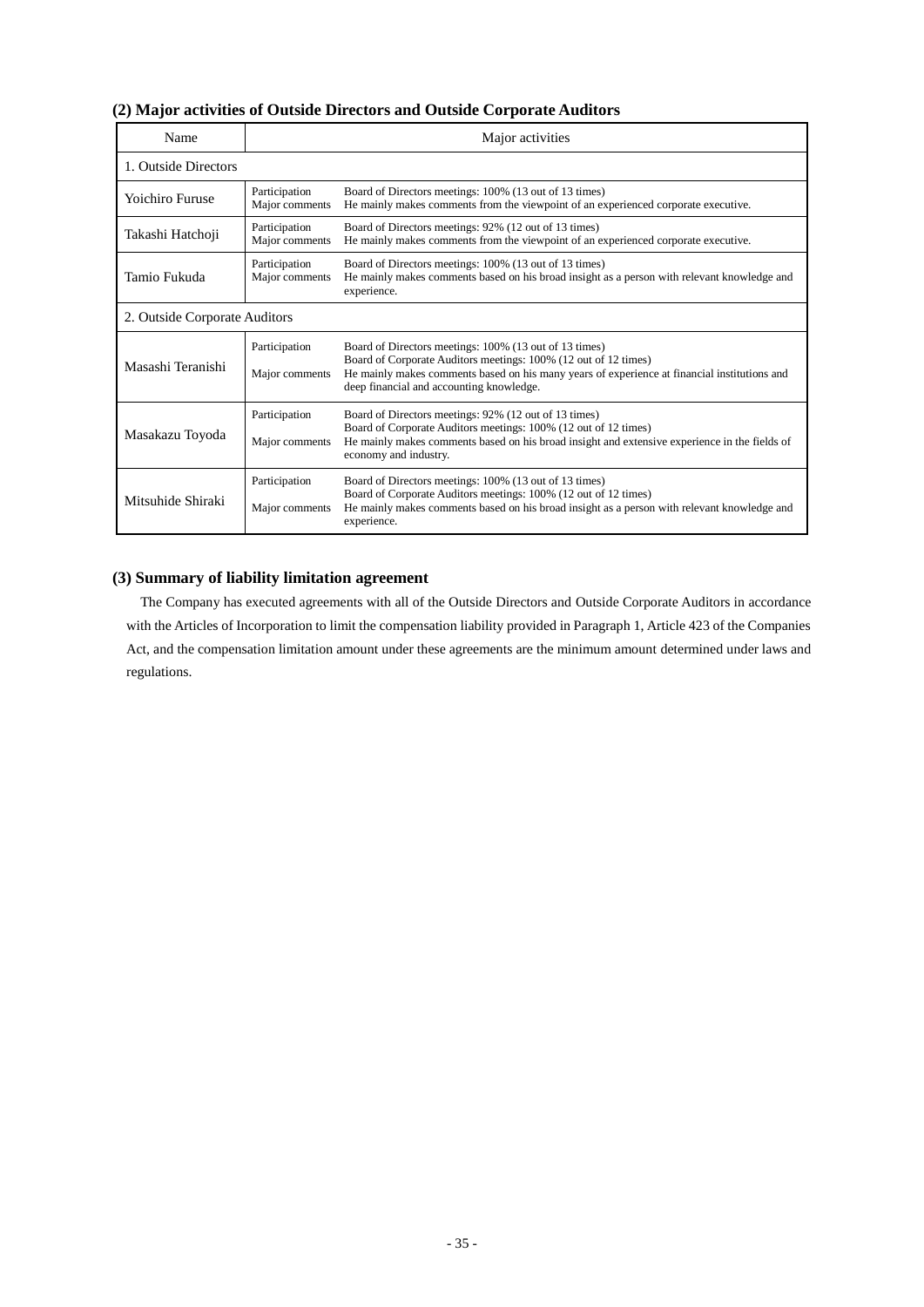## **(4) Compensation, etc. paid to Directors and Corporate Auditors**

|                                                                 |                                       |                         |                                   |                                  | (Yen in Millions)                                  |
|-----------------------------------------------------------------|---------------------------------------|-------------------------|-----------------------------------|----------------------------------|----------------------------------------------------|
|                                                                 |                                       | Compensation by type    | Number of                         |                                  |                                                    |
| Position                                                        | Total amount of<br>compensation, etc. | Compensation in<br>cash | Bonus paid to<br><b>Directors</b> | Restricted share<br>remuneration | eligible<br>Directors and<br>Corporate<br>Auditors |
| <b>Directors</b><br>(excluding Outside<br>Directors)            | 469                                   | 244                     | 127                               | 98                               | 6                                                  |
| <b>Outside Directors</b>                                        | 36                                    | 36                      |                                   |                                  | 3                                                  |
| Corporate Auditors<br>(excluding Outside<br>Corporate Auditors) | 67                                    | 67                      |                                   |                                  | 3                                                  |
| <b>Outside Corporate</b><br><b>Auditors</b>                     | 32                                    | 32                      |                                   |                                  | 3                                                  |

Notes: 1. The table above includes one Non-Outside Director and one Non-Outside Auditor who retired during the fiscal year under review.

2. The amount of employee salary (including bonus) for a Director who also holds an employee position is paid separately from the abovementioned compensation, but such employee salary was not paid for the current term.

3. The limit of compensation in cash for Directors is 30 million yen per month (of which up to 3 million yen is allocated to Outside Directors) since approval at the 150th Ordinary General Meeting of Shareholders, and that for Corporate Auditors is 12 million yen per month since approval at the 139th Ordinary General Meeting of Shareholders.

4. Bonus for Directors is a tentative amount and its payment is subject to the approval of proposed Item 2 at the 155th Ordinary General Meeting of Shareholders.

5. At the 153rd Ordinary General Meeting of Shareholders, it was resolved that the upper limit of the total amount and number of shares to be granted in the form of restricted share remuneration for Directors (excluding Outside Directors) would be 243 million yen/year and 32,000 shares/year, respectively.

6. In addition to the above, at the 153rd Ordinary General Meeting of Shareholders it was approved that a performance-linked share-based remuneration would be provided to Directors (excluding Outside Directors) in accordance with the achievement of numerical targets at the close of the third fiscal term with the one ending March 31, 2019 being the first (at the close of the third fiscal term with each fiscal term being the first thereafter). The upper limit of the total amount and number of shares to be granted will be 364 million yen/year and 48,400 shares/year, respectively.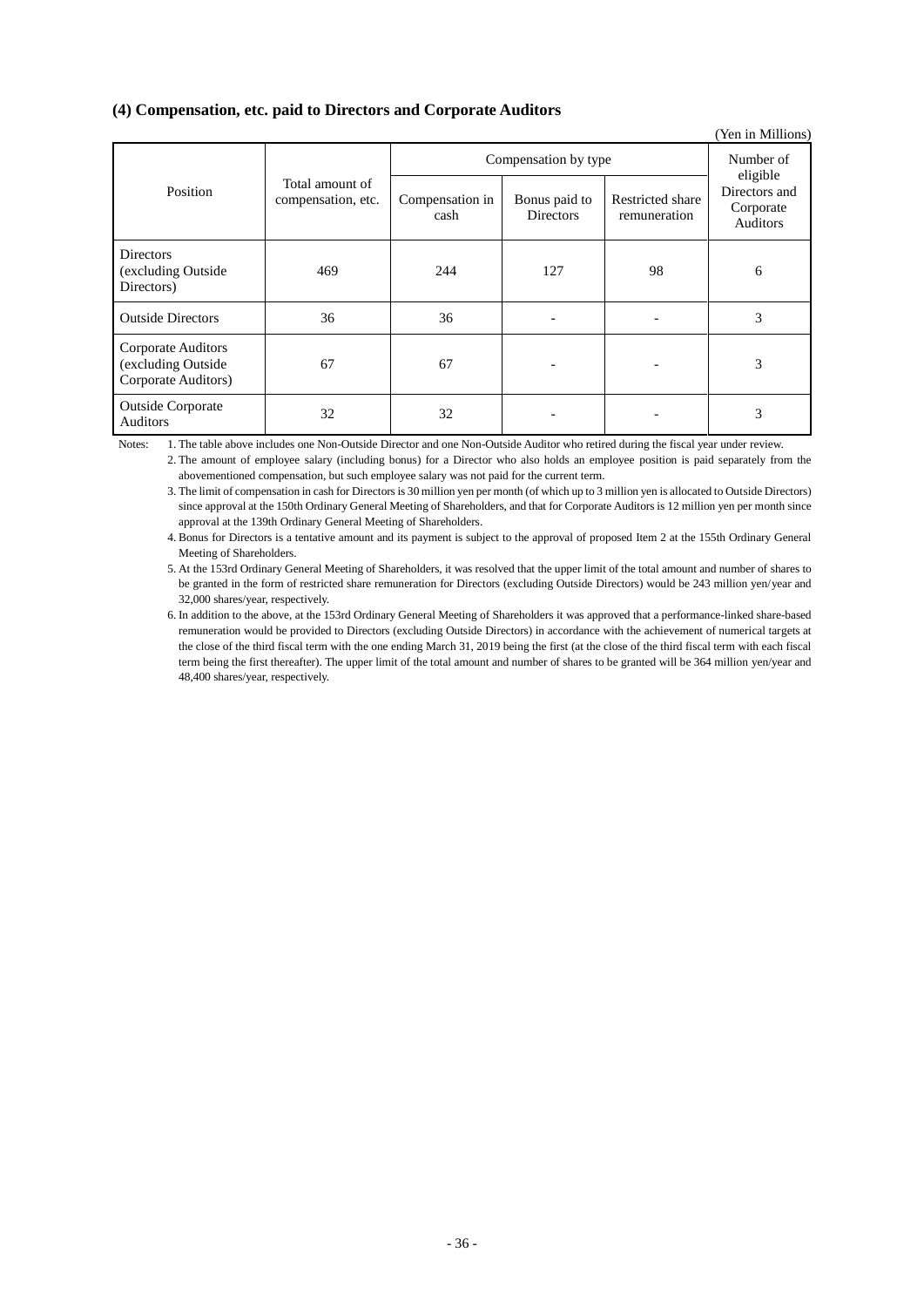# **(5) Summary of the policy to determine the amount or calculation method of compensation for Directors and Corporate Auditors**

<1> Compensation paid to Directors

Compensation for Directors (excluding Outside Directors) of the Company has four components with a view toward improving performance over the mid- and long-term and motivating them to contribute to sustainable enhancement of corporate value:

- Fixed compensation in cash
- Bonus for Directors as short-term performance-linked remuneration
- Performance-linked share-based remuneration as a mid-term performance-linked remuneration

(To be paid within the scope of 0% to 150% in accordance with the achievement of each numerical target that the Company's Board of Directors decides based on performance targets laid out in its Mid-term Management Plan, etc.)

- Restricted share remuneration as a mid- and long-term performance-linked remuneration

The amount of each of the four components is determined within the range of the total amount (and number of shares) approved at the general meetings of shareholders, with consideration given to the balance between fixed compensation and variable compensation and between cash compensation and share-based remuneration, etc.

In order to increase the objectivity and transparency of such compensation, after consulting the Management, Nomination and Remuneration Advisory Committee on their views regarding compensation paid to Directors, the specific amount of performance-linked share-based remuneration is determined by a pre-specified formula and the compensation paid to each Director is determined by the Representative Director in accordance with each Director's duties, responsibilities, and performance.

In light of the nature of Outside Directors' roles, which is to supervise management by making important decisions at Board of Directors meetings and otherwise, the compensation paid to Outside Directors of the Company does not include any performance-based components, including equity-related compensation, and instead consists of only fixed compensation in cash.

#### <2> Compensation paid to Corporate Auditors

In light of the nature of Corporate Auditors' duties, which is to audit and otherwise examine the execution of duties by Directors, the compensation paid to Corporate Auditors of the Company does not include any performance-based components, including equity-related compensation, and instead consists of only fixed compensation in cash. The amount of their compensation is determined within the range of the total amount approved at the general meetings of shareholders.

The specific amount of compensation paid to each Corporate Auditor is determined through consultation among Corporate Auditors in accordance with their respective duties and responsibilities.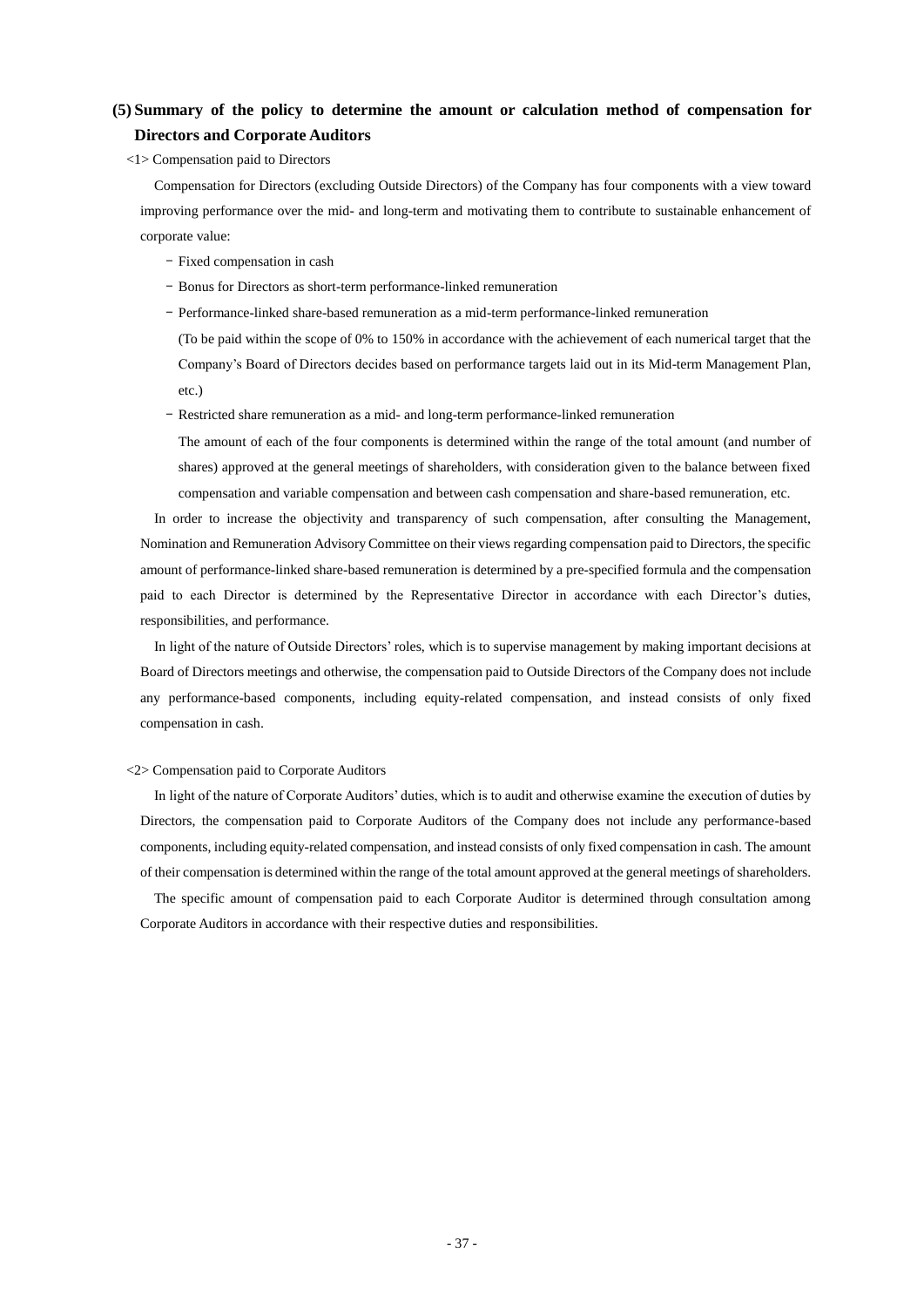## (Reference) Status of Vice Presidents

The Company has adopted the executive officer system. The current positions and responsibilities of executive officers as of April 1, 2020 are as follows.

| Name                 | Title (Position)                                                                                                                                                                                                  | Duties and significant concurrent<br>positions                                                                                                                                                                                       |
|----------------------|-------------------------------------------------------------------------------------------------------------------------------------------------------------------------------------------------------------------|--------------------------------------------------------------------------------------------------------------------------------------------------------------------------------------------------------------------------------------|
| Hideo Takasaki       | Representative Director, President<br>CEO, COO<br>Chairperson, Internal Control Committee                                                                                                                         | Supervisor of management in general                                                                                                                                                                                                  |
| Toshihiko Omote      | Senior Executive Vice President<br>Senior Chief Engineer                                                                                                                                                          | In charge of special assignments                                                                                                                                                                                                     |
| Michio Yoshimoto     | Senior Executive Vice President<br>General Manager, Legal and Corporate Affairs<br>Division<br>General Manager, Export Control Center                                                                             | In charge of legal and corporate<br>affairs, and export control                                                                                                                                                                      |
| Toshiyuki Umehara    | Representative Director, Senior Executive Vice<br>President<br><b>CTO</b><br>General Manager of Corporate Technology Sector<br>Chairperson, Information Security Committee                                        | Supervisor of information fine<br>materials business, medical business,<br>membrane business, human resources<br>& training, and management of North<br>and South American regions and<br>Korea<br>In charge of corporate technology |
| Toru Takeuchi        | Director, Senior Executive Vice President<br><b>CFO</b><br>Chairperson, J-SOX Committee and Chairperson,<br><b>Timely Disclosure Committee</b>                                                                    | Supervisor of compliance, and<br>management of EMEA (Europe, the<br>Middle East and Africa) regions<br>In charge of accounting & finance                                                                                             |
| Yasushi Nakahira     | <b>Executive Vice President</b><br>General Manager of Corporate QES (Quality,<br>Environment & Safety) Sector<br>Chairperson, Environment & Safety Committee                                                      | In charge of quality, environment &<br>safety                                                                                                                                                                                        |
| Yukihiro Iizuka      | <b>Executive Vice President</b><br>General Manager of North and South American<br>regions<br>President, Nitto, Inc.                                                                                               | In charge of management of North<br>and South American regions                                                                                                                                                                       |
| Nobuhiro Todokoro    | Director, Executive Vice President                                                                                                                                                                                | Supervisor of functional base<br>products business, and management<br>of East Asian region                                                                                                                                           |
| Yasuhito Ohwaki      | Senior Vice President<br>CIO, CPO                                                                                                                                                                                 | In charge of IT, procurement,<br>logistics, and business reform                                                                                                                                                                      |
| Sam Strijckmans      | Senior Vice President<br>General Manager of EMEA (Europe, the Middle East<br>and Africa) regions<br>Deputy General Manager of Corporate Accounting &<br><b>Finance Division</b><br>President & CEO, Nitto EMEA NV | In charge of management of EMEA<br>(Europe, the Middle East and Africa)<br>regions, and global finance &<br>auditing                                                                                                                 |
| Jun Yamashita        | Senior Vice President<br>General Manager of South Asia/Oceania<br>General Manager of India<br>Director, Nitto Denko (Singapore) Pte. Ltd.                                                                         | In charge of management of South<br>Asia/Oceania and India                                                                                                                                                                           |
| Toshihiko Takayanagi | Senior Vice President<br>General Manager of Sales Management Sector, General<br>Manager of Tokyo Sales Branch                                                                                                     | In charge of sales management $\&$<br>sales support                                                                                                                                                                                  |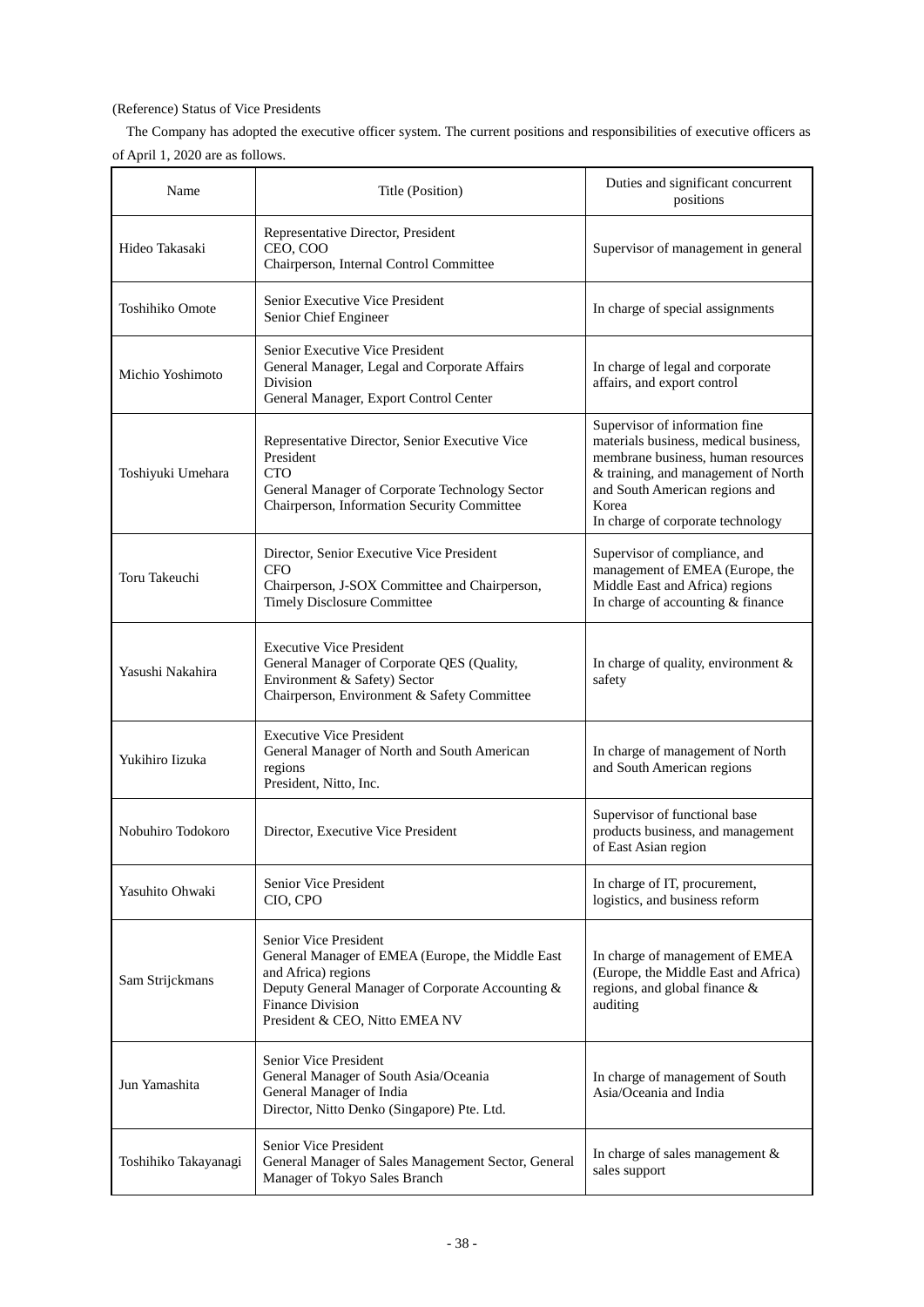| Kazuki Tsuchimoto | Senior Vice President<br>Deputy CTO<br>Deputy General Manager of Corporate Technology<br>Sector                                                                                                               | In charge of Corporate Technology<br>(manufacturing technology & process<br>technology)                                                                                 |
|-------------------|---------------------------------------------------------------------------------------------------------------------------------------------------------------------------------------------------------------|-------------------------------------------------------------------------------------------------------------------------------------------------------------------------|
| Yosuke Miki       | Director, Senior Vice President<br>Deputy CTO<br>General Manager of Information and Communication<br><b>Technology Sector</b><br>concurrently Deputy General Manager of Corporate<br><b>Technology Sector</b> | Supervisor of transportation business<br>and management of South<br>Asia/Oceania and India<br>In charge of ICT business and<br>corporate technology (new<br>technology) |
| Hiroshi Fukuhara  | Vice President<br>General Manager of Human Resources Management<br>Division                                                                                                                                   | In charge of human resources &<br>training, and management of<br>offices/plants                                                                                         |
| Seiji Fujioka     | Vice President<br>General Manager of Medical Division                                                                                                                                                         | In charge of medical business                                                                                                                                           |
| Atsushi Ukon      | Vice President<br>President, Nissho Corporation                                                                                                                                                               | In charge of management of business<br>companies                                                                                                                        |
| Bae-Won Lee       | <b>Vice President</b><br>General Manager of Korea<br>President, Korea Nitto Optical Co., Ltd.                                                                                                                 | In charge of management of Korea,<br>and information fine materials<br>business                                                                                         |
| Yasuhiro Iseyama  | Vice President<br>General Manager of Corporate Accounting & Finance<br>Division                                                                                                                               | In charge of accounting & finance                                                                                                                                       |
| Norio Sato        | <b>Vice President</b><br>General Manager, Functional Base Products Sector                                                                                                                                     | In charge of functional base products<br>business                                                                                                                       |
| Katsuyoshi Jo     | Vice President<br>General Manager of East Asian region<br>Chairman/President, Nitto Denko (China) Investment<br>Co., Ltd.                                                                                     | In charge of management of East<br>Asian region                                                                                                                         |
| Tatsuya Osuka     | Vice President<br>General Manager, Corporate Sustainability Division<br>Chairperson, CSR Committee                                                                                                            | In charge of compliance                                                                                                                                                 |
| Mehrdad Tabrizi   | Vice President<br>Director, Nitto, Inc.                                                                                                                                                                       | In charge of management of North<br>and South American regions                                                                                                          |
| Tatsuya Akagi     | Vice President<br>General Manager of Information Fine Materials Sector                                                                                                                                        | In charge of information fine<br>materials business                                                                                                                     |
| Kenjiro Asuma     | Vice President<br>General Manager of Corporate Strategy Management<br>Division                                                                                                                                | In charge of corporate strategy,<br>public relations and investor relations                                                                                             |

\* CEO: Chief Executive Officer, COO: Chief Operating Officer, CTO: Chief Technology Officer, CIO: Chief Information Officer, CFO: Chief Financial Officer, CPO: Chief Procurement Officer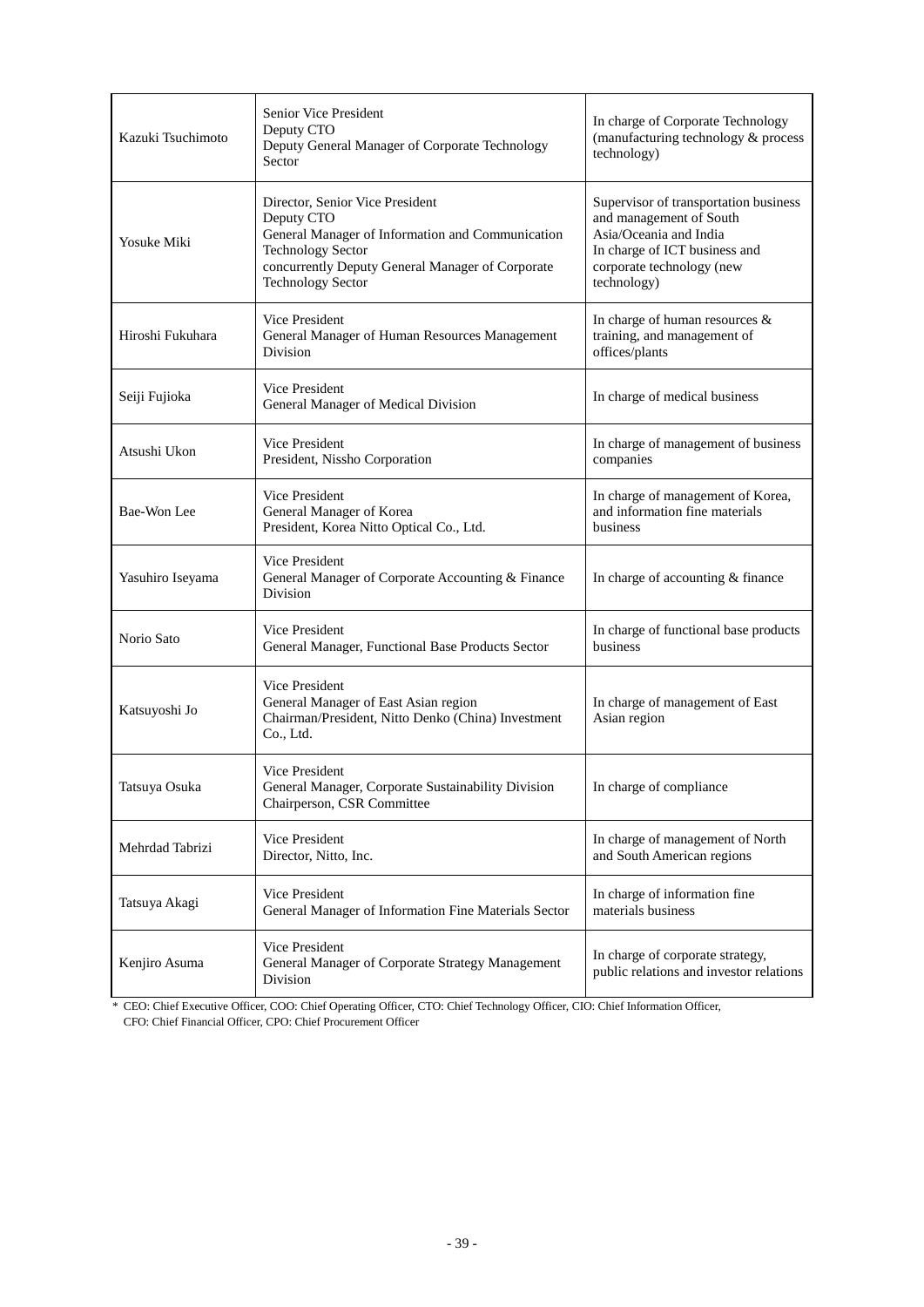March 31, 2020

Findings of the Nitto Board Effectiveness Evaluation

Please find below the executive summary of the findings of the FY2019 Nitto Board effectiveness analysis/evaluation, which has been conducted based on Japan's Corporate Governance Code stipulated by Tokyo Stock Exchange, Inc.

#### 1. Analysis/evaluation method

Our Board of Directors analyzed and evaluated the effectiveness of the Board as follows, with advice from a third-party organization starting this fiscal year.

- (1) Prepared a survey questionnaire on the Nitto Board effectiveness with input from a third-party organization
- (2) At the December Board of Directors meeting, the Secretariat of the Board explained the purpose of effectiveness evaluation and distributed a survey questionnaire to the Directors and Corporate Auditors.
- (3) Collected the questionnaire in mid-January
- (4) The Secretariat of the Board parsed the questionnaire results and optional comments by checking them against the analysis results provided by the third-party organization to prepare a report on the effectiveness evaluation survey, which was distributed to the Directors and Corporate Auditors.
- (5) At the February Board of Directors meeting, the Directors and Corporate Auditors discussed the Board's effectiveness based on the report.
- (6) The Secretariat of the Board prepared a document summarizing the outcomes of the discussions, which was distributed to the Directors and Corporate Auditors.
- (7) At the March Board of Directors meeting, the Board went over the discussion outcomes, reviewed the details of the Board effectiveness evaluation, and approved the timely disclosure document.

#### 2. Categories of the survey questions

|                          | - Composition of the Board of Directors                | 3                     |
|--------------------------|--------------------------------------------------------|-----------------------|
| $\overline{\phantom{a}}$ | Agenda items for Board of Directors meetings           | 12                    |
| $\blacksquare$           | Deliberation method at the Board of Directors meetings | 8                     |
| $\overline{\phantom{a}}$ | Risk management                                        | $3 *$                 |
|                          | - Training for Directors and Corporate Auditors        | $2*$                  |
| $\overline{\phantom{a}}$ | Dialogue with shareholders                             | $2*$                  |
| $\overline{\phantom{a}}$ | Efforts by individual Directors and Corporate Auditors | $7 *$                 |
| $\overline{\phantom{a}}$ | Others                                                 | 2                     |
| $\blacksquare$           | Overview                                               |                       |
|                          |                                                        | Total of 40 questions |

(\*) The four categories with an asterisk were added last year to expand the range of topics.

#### 3. Overview of the analysis/evaluation findings

#### 1) Conclusions drawn

It was concluded that the effectiveness of Nitto's Board of Directors is ensured.

2) Analysis and evaluation

All the Directors and Corporate Auditors responded to the Board effectiveness survey on a five-point scale. They chose "Appropriate" or "Largely appropriate" for many of the questions (77% of the total). In particular, the survey confirmed that, at the Board of Directors meetings, open discussions are conducted among its members including Outside Directors and Outside Corporate Auditors, and that the agenda items and deliberation times are deemed to be largely appropriate. With regard to the mid- and long-term management themes required to be addressed that were discussed as part of the Board effectiveness evaluation last year, it was confirmed that efforts were made to improve them by bettering the content of business reports from executive officers in each overseas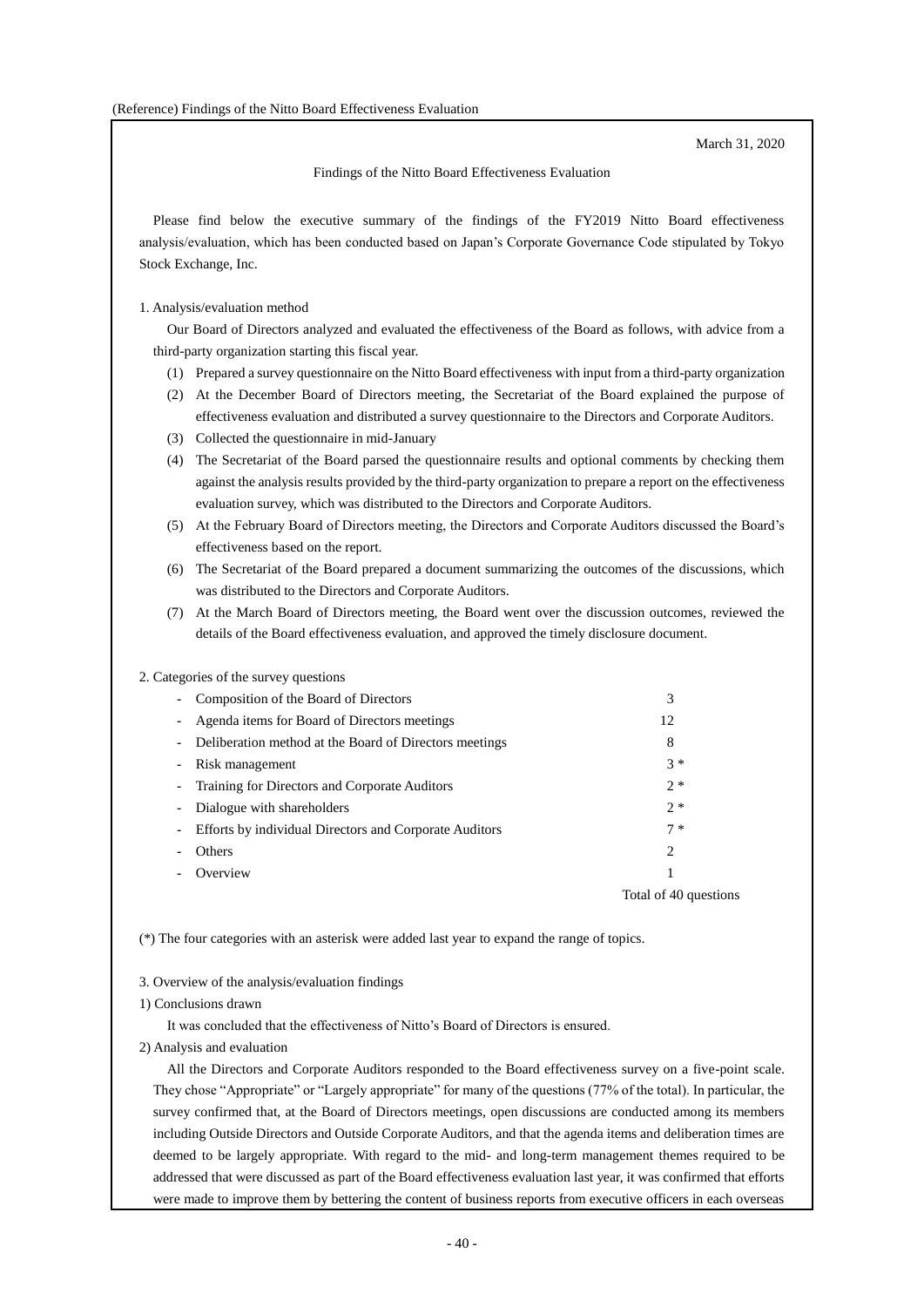geographical region and amending the decision-making regulations, among other initiatives.

Meanwhile, the Board of Directors confirmed that continued efforts would be made to improve issues that have come to light this fiscal year. These issues include: recruitment/development of the right candidates for Board members to ensure the diversity of Board members, enhancement of discussions on the risk management system, improvement of transparency and fairness through the Management, Nomination, and Remuneration Advisory Committee and other optional committees, improvement of the content of shareholder relations reports to facilitate dialogue with shareholders, and administration of the Secretariat of the Board with social trends and requests from shareholders in mind.

## 4. Future action

With the analysis/evaluation findings above in mind, Nitto's Board of Directors will remain committed to further enhancing the effectiveness of the Board as a whole.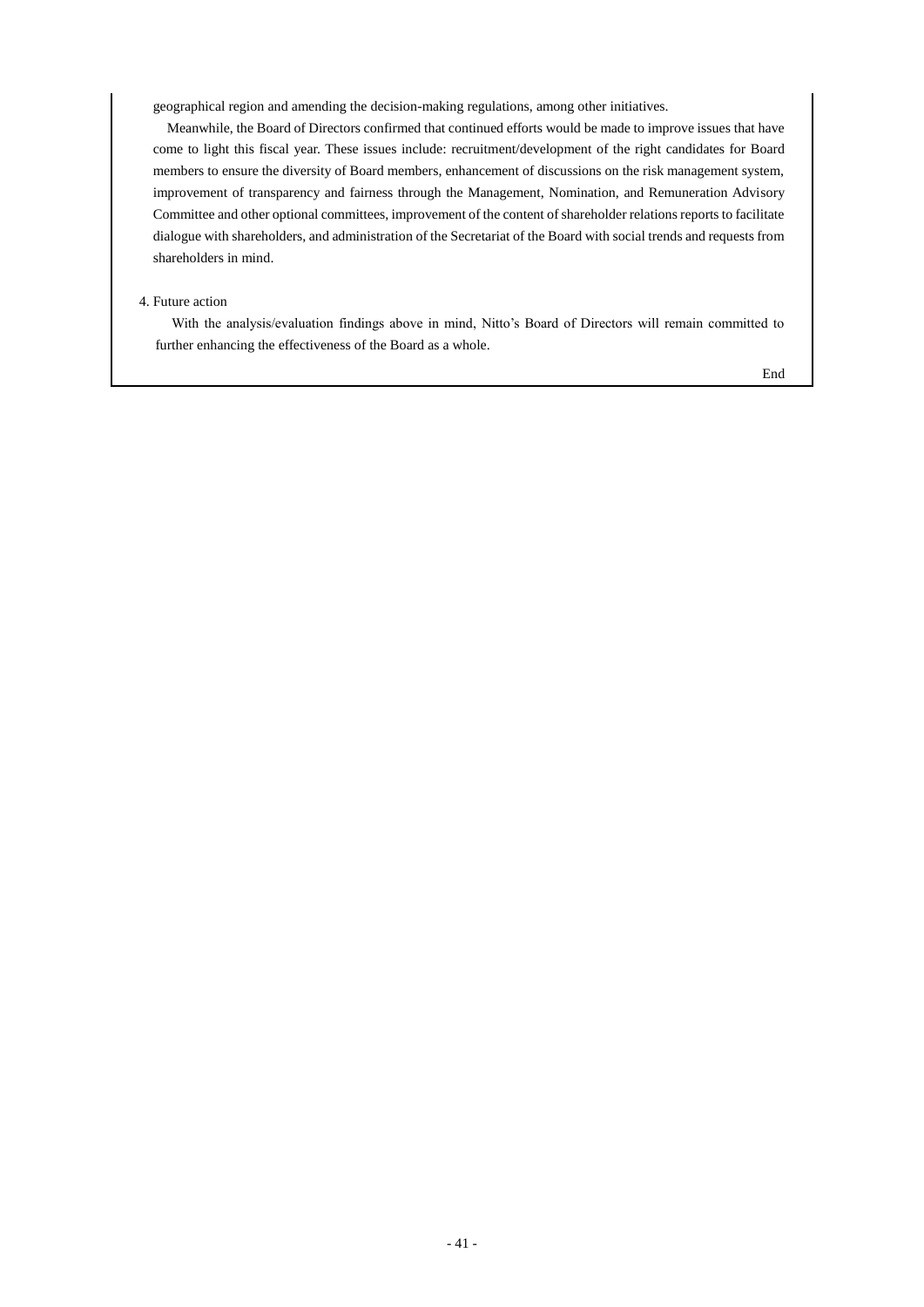# **4. Accounting auditors**

(1) Name of Accounting Auditor: KPMG AZSA LLC

## (2) Amount of compensation for the Accounting Auditor

(Yen in Millions)

| Amount of compensation as an accounting auditor for this business year                                           | 197 |
|------------------------------------------------------------------------------------------------------------------|-----|
| Total amount of money and other asset interests to be paid by the Company and the subsidiaries of<br>the Company |     |

Notes: 1. The Board of Corporate Auditors conducts necessary verification of the contents of the Accounting Auditor's audit plans, the status of their execution of duties, and the validity of the basis for estimation of their compensation, before agreeing to such compensation and other matters.

2. The compensation for auditing as an accounting auditor under the Companies Act and the compensation for auditing under the Financial Instruments and Exchange Act have not been differentiated in the auditing agreement between the Accounting Auditor and the Company, and also cannot be materially differentiated, so the above figure is the total of these compensations.

3. The Company has paid compensation to the Accounting Auditor for advisory services, which are services other than those stipulated in Paragraph 1, Article 2 of the Certified Public Accountants Act (non-auditing work). The amount of such compensation is included in the figure stated above.

### (3) Policy to determine dismissal or non-reelection of the Accounting Auditor

In addition to dismissal of the Accounting Auditor in accordance with the provision of Article 340 of the Companies Act of Japan, when appropriate execution of duties by the Accounting Auditor is deemed to be difficult or when problems are found regarding the eligibility or creditworthiness of the Accounting Auditor in light of auditing standards, the Board of Corporate Auditors resolves, in principle, that it will not reelect the Accounting Auditor, and will instead elect another appropriate audit corporation and bring the Accounting Auditor election agenda to the general meeting of shareholders. The Board of Corporate Auditors will also determine reelection or non-reelection of the Accounting Auditor based on the number of continuous years of auditing, in addition to the factors mentioned above.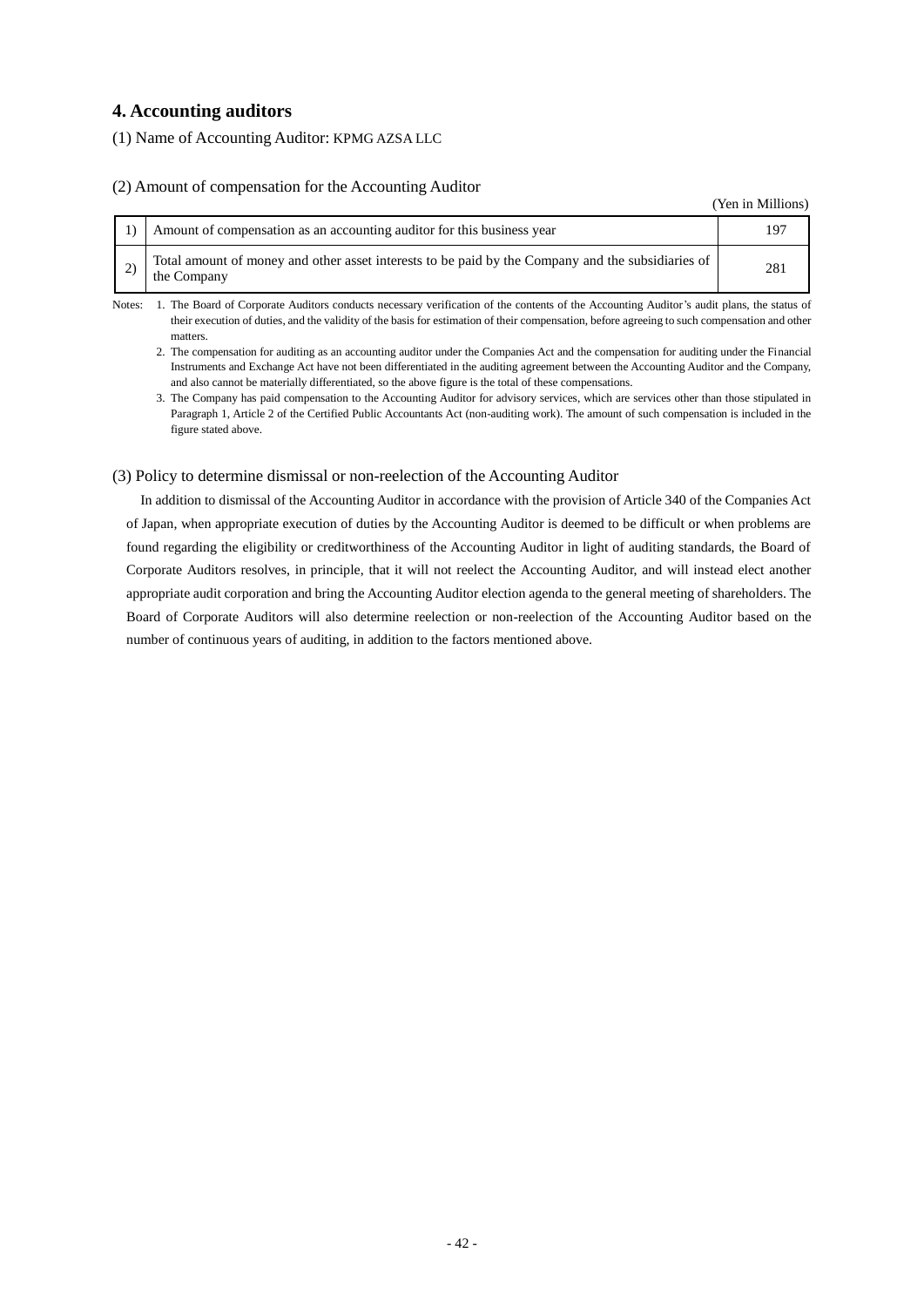# **5. Internal control system and policies of the Company**

## **(1) Basic policy on internal control and status of its implementation**

The Company, in accordance with the provisions of Article 362 of the Companies Act and of Article 100 of the Ordinance for Enforcement of the Companies Act, defines the Company's basic policy on internal control. The status of its implementation is summarized as follows:

<1> A system necessary to ensure that the execution of duties by Directors/employees of the Group complies with laws/regulations and the Company's articles of incorporation, and other systems necessary to ensure the appropriateness of operations as a business group

(Summary of resolutions at the Board of Directors)

- (1) A corporate philosophy and Nitto Group Business Conduct Guidelines that express that philosophy in concrete terms to ensure that employees make lawful and ethical decisions shall be established and communicated to all officers and employees of the Group to familiarize them with the same, and the Company's Directors shall take the lead in complying with legal and ethical norms to set an example for others to follow.
- (2) The Company's Board of Directors shall adopt an outside director system.
- (3) In order to promote CSR activities, including the establishment of compliance and risk management systems for the Group, an officer in charge of CSR (Director or Vice President) shall be appointed and a CSR Committee shall be set up and chaired by that officer.
- (4) Besides the CSR Committee, expert committees comprising members from relevant departments shall be established in order to address cross-sectional issues, compliance, and risk management for the Group.
- (5) An Internal Control Committee shall be established with the Company's Representative Director, President serving as chair in order to monitor the implementation status of this basic policy and consider revising the same as necessary.
- (6) An internal audit department shall be established in order to internally audit the appropriateness and other aspects of the operational process and operations in general at each division of the Company and Group companies. At the same time, departments specializing in safety, the environment, quality, and export control shall be established in order to conduct audits in collaboration with the internal audit department.
- (7) A whistleblowing system in which an external specialized institution directly receives such information, as well as an internal hotline, shall be set up and a Legal and Ethical Compliance Committee that includes the officer in charge of CSR shall also be established to handle the process and develop a recurrence prevention system.
- (8) A system shall be set up that ensures the appropriateness, validity, and efficiency of the operational process and operations in general, including internal control necessary to ensure the reliability of financial reporting.

(Implementation status confirmed)

- The Corporate Philosophy and Nitto Group Business Conduct Guidelines were established and communicated to all officers and employees of the Group by disseminating them and training.
- Several Outside Directors were elected.
- The Internal Control Committee Rules and individual expert committees' rules were established, and the Board operated in accordance therewith.
- An internal audit department was established in accordance with the Internal Audit Regulations, and an internal audit was also conducted during this fiscal year under review.
- Internal whistleblowing hotlines were established inside and outside the Company to detect problems early and prevent recurrence thereof, and appropriate measures were taken.
- In accordance with the basic policy on internal control concerning financial reporting, monitoring was conducted particularly in the department in charge.

<2> A system for safekeeping and management of information on the execution of duties by the Company's Directors

(Summary of resolutions at the Board of Directors)

All documents associated with the execution of duties by the Company's Directors, including, but not limited to, the minutes of general meetings of shareholders, Board of Directors meetings, Corporate Strategic Committee meetings, and *ringi* collective decision-making documents, shall be safekept and managed in a manner that is appropriate and reliable for the chosen storage medium, such as printed paper or electromagnetic media, in accordance with the regulations on control and safekeeping of documents, and kept in a condition that allows inspection as necessary.

(Implementation status confirmed)

Decision-making documents of the Company were safekept by the designated department in charge.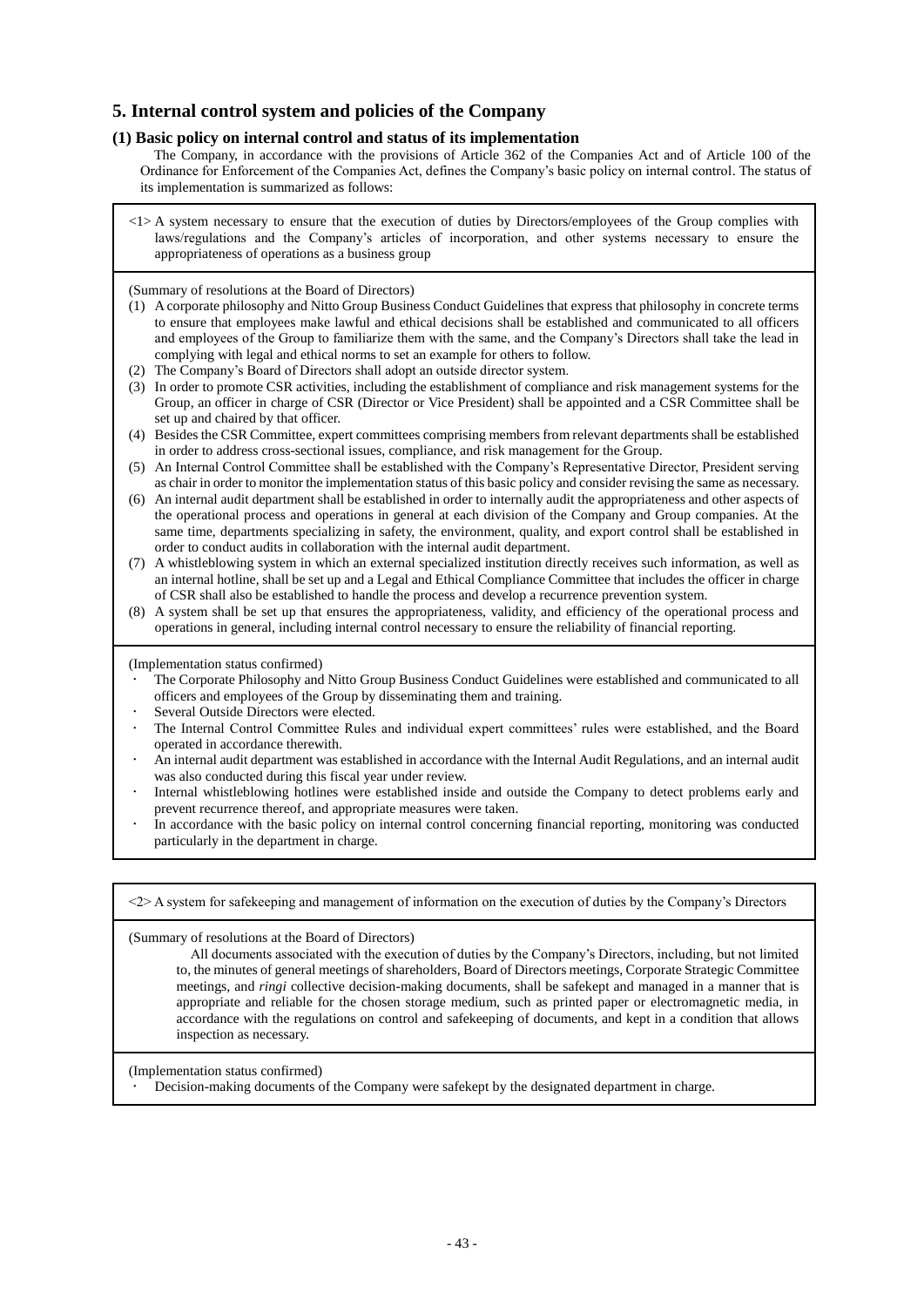#### <3> Regulations and other systems on management of risks of loss for the Group

(Summary of resolutions at the Board of Directors)

- (1) The Company's Board of Directors, Corporate Strategic Committee, and individual operating entities shall constantly manage risks associated with business mix and business operation outside of Japan, risks arising from external factors, such as currency fluctuations and country risks, and risks associated with technological competitiveness, such as capabilities to develop new technologies and intellectual property rights, and respond to them as necessary.
- (2) With regard to risks associated with safety, the environment, disasters, and product quality/defects, and risks associated with protection of information security, responses to demands from antisocial forces, and compliance with the Antimonopoly Act, Pharmaceutical and Medical Device Act, Export Control Act, and other acts, a competent department shall be designated to identify significant risks periodically. Each risk thus identified shall be monitored and prevented by the relevant departments and committees, and project teams that may be formed as necessary.
- (3) An arrangement shall be in place to immediately inform the President, an officer in charge of CSR, and Corporate Auditors of the Company of any unforeseen situation that may have developed, and to prevent any damage from expanding and minimize the same by setting up a crisis countermeasures headquarters under the President, thereby ensuring continuity and early restoration of business.

(Implementation status confirmed)

- The Company's Board of Directors, Corporate Strategy Committee Meeting, and individual operating entities conducted monitoring on the business-related risks, and expert committees and special departments conducted monitoring on the risks that may affect the Nitto Group in general.
- The Internal Control Committee reviewed the risk management system of the Group in general.
- The Emergency Reporting Regulations, etc. were formulated, and the risk management system was maintained accordingly.

<4> A system for ensuring the efficient execution of duties by the Company's Directors

(Summary of resolutions at the Board of Directors)

- (1) As a basis for a system to ensure the efficient execution of duties by the Company's Directors, Board of Directors meetings shall, in principle, be held periodically once a month and extraordinarily as necessary.
- (2) Corporate decision-making rules shall be developed that demand significant matters concerning the Company's concrete management policies and strategies be subject to resolution of the Board of Directors, the Corporate Strategic Committee consisting of Directors and Vice Presidents (which convenes once a month, in principle), or other meetings organized by each operating entity, or be subject to the *ringi* collective decision-making process, depending on the importance of such matters.
- (3) Who is responsible for the execution of what duties and to what extent and the details of procedures for the execution of duties shall be defined by an organization designated by the Board of Directors, in Group Decision-Making Regulations and elsewhere.

(Implementation status confirmed)

- The Group Decision-Making Regulations were established, and decisions were made after deliberations by Board of Directors meetings, Corporate Strategic Committee meetings, etc. in accordance therewith.
- <5> A system for reporting to the Company matters concerning execution of duties by Directors and other members of the Group

(Summary of resolutions at the Board of Directors)

- (1) Group Decision-Making Regulations/Rules shall be developed to ensure that Group companies properly consult, report to, or otherwise contact the Company concerning their decisions on management issues and other significant matters.
- (2) A system shall be established whereby Directors and Vice Presidents of the Company are briefed on businesses under their supervision by the relevant Group companies and are involved in their decision-making processes, if necessary, in accordance with the Group Decision-Making Regulations/Rules, thereby ensuring the appropriateness of duties within the entire Group.

(Implementation status confirmed)

 In accordance with the Group Decision-Making Regulations, a system under which important issues of the Group are discussed in advance with the Company and reported was established, and it was implemented and conducted accordingly.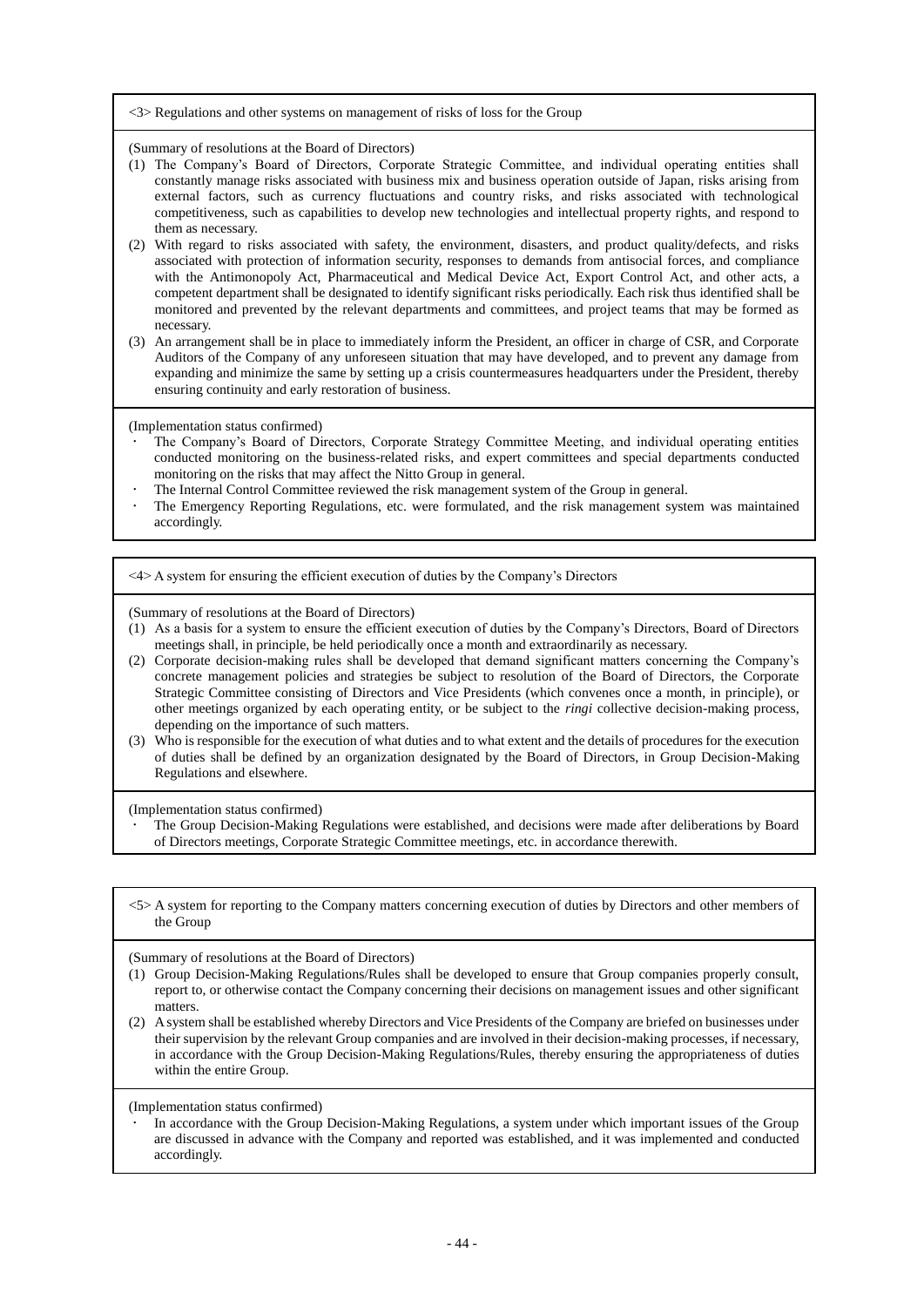<6> A system for ensuring the efficient execution of duties by Directors and other members of the Group

(Summary of resolutions at the Board of Directors)

- (1) Who is responsible for the execution of what duties of the Group and to what extent and the details of procedures for the execution of duties shall be stipulated in Group Decision-Making Regulations/Rules and elsewhere.
- (2) Should the execution of duties by individual Group companies be deemed as constituting significant matters of the Company, the same shall be subject to resolution by the Board of Directors or other committees of the Company, depending on their importance.

(Implementation status confirmed)

 In accordance with the Group Decision-Making Regulations, issues of a Group company were clarified into those that require the Company's resolution and those that such Group company may resolve alone, and the Group's decision-making process was streamlined.

<7> Matters concerning employees whose appointment is requested by Corporate Auditors of the Company to assist them in their duties, matters concerning independence of such employees from Directors, and matters concerning assurance of the effectiveness of instructions given by Corporate Auditors to such employees

(Summary of resolutions at the Board of Directors)

- (1) A Corporate Auditor Assistant position shall be established in order to assist Corporate Auditors of the Company in their duties.
- (2) A Corporate Auditor Assistant shall be affiliated with an independent organization and perform his/her duties under the direct command of Corporate Auditors.
- (3) Election and transfer of a Corporate Auditor Assistant shall be determined with consent from full-time Corporate Auditors.
- (4) Evaluation of a Corporate Auditor Assistant shall be determined by full-time Corporate Auditors.
- (5) A Corporate Auditor Assistant shall not hold a concurrent position that concerns the execution of duties.
- (6) Directors of the Company shall recognize and comprehend the importance and usefulness of auditing by Corporate Auditors, make such recognition and comprehension known throughout the Group, and strive to enhance internal audit organizations.

(Implementation status confirmed)

- The Board of Corporate Auditors Regulations, etc. were developed, and Corporate Auditors' staff, who are independent from the execution of duties, assisted Corporate Auditors in their duties, and thereby Corporate Auditors' audit system was enhanced.
- <8> A system for Directors and employees of the Company, Directors of Group companies, and others to report to (the Board of) Corporate Auditors of the Company and a system for ensuring that those who have made such a report are not unfavorably treated for having done so

(Summary of resolutions at the Board of Directors)

- (1) Directors and employees of the Company shall report significant matters that may affect the operations and/or performance of the Group to Corporate Auditors of the Company in accordance with the auditing plan determined by (the Board of) Corporate Auditors.
- (2) Notwithstanding the above, Corporate Auditors of the Company may, whenever necessary, demand reports from Directors and employees of the Company, their attendance at important meetings, and access to the minutes of such meetings or *ringi* collective decision-making documents and other reports.
- (3) Directors of the Company shall ensure that the Company's Corporate Auditors are reported to promptly and adequately by developing a whistleblowing system and a system for reporting emergencies and incidents concerning compliance and by maintaining their appropriate implementation.
- (4) A system shall be established for ensuring that whistleblowers are not unfavorably treated for having made a report by developing a whistleblowing system in which an external specialized institution directly receives such information.

(Implementation status confirmed)

- Corporate Auditors attended major management conferences, such as Board of Directors' meetings, Corporate Strategic Committee meetings, etc. and important documents requested by Corporate Auditors were submitted for Corporate Auditors' audit.
- With regards to a specialized contact office inside and outside the Company, a system to also report to Corporate Auditors was established, and it was implemented and conducted accordingly.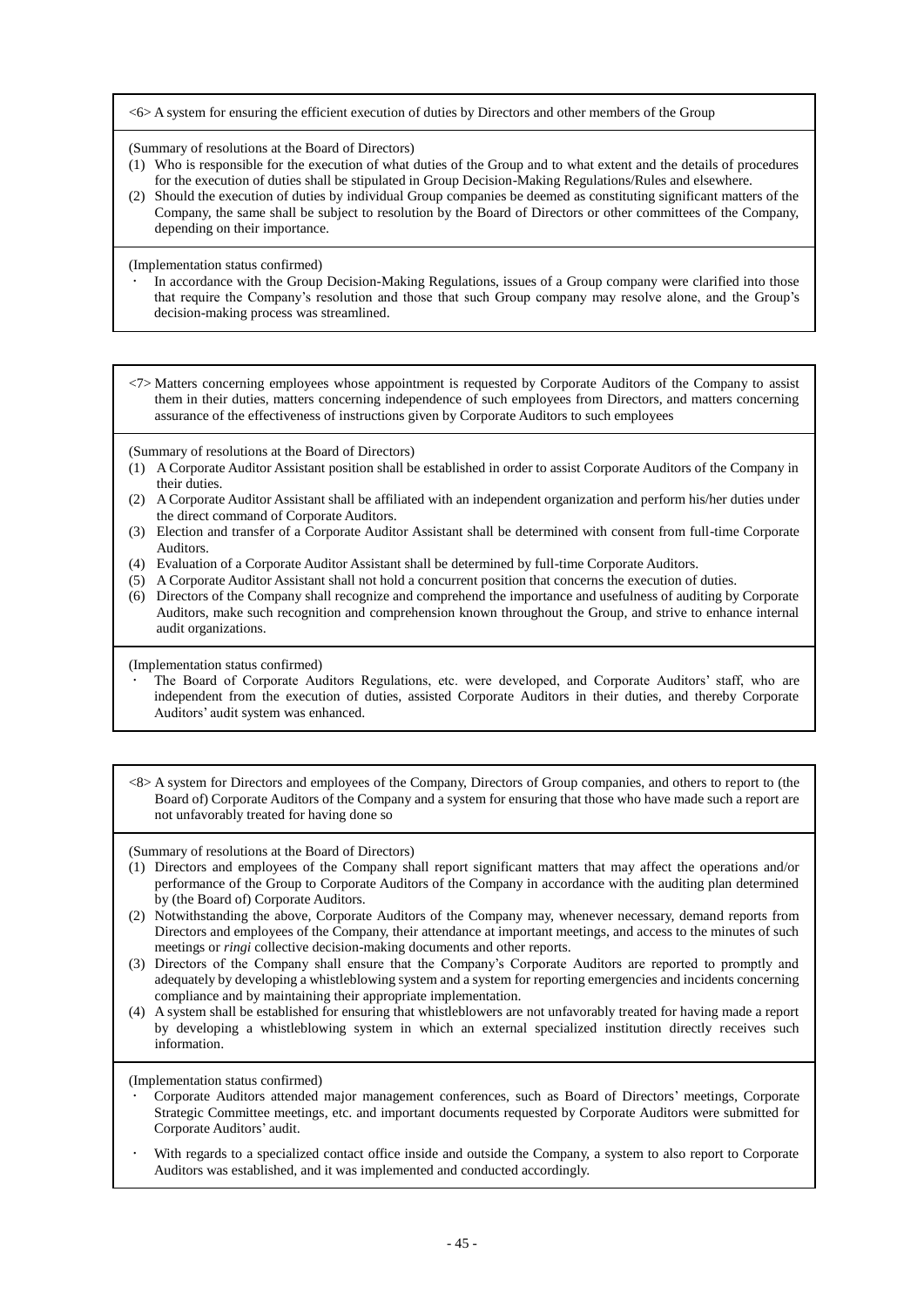<9> Matters concerning accounting policies on procedures for advance payment or reimbursement of expenses that may be incurred with regard to the execution of duties by Corporate Auditors of the Company, and other accounting practices for expenses or liabilities that may be incurred with regard to the execution of duties by the Corporate Auditors.

(Summary of resolutions at the Board of Directors)

When Corporate Auditors of the Company demand from the Company advance payment or reimbursement of expenses that are incurred in the execution of their duties, such expenses or liabilities shall be processed promptly after deliberations by the division in charge, unless it is proven that the expenses or liabilities thus demanded were unnecessary for the execution of duties by the Corporate Auditors in question.

(Implementation status confirmed)

 Provisions concerning Corporate Auditors' expenses were stipulated in the Board of Corporate Auditors Regulations, etc. and they were implemented and conducted accordingly.

<10> Other systems for ensuring that auditing by Corporate Auditors is performed effectively

(Summary of resolutions at the Board of Directors)

- (1) Corporate Auditors of the Company shall establish a system that allows them to conduct audits efficiently in collaboration with accounting auditors, the department in charge of internal auditing, and others concerned, or by exchanging opinions and information with Corporate Auditors of Group companies. They shall audit Group companies as appropriate in accordance with an auditing plan and in cooperation with the department in charge of internal auditing.
- (2) In addition to the auditing described above, a system shall be established whereby Corporate Auditors may demand a report from Corporate Auditors, Directors, and senior executives of Group companies whenever necessary.

(Implementation status confirmed)

 Through regular information sharing meetings, etc., opportunities for information sharing among Corporate Auditors, Accounting Auditors, Corporate Auditors of the Group companies inside and outside Japan, and the department in charge of internal auditing were provided.

#### **(2) Policy on corporate dominance**

The basic views of the Company on acquisition of substantial shares of the Company are as follows:

In case acquisition aimed at substantial shareholdings is to be made, the Company is in the opinion that the decision on whether or not to accept the acquisition should ultimately be left to the judgment of its shareholders. On the other hand, however, the Company cannot deny the existence of corporate takeovers with unjust objectives such as sell-offs at high prices, and realize that it is obviously the responsibility of the management of the Company, to secure the basic principles and the brand of the Company and protect the interests of our shareholders and other stakeholders from such unjust parties.

At present, neither is the Company placed under any specific threat for acquisition of substantial shareholdings nor does the Company intend to define explicit defense measures against the advent of such a buyer (so-called takeover defense measures). Yet the Company, having assumed the management responsibility entrusted from its shareholders, is committed at all times to keep close watch over its stock transactions and shareholder movements, and will immediately take measures deemed most appropriate should there be any sign of a party with the intention to acquire substantial shares of Nitto Denko stocks.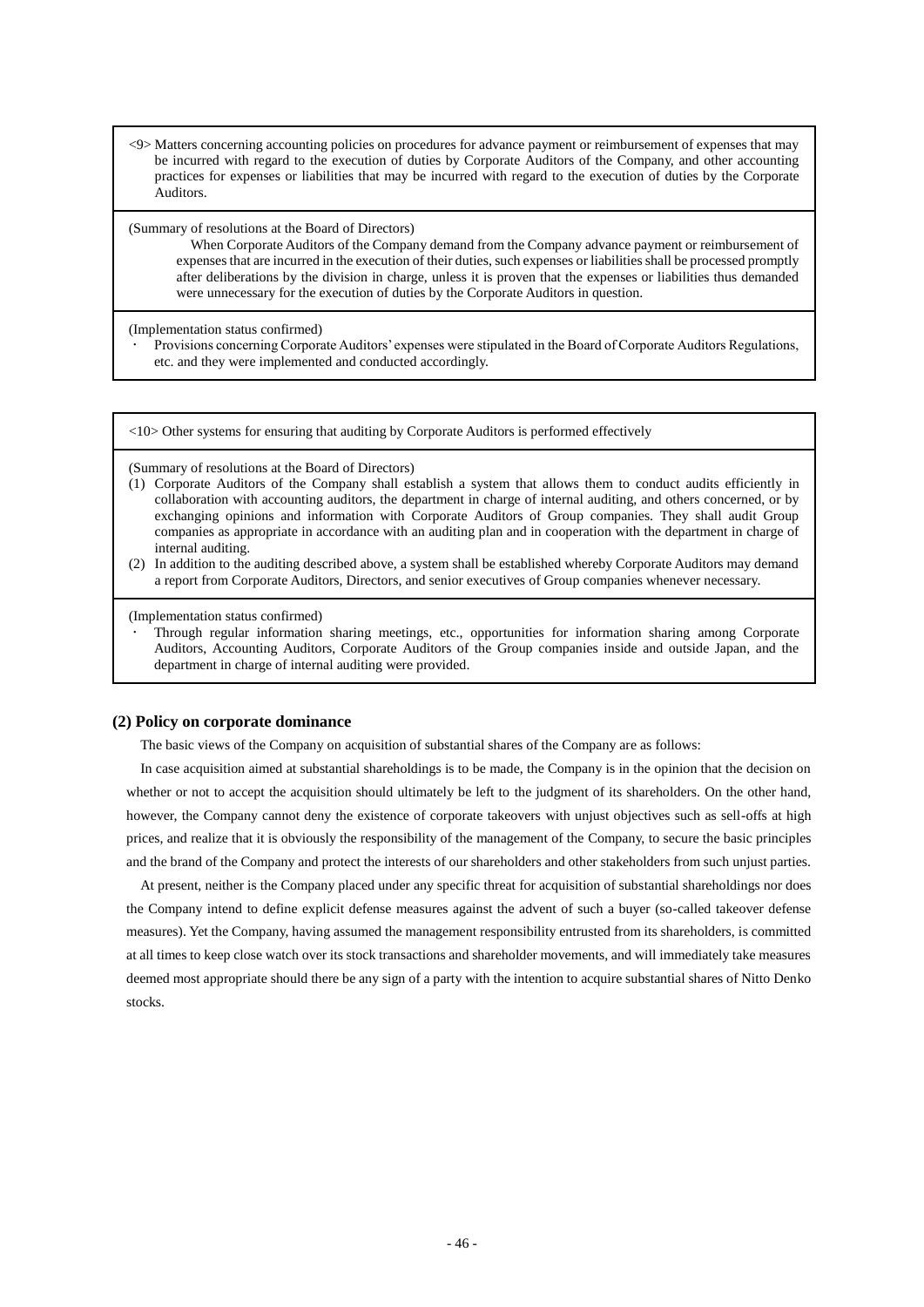Note: Fractions below the figures shown are omitted in the amounts of money and the number of shares described in the Business Report. Percentages (%) are rounded to the nearest decimal point.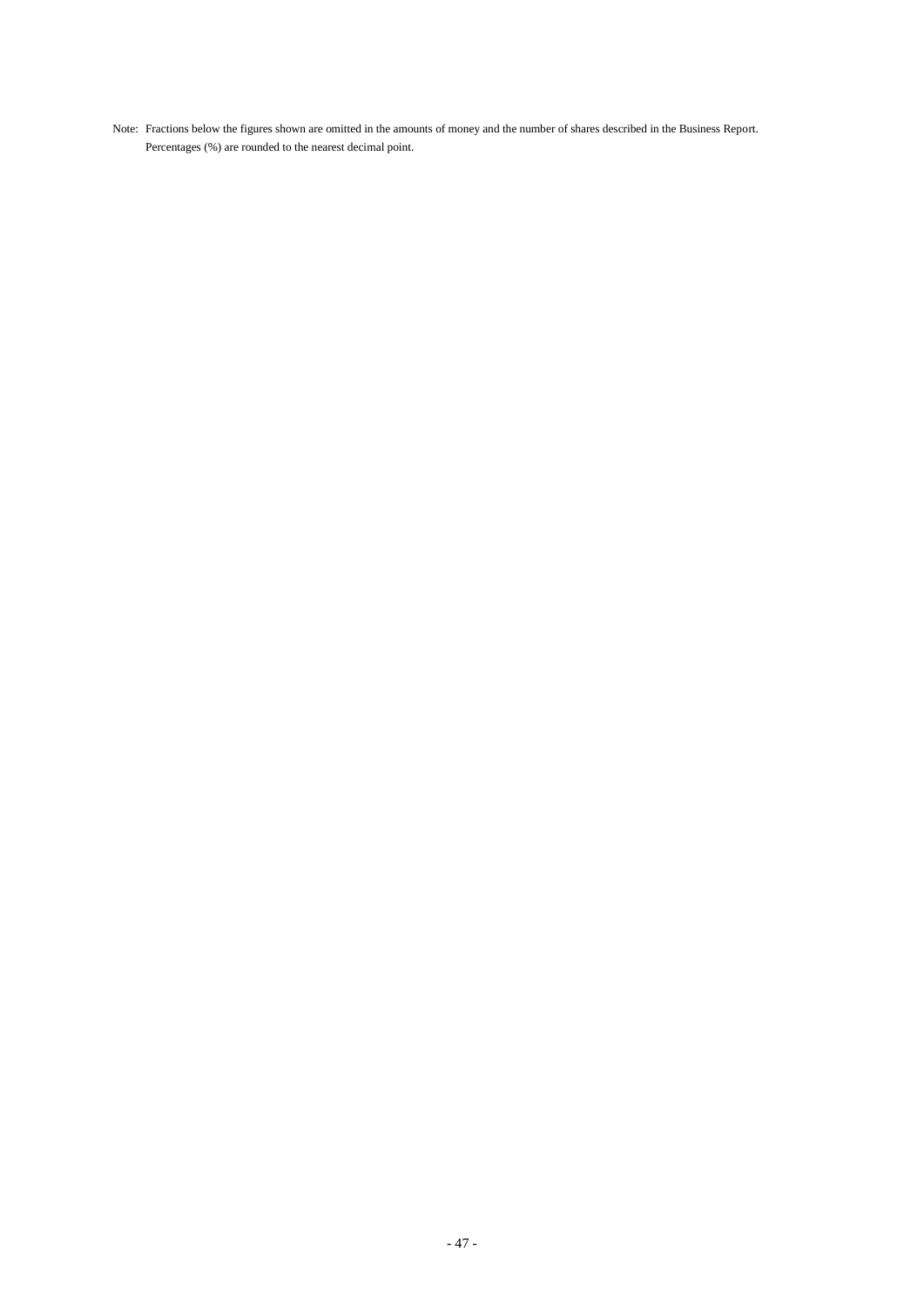# **Consolidated Financial Statements**

(Yen in Millions) **Amount As of March 31, 2020 As of March 31, 2019 (Reference) (Assets) Current assets 576,056 581,536** Cash and cash equivalents  $304,922$   $297,682$ Trade and other receivables 154,473 169,768 Inventories 96,124 93,985 Other financial assets 2,642 412 Other current assets 17,893 19,687 **Non-current assets 345,843 331,882** Property, plant and equipment 266,948 267,133  $Right-of-use assets$   $16,266$   $-$ Goodwill 6,834 6,834 Intangible assets 10,198 12,393 Investments accounted for using equity method 206 206 194 Financial assets  $7,242$  8,428 Deferred tax assets 25,694 26,548 Other non-current assets 14,434 10,349 **Total assets 921,900 913,418**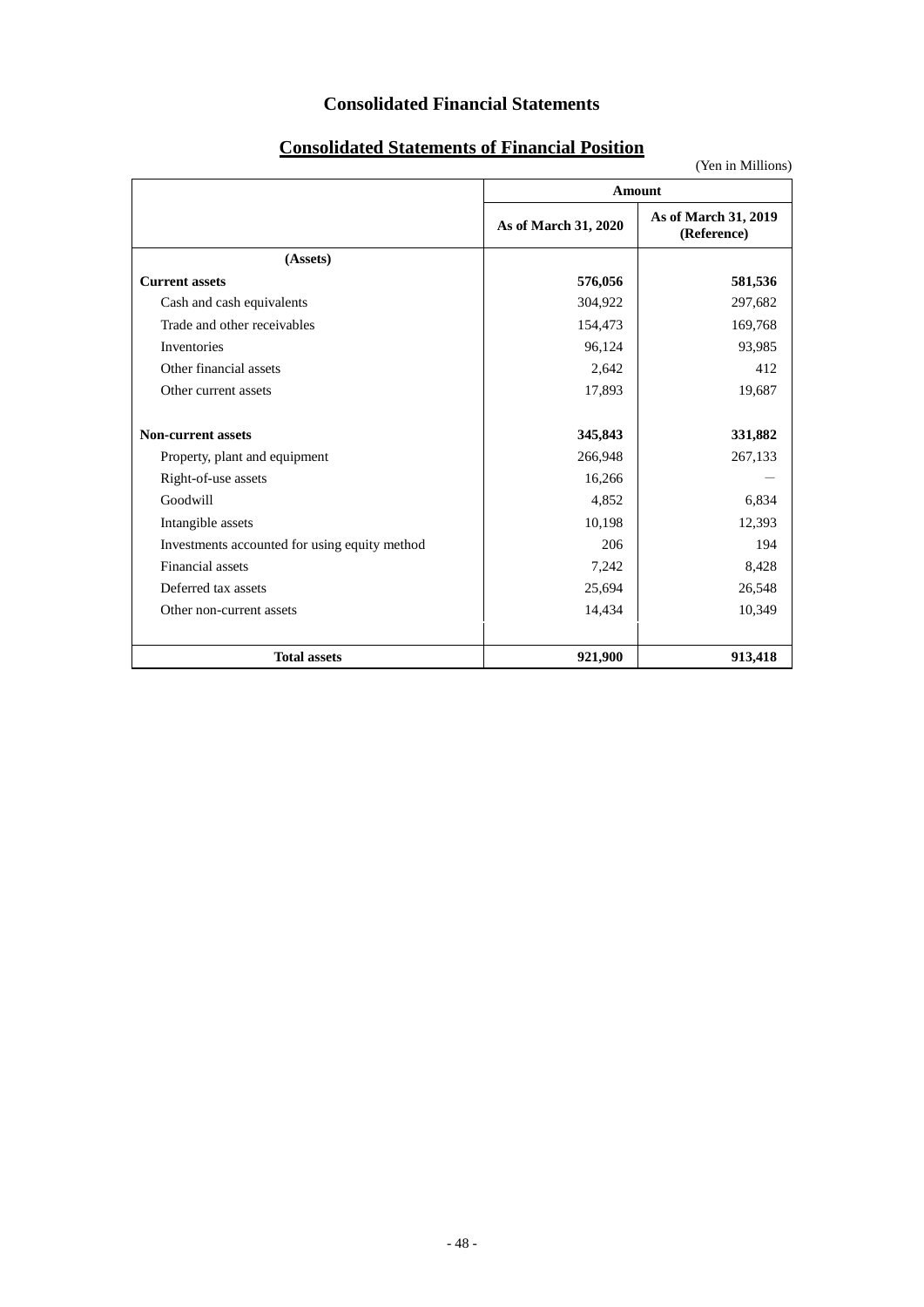| <b>Consolidated Statements of Financial Position</b> |
|------------------------------------------------------|
|------------------------------------------------------|

|                                                     | <b>Amount</b>        |                                     |
|-----------------------------------------------------|----------------------|-------------------------------------|
|                                                     | As of March 31, 2020 | As of March 31, 2019<br>(Reference) |
| (Liabilities)                                       |                      |                                     |
| <b>Current liabilities</b>                          | 161,895              | 158,478                             |
| Trade and other payables                            | 90,811               | 96,887                              |
| Bonds and borrowings                                | 90                   | 448                                 |
| Income tax payables                                 | 10,036               | 5.073                               |
| Other financial liabilities                         | 24,050               | 21,609                              |
| Other current liabilities                           | 36,907               | 34,458                              |
| <b>Non-current liabilities</b>                      | 69,800               | 53,752                              |
| Other financial liabilities                         | 18,976               | 503                                 |
| Defined benefit liabilities                         | 48,272               | 50,320                              |
| Deferred tax liabilities                            | 284                  | 619                                 |
| Other non-current liabilities                       | 2,266                | 2,309                               |
| <b>Total liabilities</b>                            | 231,696              | 212,231                             |
| (Equity)                                            |                      |                                     |
| Equity attributable to owners of the parent company | 689,446              | 700,443                             |
| Share capital                                       | 26,783               | 26,783                              |
| Capital surplus                                     | 50,271               | 50,319                              |
| Retained earnings                                   | 643,521              | 622,025                             |
| Treasury stock                                      | $-27,505$            | $-11,081$                           |
| Other components of equity                          | $-3,624$             | 12,395                              |
| Non-controlling interests                           | 757                  | 744                                 |
| <b>Total equity</b>                                 | 690,204              | 701,187                             |
| <b>Total liabilities and equity</b>                 | 921,900              | 913,418                             |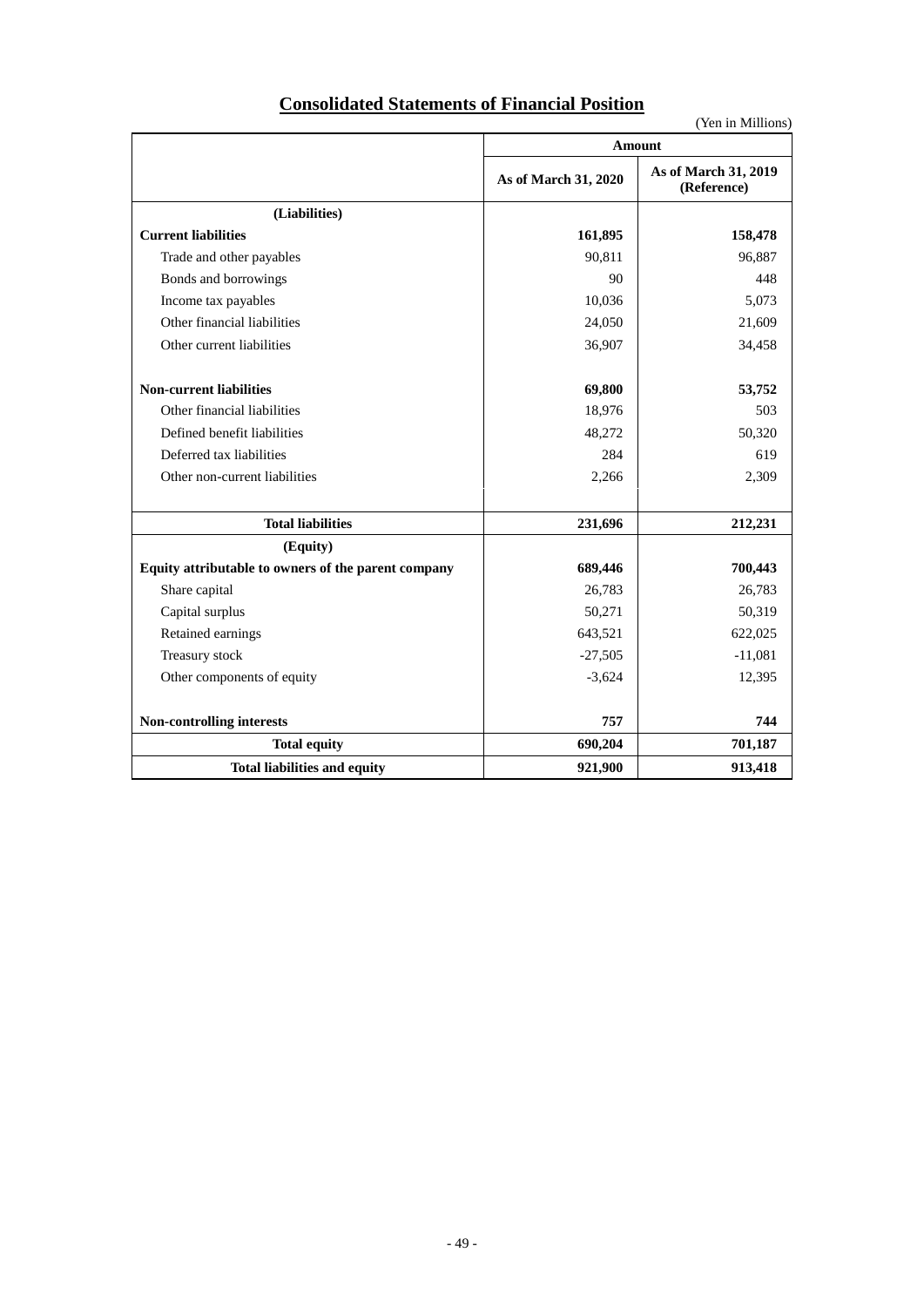# **Consolidated Statements of Income**

|                                              |                                          | , теп пі імпінопа <i>)</i>                       |  |
|----------------------------------------------|------------------------------------------|--------------------------------------------------|--|
|                                              | <b>Amount</b>                            |                                                  |  |
|                                              | April 1, 2019 -<br><b>March 31, 2020</b> | April 1, 2018 -<br>March 31, 2019<br>(Reference) |  |
| <b>Revenue</b>                               | 741,018                                  | 806,495                                          |  |
| Cost of sales                                | 519,090                                  | 564,608                                          |  |
| <b>Gross profit</b>                          | 221,927                                  | 241,886                                          |  |
| Selling, general and administrative expenses | 111,368                                  | 120,576                                          |  |
| Research and development expenses            | 33,765                                   | 31,990                                           |  |
| Other income                                 | 5,423                                    | 8,594                                            |  |
| Other expenses                               | 12,483                                   | 5,137                                            |  |
| <b>Operating income</b>                      | 69,733                                   | 92,777                                           |  |
| Financial income                             | 886                                      | 1,195                                            |  |
| Financial expenses                           | 1,620                                    | 1,917                                            |  |
| Equity in profits (losses) of affiliates     | 13                                       | $-144$                                           |  |
| Income before income taxes                   | 69,013                                   | 91,910                                           |  |
| Income tax expenses                          | 21,788                                   | 25,293                                           |  |
| Net income                                   | 47,224                                   | 66,616                                           |  |
| Net income attributable to:                  |                                          |                                                  |  |
| Owners of the parent company                 | 47,156                                   | 66,560                                           |  |
| Non-controlling interests                    | 68                                       | 56                                               |  |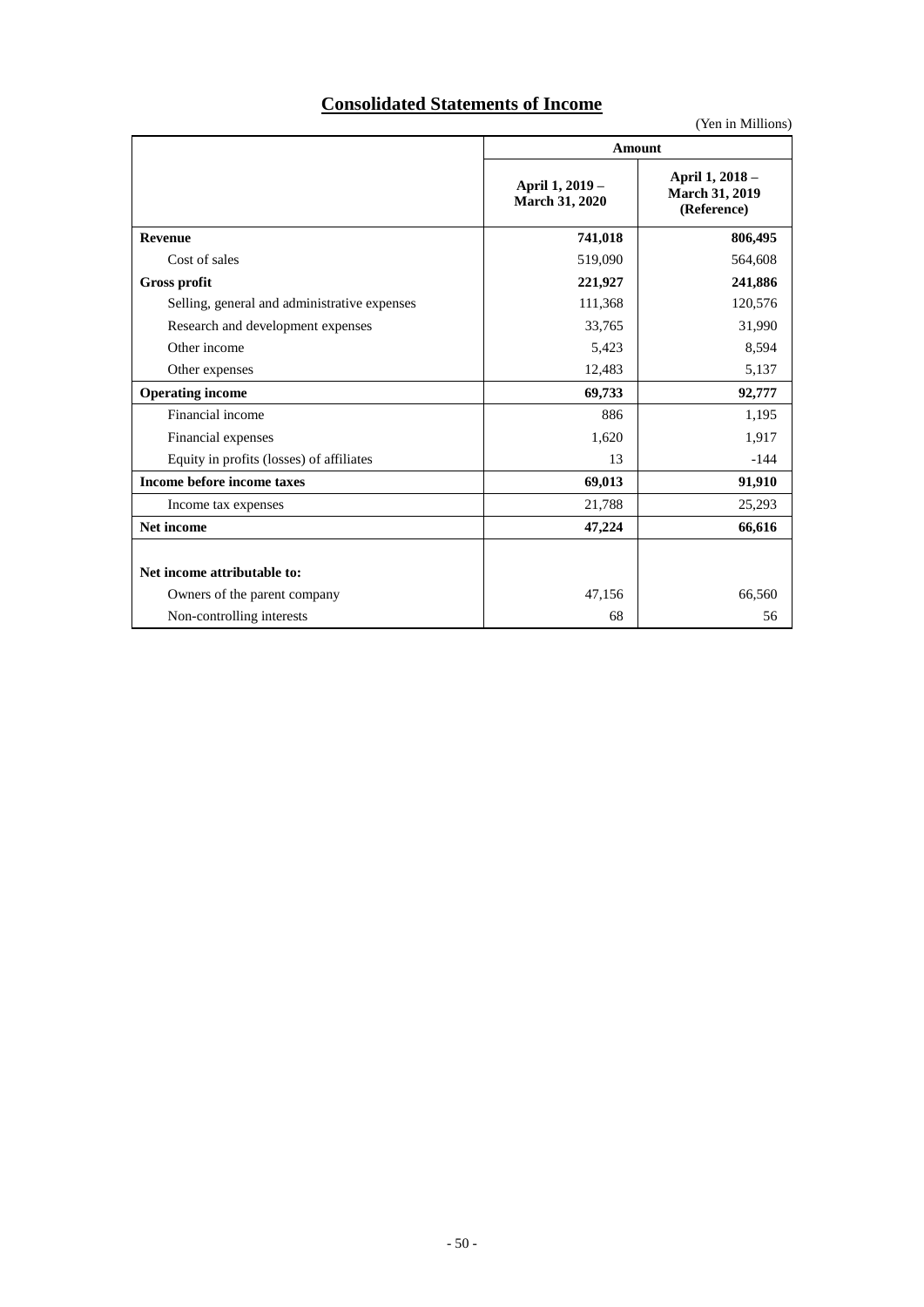# **Consolidated Statements of Cash Flows (Reference)**

| <b>Amount</b>                                                                                                      |                                          |
|--------------------------------------------------------------------------------------------------------------------|------------------------------------------|
| April 1, 2019 -<br><b>March 31, 2020</b>                                                                           | April 1, 2018 -<br><b>March 31, 2019</b> |
| $\bf{I}$<br>Cash flows from operating activities                                                                   |                                          |
| Income before income taxes<br>69,013                                                                               | 91,910                                   |
| Depreciation and amortization<br>49,390                                                                            | 45,904                                   |
| <b>Impairment</b> losses<br>7,327                                                                                  | 41                                       |
| Increase (decrease) in defined benefit liabilities<br>2,677                                                        | 725                                      |
| Decrease (increase) in trade and other receivables<br>12,805                                                       | 23,148                                   |
| Decrease (increase) in inventories<br>$-5,132$                                                                     | 362                                      |
| Increase (decrease) in trade and other payables<br>$-4,899$                                                        | $-14,227$                                |
| Interest and dividend income<br>822                                                                                | 1,089                                    |
| $-650$<br>Interest expenses paid                                                                                   | $-357$                                   |
| Income taxes (paid) refunded<br>$-13,332$                                                                          | $-41,835$                                |
| Others<br>5,619                                                                                                    | $-8,192$                                 |
| Net cash provided by (used in) operating activities<br>123,641                                                     | 98,569                                   |
|                                                                                                                    |                                          |
| $\mathbf{I}$<br><b>Cash flows from investing activities</b>                                                        |                                          |
| Purchase of property, plant and equipment and intangible<br>$-59,797$                                              | $-59,628$                                |
| assets<br>Proceeds from sale of property, plant and equipment and                                                  |                                          |
| 1,444<br>intangible assets                                                                                         | 331                                      |
| Decrease (increase) in time deposits<br>$-1,941$                                                                   | 6,689                                    |
| Purchase of investment securities<br>$-1,236$                                                                      | -9                                       |
| Proceeds from sale of investment securities<br>1,531                                                               | $\Omega$                                 |
| Proceeds from sale of shares of subsidiaries resulting in<br>change in scope of consolidation                      | 2,634                                    |
| Others<br>7                                                                                                        | 26                                       |
| $-59,991$<br>Net cash provided by (used in) investing activities                                                   | -49,955                                  |
|                                                                                                                    |                                          |
| <b>Cash flows from financing activities</b><br>Ш                                                                   |                                          |
| $-336$<br>Net increase (decrease) in short-term loans payable                                                      | $-374$                                   |
| Repayment of long-term loans payable                                                                               | $-3,000$                                 |
| Repayment of lease liabilities<br>$-4,735$                                                                         |                                          |
| Decrease (increase) in treasury stock<br>$-16,701$                                                                 | $-28,547$                                |
| Cash dividends paid<br>$-29,820$                                                                                   | $-26,928$                                |
| Others<br>-44                                                                                                      | 430                                      |
| Net cash provided by (used in) financing activities<br>$-51,637$                                                   | $-58,419$                                |
|                                                                                                                    |                                          |
| IV<br>Effect of exchange rate changes on cash and cash<br>$-4,771$<br>equivalents                                  | $-1$                                     |
| V<br>Reclassification of cash and cash equivalents included in                                                     | 2,780                                    |
| assets held for sale in the opening balance<br>Net increase (decrease) in cash and cash equivalents<br>7,240<br>VI | $-7,027$                                 |
| 297,682<br>VII Cash and cash equivalents at the beginning of the period                                            | 304,709                                  |
| 304,922<br>VIII Cash and cash equivalents at the end of the period                                                 | 297,682                                  |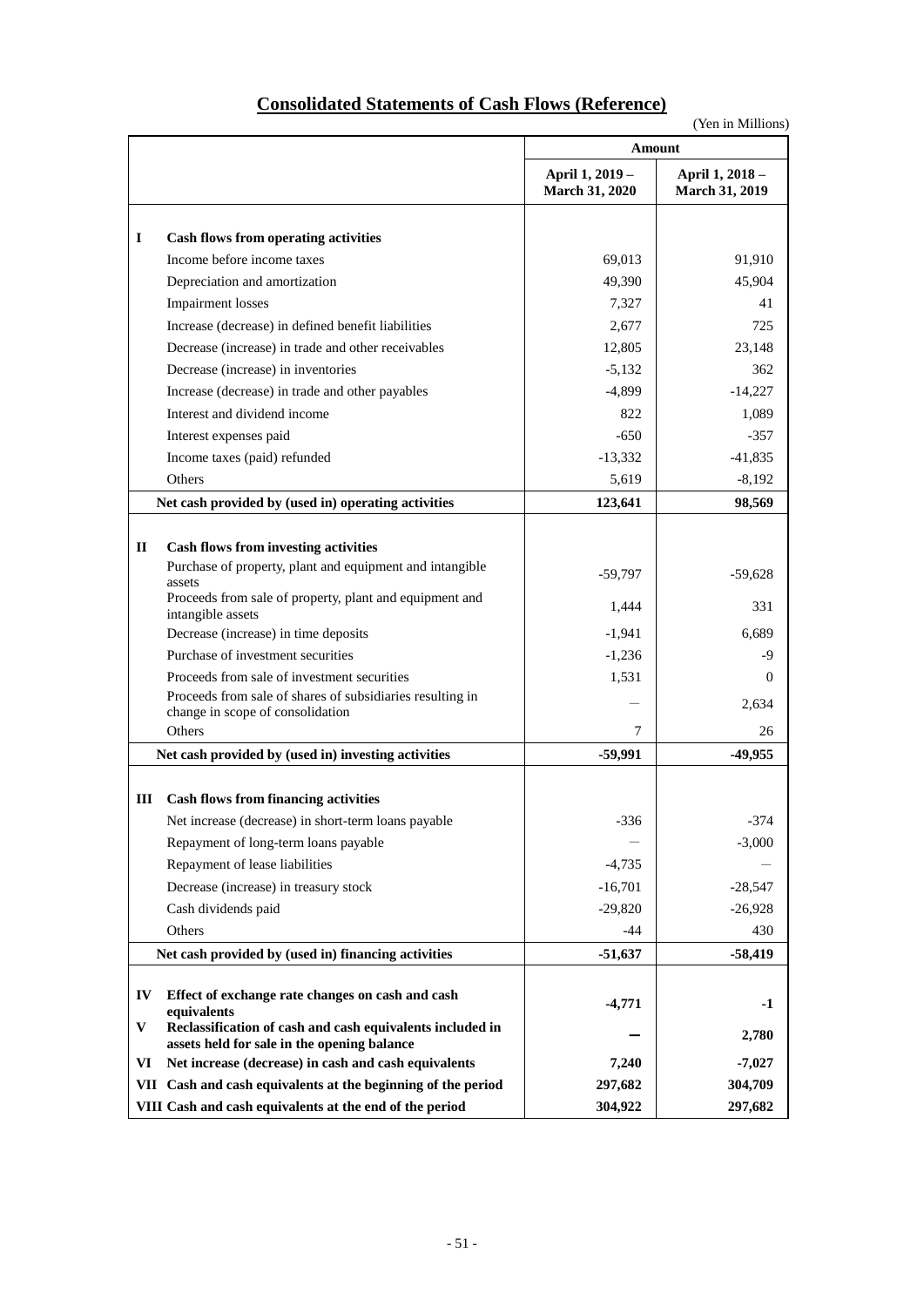# **Consolidated Statements of Changes in Equity**

| April 1, 2019 – March 31, 2020<br>(Yen in Millions)                                |                          |                    |                      |                   |                                  |                                                                       |                                  |              |
|------------------------------------------------------------------------------------|--------------------------|--------------------|----------------------|-------------------|----------------------------------|-----------------------------------------------------------------------|----------------------------------|--------------|
|                                                                                    | Share<br>capital         | Capital<br>surplus | Retained<br>earnings | Treasury<br>stock | Other<br>components<br>of equity | Total equity<br>attributable<br>to owners of<br>the parent<br>company | Non-<br>controlling<br>interests | Total equity |
| Balance at the beginning of<br>current year                                        | 26,783                   | 50,319             | 622,025              | $-11,081$         | 12,395                           | 700,443                                                               | 744                              | 701,187      |
| Net income                                                                         |                          |                    | 47,156               |                   |                                  | 47,156                                                                | 68                               | 47,224       |
| Other comprehensive<br>income                                                      |                          |                    |                      |                   | $-11,866$                        | $-11,866$                                                             |                                  | $-11,864$    |
| <b>Total comprehensive income</b>                                                  | $\overline{\phantom{0}}$ |                    | 47,156               |                   | $-11,866$                        | 35,290                                                                | 69                               | 35,359       |
| Share-based payment<br>transactions                                                |                          | $-37$              |                      |                   | $-8$                             | $-45$                                                                 |                                  | $-45$        |
| Dividends                                                                          |                          |                    | $-29,806$            |                   |                                  | $-29,806$                                                             | $-23$                            | $-29,829$    |
| Changes in treasury stock                                                          |                          | $-12$              |                      | $-16,424$         |                                  | $-16,437$                                                             |                                  | $-16,437$    |
| Transfers from other<br>components of equity to<br>retained earnings               |                          |                    | 4,146                |                   | $-4,146$                         |                                                                       |                                  |              |
| Increase/decrease due to<br>additional acquisition of<br>interests in subsidiaries |                          |                    |                      |                   |                                  |                                                                       | $-32$                            | $-30$        |
| <b>Total transactions with</b><br>owners                                           |                          | $-48$              | $-25,660$            | $-16,424$         | $-4,154$                         | $-46,287$                                                             | $-55$                            | $-46,343$    |
| <b>Balance at the end of current</b><br>year                                       | 26,783                   | 50,271             | 643,521              | $-27,505$         | $-3,624$                         | 689,446                                                               | 757                              | 690,204      |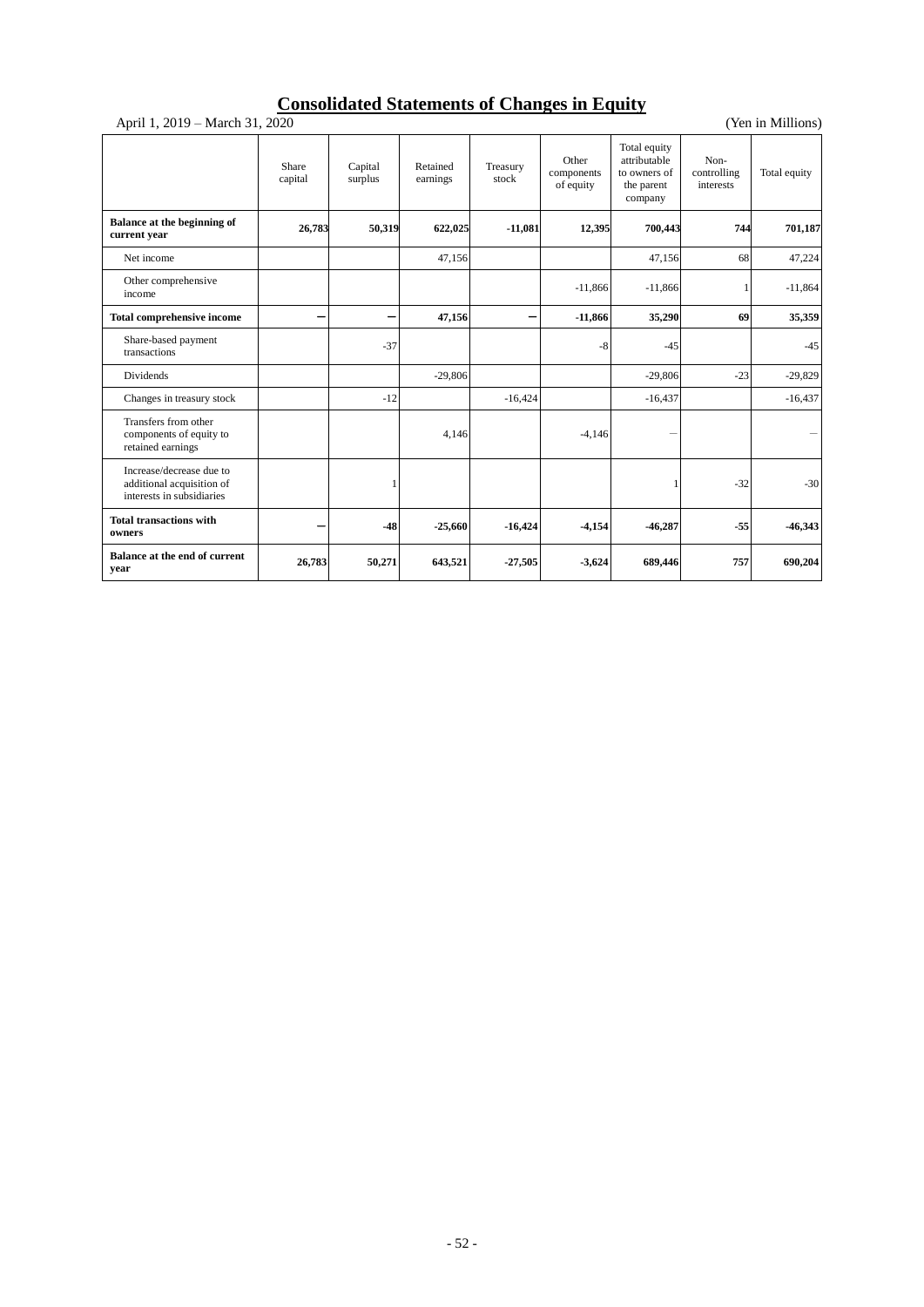# **Non-Consolidated Financial Statements**

# **Non-Consolidated Balance Sheets**

|                                       | Amount               |                                     |  |  |  |
|---------------------------------------|----------------------|-------------------------------------|--|--|--|
|                                       | As of March 31, 2020 | As of March 31, 2019<br>(Reference) |  |  |  |
| (Assets)                              |                      |                                     |  |  |  |
| <b>Current assets</b>                 | 372,412              | 363,994                             |  |  |  |
| Cash and deposits                     | 200,264              | 185,290                             |  |  |  |
| Notes receivable-trade                | 3,663                | 5,059                               |  |  |  |
| Accounts receivable-trade             | 109,319              | 103,549                             |  |  |  |
| Merchandise and finished goods        | 9,231                | 8,686                               |  |  |  |
| Work in process                       | 24,899               | 23,501                              |  |  |  |
| Raw materials and supplies            | 8,854                | 10,946                              |  |  |  |
| Short-term loans receivable           | $\Omega$             | 12,250                              |  |  |  |
| Income taxes recoverable              |                      | 3,219                               |  |  |  |
| Other                                 | 16,488               | 11,786                              |  |  |  |
| Allowance for doubtful accounts       | $-310$               | $-295$                              |  |  |  |
| <b>Non-current assets</b>             | 307,520              | 299,144                             |  |  |  |
| Property, plant and equipment         | 160,873              | 151,737                             |  |  |  |
| <b>Buildings</b>                      | 78,204               | 69,004                              |  |  |  |
| <b>Structures</b>                     | 4,524                | 4,371                               |  |  |  |
| Machinery and equipment               | 54,960               | 49,327                              |  |  |  |
| Vehicles                              | 451                  | 432                                 |  |  |  |
| Tools, furniture and fixtures         | 5,773                | 5,477                               |  |  |  |
| Land                                  | 13,771               | 13,847                              |  |  |  |
| Construction in progress              | 3,187                | 9,277                               |  |  |  |
| <b>Intangible assets</b>              | 7,432                | 6,095                               |  |  |  |
| Software                              | 5,193                | 3,481                               |  |  |  |
| Other                                 | 2,238                | 2,614                               |  |  |  |
| <b>Investments and other assets</b>   | 139,214              | 141,312                             |  |  |  |
| Investments securities                | 4,251                | 5,349                               |  |  |  |
| Stocks of subsidiaries and affiliates | 106,288              | 108,767                             |  |  |  |
| Long-term loans receivable            | $\mathbf{0}$         |                                     |  |  |  |
| Deferred tax assets                   | 19,038               | 17,120                              |  |  |  |
| Prepaid pension cost                  | 7,706                | 7,925                               |  |  |  |
| Other                                 | 1,960                | 2,180                               |  |  |  |
| Allowance for doubtful accounts       | $-32$                | $-32$                               |  |  |  |
| <b>Total assets</b>                   | 679,932              | 663,139                             |  |  |  |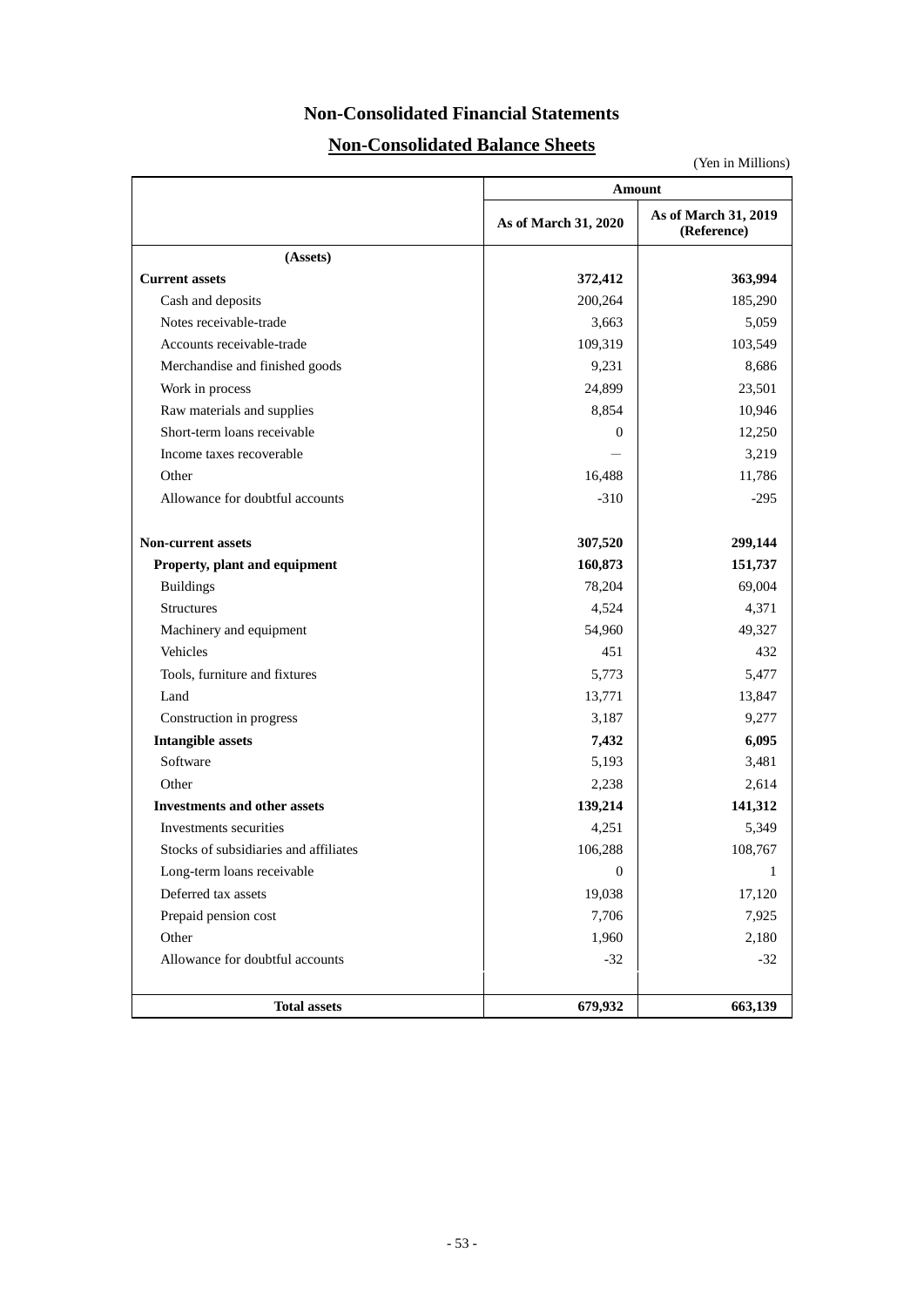# **Non-Consolidated Balance Sheets**

|                                                            | Amount               |                                     |  |  |  |
|------------------------------------------------------------|----------------------|-------------------------------------|--|--|--|
|                                                            | As of March 31, 2020 | As of March 31, 2019<br>(Reference) |  |  |  |
| (Liabilities)                                              |                      |                                     |  |  |  |
| <b>Current liabilities</b>                                 | 182,984              | 168,950                             |  |  |  |
| Accounts payable-trade                                     | 56,261               | 59,766                              |  |  |  |
| Short-term loans payable                                   | 40,593               | 30,522                              |  |  |  |
| Accounts payable-other                                     | 32,820               | 33,625                              |  |  |  |
| Accrued expenses                                           | 8,788                | 9,361                               |  |  |  |
| Income taxes payable                                       | 7,091                |                                     |  |  |  |
| Deposits received                                          | 33,158               | 32,141                              |  |  |  |
| Other                                                      | 4,270                | 3,533                               |  |  |  |
| <b>Non-current liabilities</b>                             | 32,147               | 28,114                              |  |  |  |
| Provision for retirement benefits                          | 31,833               | 27,748                              |  |  |  |
| Guarantee deposits received                                | 201                  | 274                                 |  |  |  |
| Other                                                      | 111                  | 91                                  |  |  |  |
| <b>Total liabilities</b>                                   | 215,131              | 197,064                             |  |  |  |
| (Net assets)                                               |                      |                                     |  |  |  |
| Shareholders' equity                                       | 463,184              | 463,477                             |  |  |  |
| <b>Capital stock</b>                                       | 26,783               | 26,783                              |  |  |  |
| <b>Capital surplus</b>                                     | 50,482               | 50,482                              |  |  |  |
| Legal capital surplus                                      | 50,482               | 50,482                              |  |  |  |
| <b>Retained earnings</b>                                   | 413,389              | 397,277                             |  |  |  |
| Legal retained earnings                                    | 4,095                | 4,095                               |  |  |  |
| Other retained earnings                                    | 409,294              | 393,182                             |  |  |  |
| Reserve for special depreciation                           | 20                   | 27                                  |  |  |  |
| Reserve for advanced depreciation of non-current<br>assets | 2,223                | 1,910                               |  |  |  |
| General reserve                                            | 185,000              | 185,000                             |  |  |  |
| Retained earnings brought forward                          | 222,050              | 206,243                             |  |  |  |
| <b>Treasury stock</b>                                      | $-27,471$            | $-11,065$                           |  |  |  |
| Valuation and translation adjustments                      | 921                  | 1,865                               |  |  |  |
| Valuation difference on available-for-sale securities      | 921                  | 1,865                               |  |  |  |
| Subscription rights to shares                              | 694                  | 731                                 |  |  |  |
| <b>Total net assets</b>                                    | 464,800              | 466,075                             |  |  |  |
| <b>Total liabilities and net assets</b>                    | 679,932              | 663,139                             |  |  |  |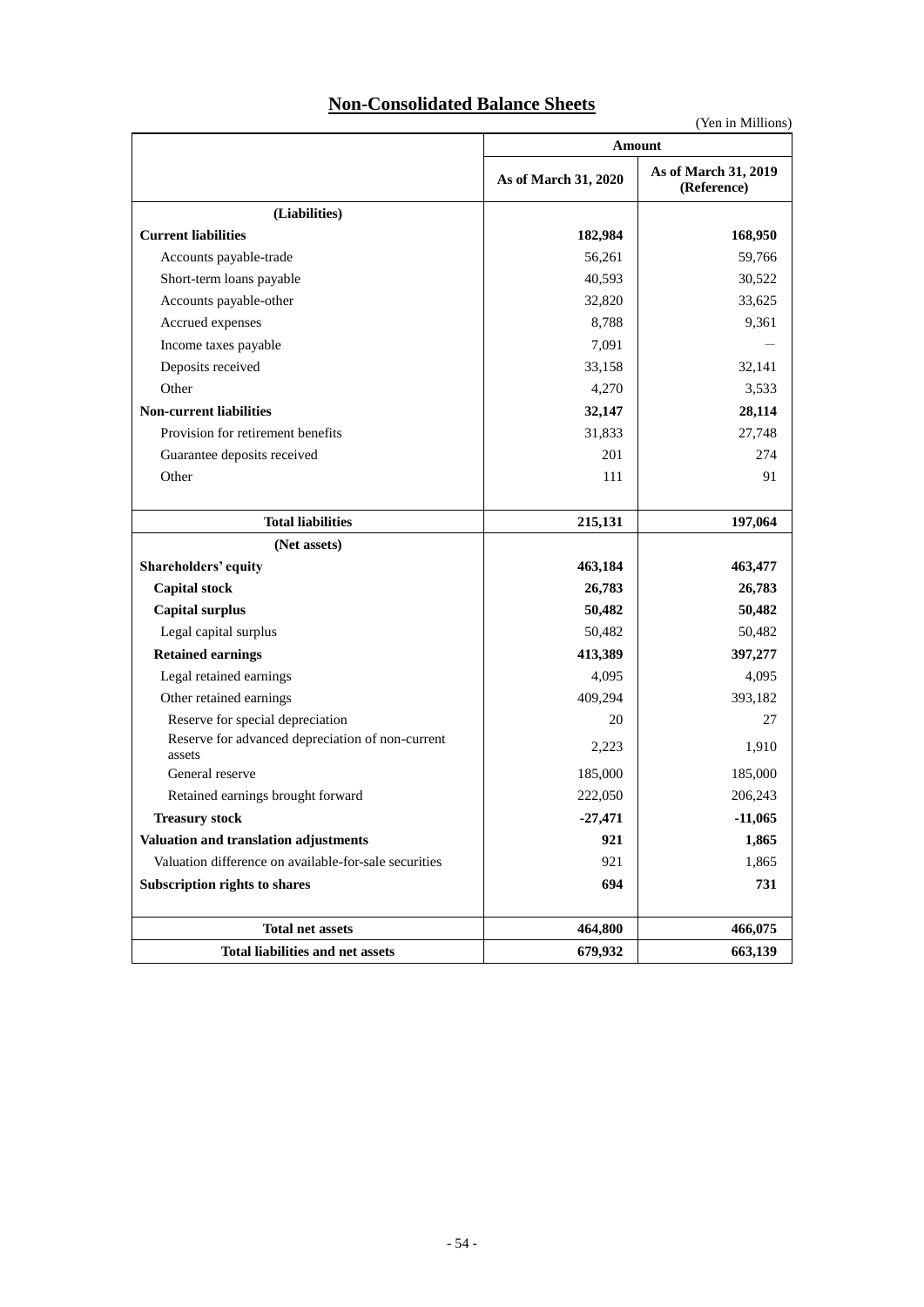# **Non-Consolidated Statements of Income**

|                                                              | TOU IN INTHRONG<br>Amount         |                                                  |  |  |  |
|--------------------------------------------------------------|-----------------------------------|--------------------------------------------------|--|--|--|
|                                                              |                                   |                                                  |  |  |  |
|                                                              | April 1, 2019 -<br>March 31, 2020 | April 1, 2018 -<br>March 31, 2019<br>(Reference) |  |  |  |
| <b>Net sales</b>                                             | 470,701                           | 490,626                                          |  |  |  |
| Cost of sales                                                | 340,048                           | 358,312                                          |  |  |  |
| <b>Gross profit</b>                                          | 130,653                           | 132,314                                          |  |  |  |
| Selling, general and administrative expenses                 | 88,246                            | 91,573                                           |  |  |  |
| <b>Operating income</b>                                      | 42,406                            | 40,741                                           |  |  |  |
| Non-operating income                                         | 21,156                            | 50,793                                           |  |  |  |
| Interest and dividends income                                | 17,642                            | 45,818                                           |  |  |  |
| Other                                                        | 3,514                             | 4,974                                            |  |  |  |
| Non-operating expenses                                       | 4,912<br>4,207                    |                                                  |  |  |  |
| Interest expenses                                            | 1,036                             | 703                                              |  |  |  |
| Foreign exchange losses                                      | 1,362                             | 2,643                                            |  |  |  |
| Other                                                        | 1,808                             | 1,565                                            |  |  |  |
| <b>Ordinary income</b>                                       | 59,356                            | 86,621                                           |  |  |  |
| <b>Extraordinary income</b>                                  | 1,654                             | 69                                               |  |  |  |
| Gain on sales of non-current assets                          | 745                               | 69                                               |  |  |  |
| Gain on sales of investment securities                       | 909                               |                                                  |  |  |  |
| <b>Extraordinary loss</b>                                    | 4,116                             | 1,728                                            |  |  |  |
| Loss on sales and retirement of non-current assets           | 1,039                             | 1,704                                            |  |  |  |
| Loss on devaluation of stocks of subsidiaries and affiliates | 2,474                             |                                                  |  |  |  |
| <b>Impairment</b> losses                                     | 602                               | 23                                               |  |  |  |
| Income before income taxes                                   | 56,894                            | 84,962                                           |  |  |  |
| Income taxes-current                                         | 12,309                            | 11,208                                           |  |  |  |
| Income taxes-deferred                                        | $-1,508$                          | 1,859                                            |  |  |  |
| <b>Net income</b>                                            | 46,093                            | 71,894                                           |  |  |  |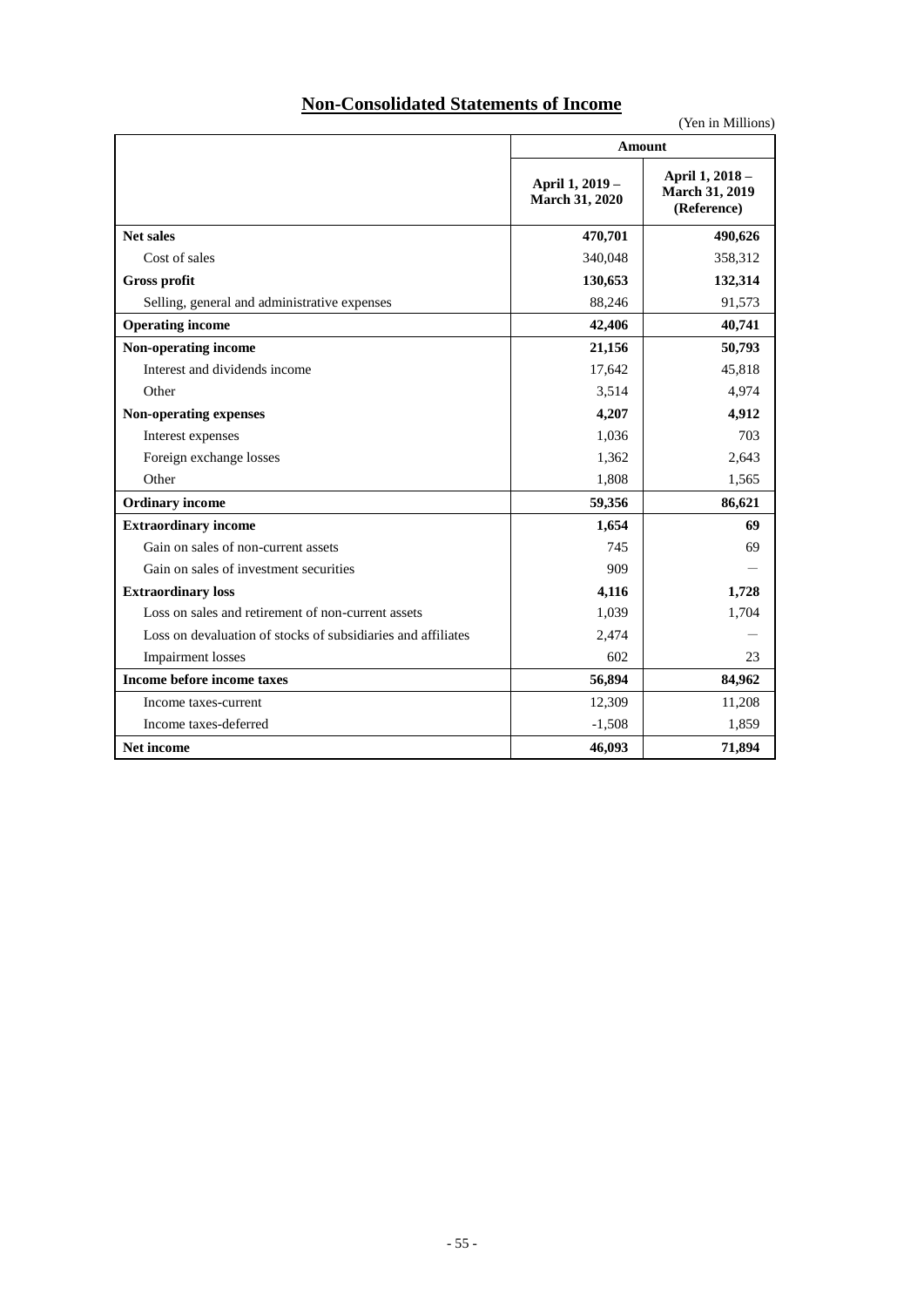# **Non-Consolidated Statements of Changes in Equity**

# April 1, 2019 – March 31, 2020 (Yen in Millions)

|                                                                             | Shareholders' equity                 |                                                      |                          |                          |                               |                                        |                                                                         |                    |                                            |                               |                   |                                  |
|-----------------------------------------------------------------------------|--------------------------------------|------------------------------------------------------|--------------------------|--------------------------|-------------------------------|----------------------------------------|-------------------------------------------------------------------------|--------------------|--------------------------------------------|-------------------------------|-------------------|----------------------------------|
|                                                                             | Capital surplus<br>Retained earnings |                                                      |                          |                          |                               |                                        |                                                                         |                    |                                            |                               |                   |                                  |
|                                                                             |                                      |                                                      |                          |                          |                               | Other retained earnings                |                                                                         |                    |                                            |                               |                   |                                  |
|                                                                             |                                      | Capital stock Legal capital Other capital<br>surplus | surplus                  | Total capital<br>surplus | Legal<br>retained<br>earnings | Reserve for<br>special<br>depreciation | Reserve for<br>advanced<br>depreciation<br>of non-<br>current<br>assets | General<br>reserve | Retained<br>earnings<br>brought<br>forward | Total<br>retained<br>earnings | Treasury<br>stock | Total<br>shareholders'<br>equity |
| Balance at the beginning of<br>current year                                 | 26,783                               | 50,482                                               | $\overline{\phantom{0}}$ | 50,482                   | 4,095                         | 27                                     | 1,910                                                                   | 185,000            | 206,243                                    | 397,277                       | $-11,065$         | 463,477                          |
| Net changes of items during<br>the period                                   |                                      |                                                      |                          |                          |                               |                                        |                                                                         |                    |                                            |                               |                   |                                  |
| Dividends from surplus                                                      |                                      |                                                      |                          |                          |                               |                                        |                                                                         |                    | $-29,806$                                  | $-29,806$                     |                   | $-29,806$                        |
| Provision of reserve for<br>special depreciation                            |                                      |                                                      |                          |                          |                               | $\overline{2}$                         |                                                                         |                    | $-2$                                       |                               |                   |                                  |
| Reversal of reserve for<br>special depreciation                             |                                      |                                                      |                          |                          |                               | $-8$                                   |                                                                         |                    | 8                                          | -                             |                   |                                  |
| Provision of reserve for<br>advanced depreciation of<br>non-current assets  |                                      |                                                      |                          |                          |                               |                                        | 381                                                                     |                    | $-381$                                     |                               |                   |                                  |
| Reversal of reserve for<br>advanced depreciation of<br>non-current assets   |                                      |                                                      |                          |                          |                               |                                        | -68                                                                     |                    | 68                                         |                               |                   |                                  |
| Net income                                                                  |                                      |                                                      |                          |                          |                               |                                        |                                                                         |                    | 46,093                                     | 46,093                        |                   | 46,093                           |
| Acquisition of treasury<br>stock                                            |                                      |                                                      |                          |                          |                               |                                        |                                                                         |                    |                                            |                               | $-16,682$         | $-16,682$                        |
| Disposal of treasury stock                                                  |                                      |                                                      | $-12$                    | $-12$                    |                               |                                        |                                                                         |                    |                                            |                               | 276               | 264                              |
| Decrease by corporate<br>division                                           |                                      |                                                      | $-162$                   | $-162$                   |                               |                                        |                                                                         |                    |                                            |                               |                   | $-162$                           |
| Transfer to capital surplus<br>from retained earnings                       |                                      |                                                      | 175                      | 175                      |                               |                                        |                                                                         |                    | $-175$                                     | $-175$                        |                   |                                  |
| Net change of items other<br>than shareholders' equity<br>during the period |                                      |                                                      |                          |                          |                               |                                        |                                                                         |                    |                                            |                               |                   |                                  |
| <b>Total changes of items</b><br>during the period                          | -                                    |                                                      |                          |                          |                               | -6                                     | 312                                                                     | -                  | 15,806                                     | 16,112                        | $-16,405$         | $-293$                           |
| <b>Balance at the end of</b><br>current year                                | 26,783                               | 50,482                                               |                          | 50,482                   | 4,095                         | 20                                     | 2,223                                                                   | 185,000            | 222,050                                    | 413,389                       | $-27,471$         | 463,184                          |

|                                                                             | Valuation and translation adjustments                       |                                                |                                  |                  |  |
|-----------------------------------------------------------------------------|-------------------------------------------------------------|------------------------------------------------|----------------------------------|------------------|--|
|                                                                             | Valuation difference on<br>available-for-sale<br>securities | Total valuation and<br>translation adjustments | Subscription rights to<br>shares | Total net assets |  |
| Balance at the beginning of<br>current year                                 | 1.865                                                       | 1.865                                          | 731                              | 466,075          |  |
| Net changes of items during<br>the period                                   |                                                             |                                                |                                  |                  |  |
| Dividends from surplus                                                      |                                                             |                                                |                                  | $-29,806$        |  |
| Provision of reserve for<br>special depreciation                            |                                                             |                                                |                                  |                  |  |
| Reversal of reserve for<br>special depreciation                             |                                                             |                                                |                                  |                  |  |
| Provision of reserve for<br>advanced depreciation of<br>non-current assets  |                                                             |                                                |                                  |                  |  |
| Reversal of reserve for<br>advanced depreciation of<br>non-current assets   |                                                             |                                                |                                  |                  |  |
| Net income                                                                  |                                                             |                                                |                                  | 46,093           |  |
| Acquisition of treasury<br>stock                                            |                                                             |                                                |                                  | $-16,682$        |  |
| Disposal of treasury stock                                                  |                                                             |                                                | $-37$                            | 226              |  |
| Decrease by corporate<br>division                                           |                                                             |                                                |                                  | $-162$           |  |
| Transfer to capital surplus<br>from retained earnings                       |                                                             |                                                |                                  |                  |  |
| Net change of items other<br>than shareholders' equity<br>during the period | $-943$                                                      | $-943$                                         |                                  | $-943$           |  |
| <b>Total changes of items</b><br>during the period                          | $-943$                                                      | $-943$                                         | $-37$                            | $-1,274$         |  |
| <b>Balance at the end of</b><br>current year                                | 921                                                         | 921                                            | 694                              | 464,800          |  |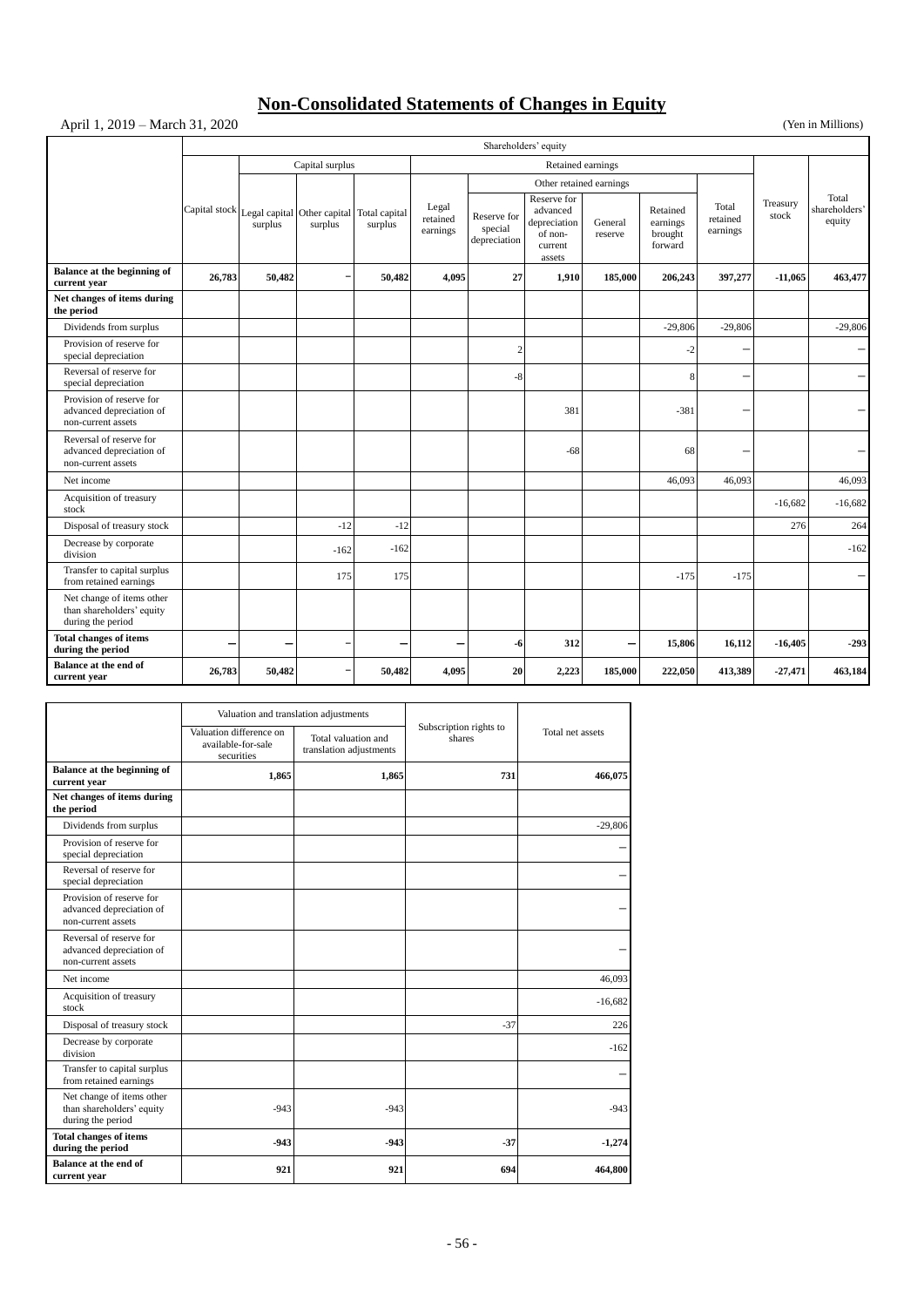#### **Notes to the Consolidated Financial Statements**

- **1. Notes regarding significant accounting policies for the preparation of the consolidated financial statements and others**
	- (1) Basis of the consolidated financial statements

The Group's consolidated financial statements are prepared in accordance with the International Financial Reporting Standards (hereinafter referred to as "IFRS") under the provisions of Paragraph 1, Article 120 of the Ordinance on Accounting of Companies. As per the provisions of the second sentence of the same paragraph of the same Ordinance, some disclosure items required by IFRS are omitted here.

- (2) Scope of consolidation
	- <1> Number of consolidated subsidiaries: 91

Major subsidiaries: Nissho Corporation, Nitto EMEA NV, Nitto, Inc., Nitto Denko Avecia Inc., Nitto Denko (China) Investment Co., Ltd., Taiwan Nitto Optical Co., Ltd., Korea Nitto Optical Co., Ltd., Nitto Denko (HK) Co., Ltd., Shanghai Nitto Optical Co., Ltd., Shenzhen Nitto Optical Co., Ltd., Nitto (China) New Materials Co., Ltd., Nitto Denko (Singapore) Pte. Ltd., Nitto Denko Material (Thailand) Co., Ltd.

<2> Increase/decrease of consolidated subsidiaries Increase: 0

Decrease: 3 (due to liquidation)

#### (3) Fiscal year of consolidated subsidiaries

Number of subsidiaries that close books on the same date as the Company: 69 Number of subsidiaries that do not close books on the same date as the Company: 22 For the above 22 subsidiaries, provisional settlement of accounts as of March 31, 2020 are used.

### (4) Accounting policies

- <1> Valuation basis and method for principal assets
	- 1) Financial assets:
		- Non-derivative financial assets

The Group initially recognizes trade and other receivables on the dates when they are originated. The Group recognizes all other non-derivative financial assets on the trade dates when the Group becomes a contracting party of the financial instruments in question.

(a) Financial assets measured at amortized cost

Financial assets are classified as "financial assets measured at amortized cost" when the following two requirements are met:

- The foregoing financial assets are held within a business model of the Group whose objective is to collect the contractual cash flows.
- The contractual terms of the foregoing financial assets give rise on specific dates to cash flows that are solely payments of principal and interest on the principal amount outstanding.

Financial assets measured at amortized cost (excluding operating receivables that do not contain significant financing components) are initially recognized at fair value, which includes transaction costs directly attributable to the acquisition of such financial assets. Financial assets are measured by adding up the initially measured amount and financial income calculated after the fact using the effective interest method, and the amount after deducting impairment losses is recorded as the carrying amount. Operating receivables that do not contain significant financing components are initially recognized at the transaction price and the amount after deducting impairment losses after the fact is recorded as the carrying amount.

(b) Financial assets measured at fair value through other comprehensive income

(i) Debt financial assets measured at fair value through other comprehensive income

Debt instruments are classified as "financial assets measured at fair value through other comprehensive income" when the following two requirements are met:

- The foregoing financial assets are held within a business model whose objective is to hold assets in order to both collect the contractual cash flows and sell the financial assets.
- The contractual terms of the foregoing financial assets give rise on specific dates to cash flows that are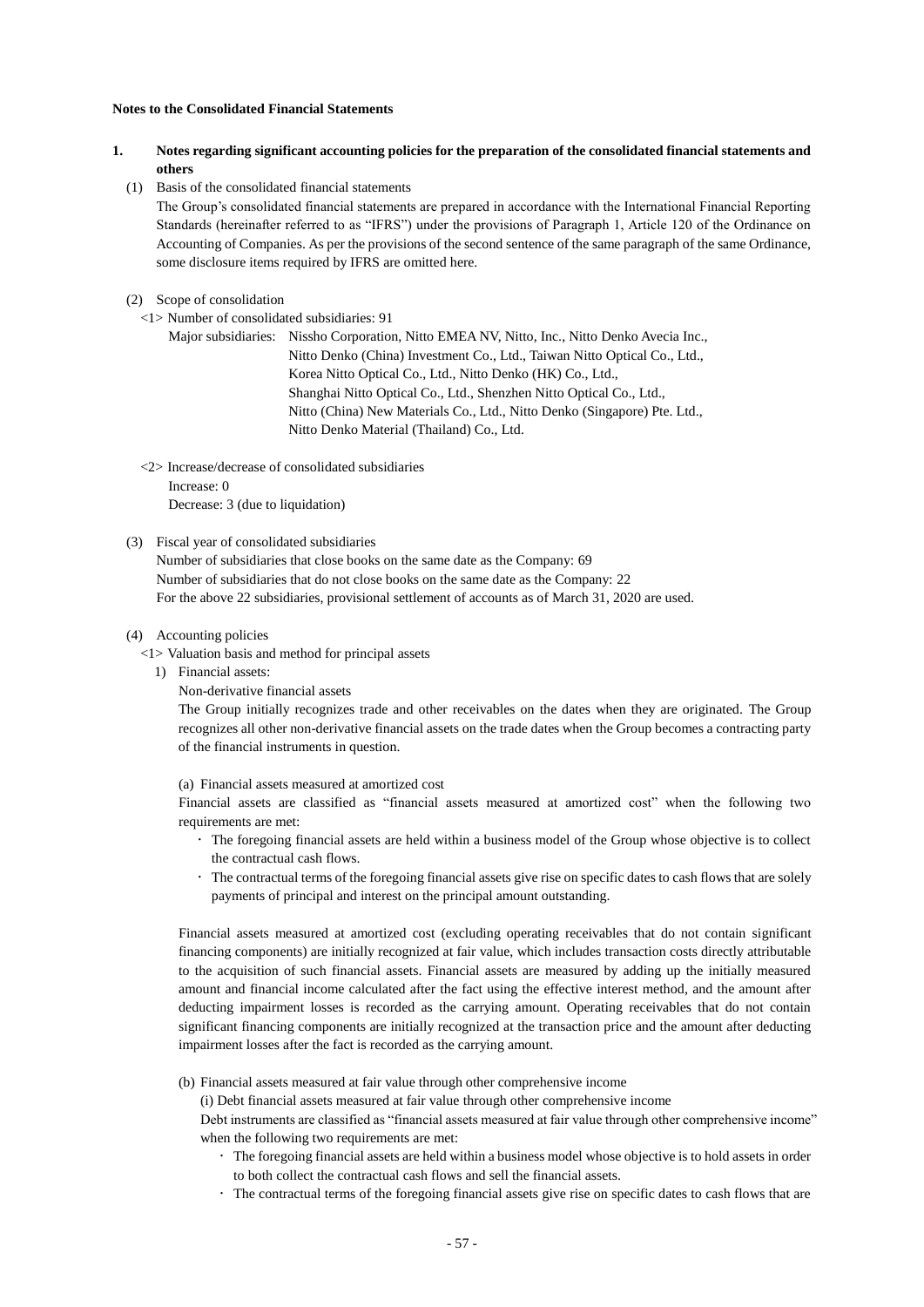solely payments of principal and interest on the principal amount outstanding.

(ii) Equity financial assets measured at fair value through other comprehensive income

The Group has made an irreversible choice where changes in fair value of investments in any other equity instruments are recognized via other comprehensive income, not via net profit or loss.

With regard to financial assets measured at fair value via other comprehensive income, gains or losses attributable to changes in realized fair value and recognized impairment losses are not reclassified to net profit or loss. However, dividend income from the foregoing investments is recognized as "financial income" as a part of net profit or loss, except in cases where it is clear that such dividends are repaying the investment principal.

(c) Financial assets measured at fair value through net profit or loss

Financial assets designated as those measured at fair value through net profit or loss and financial assets other than (a) and (b) are classified as financial assets measured at fair value through net profit or loss.

Financial assets measured at fair value as in (b) and (c) above are initially recognized at fair value. The Group includes in fair value any transaction costs directly attributable to the acquisition of such financial assets, with the exception of financial assets measured at fair value via net profit or loss.

2) Inventories:

Inventories are stated at the lower of cost and net realizable value. Cost of inventories is calculated using the average method. The cost of finished goods and work in process comprises the raw material costs, direct labor costs, other direct costs, and related production overhead (based on normal production capacity). Net realizable value represents the estimated selling price for inventories in the ordinary course of business less the related variable selling cost.

#### <2> Depreciation method of major depreciable assets

- 1) Property, plant and equipment (excluding right-of-use assets):
	- Straight-line method
- 2) Intangible assets (excluding right-of-use assets):

Straight-line method (software for in-house use is depreciated using the straight-line method over its useful life of 5 years)

3) Right-of-use assets

Straight-line method over the lease term or the useful life of the underlying asset for the right-of-use asset, whichever is shorter

<3> Accounting criteria for major provisions

A provision is recognized when the Group has a present obligation (legal or constructive) as a result of a past event, it is probable that an outflow of resources embodying economic benefits will be required to settle the obligation, and a reliable estimate can be made of the amount of the obligation. A provision is measured as the present value of cash outflows that are deemed necessary to settle obligations using a pre-tax discount rate that reflects the market valuation of the time value of money and the risks specific to the obligations. Any increases in provisions that may have taken place over time are recognized as financial expenses.

<4> Translation criteria of major assets or liabilities denominated in foreign currencies into Japanese yen

1) Foreign currency transactions

Items in financial statements of each entity within the Group are measured using the currencies in the primary economic environment in which each entity engages in operating activities (the "functional currency").

Foreign currency transactions are translated into functional currencies using the exchange rates prevailing on the dates of transactions or, when remeasuring any items in financial statements, the exchange rate prevailing on the dates of remeasurement. Exchange differences arising from such transactions and any exchange differences that may arise when translating monetary assets and liabilities denominated in foreign currencies using the prevailing exchange rates on the reporting date are recognized as net profit or loss.

2) Foreign operations

For foreign operations that use functional currencies different from the Group's presentation currency, assets and liabilities (including goodwill arising from acquisitions and adjustment of fair value) are translated into Japanese yen at the prevailing exchange rates on the reporting date, and the income and expenses are translated into Japanese yen at the average exchange rate of the period.

Exchange differences arising from translating the financial statements of foreign operations are included in other components of equity.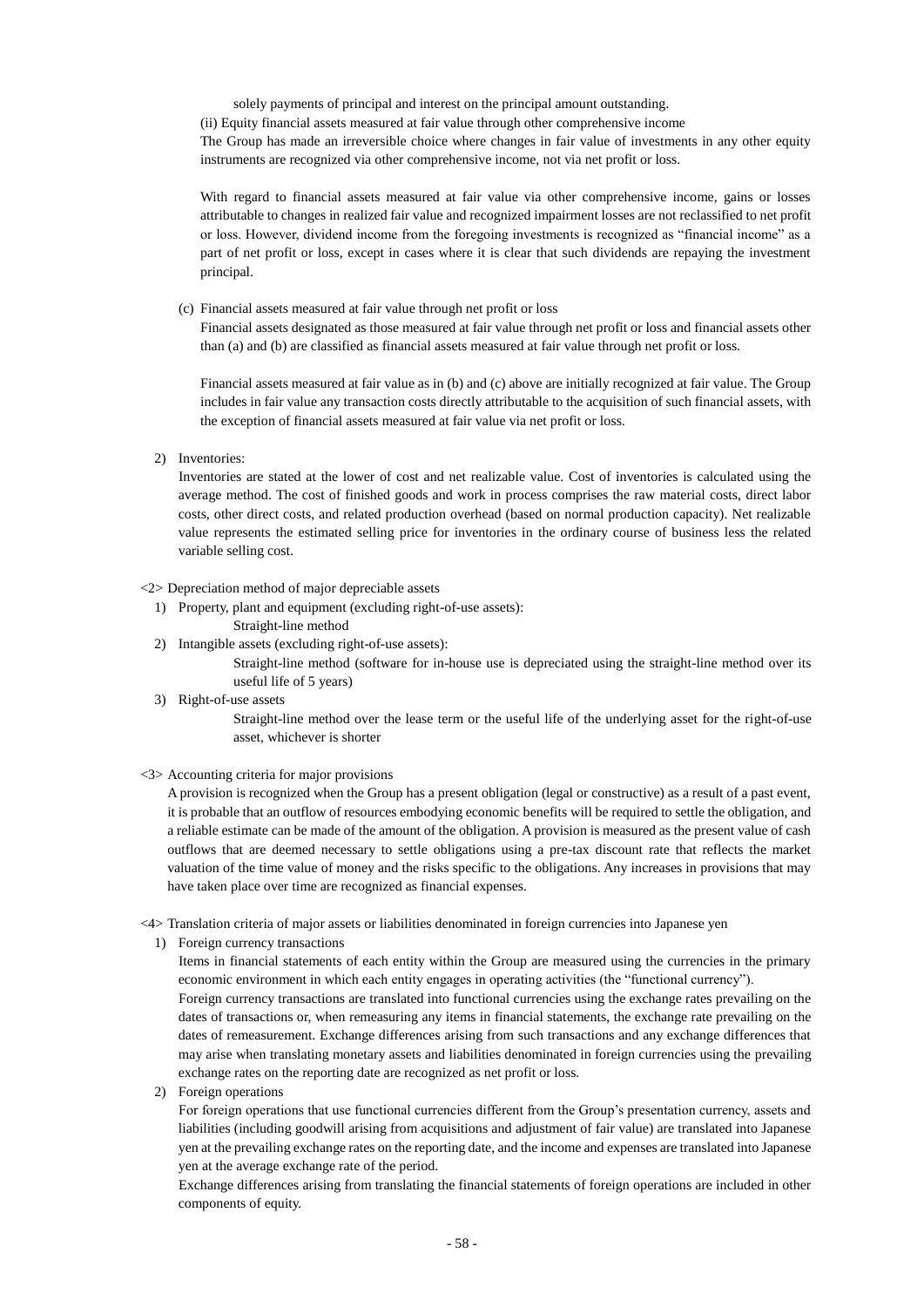#### <5> Derivative financial instruments and hedge accounting

The Group designates certain derivative instruments as cash flow hedges in order to hedge foreign exchange risk, interest rate risk, etc. in the future.

At the inception of a transaction, the Group formally documents the relationship between the hedging instrument and the hedged item, and the risk management objective and strategies for undertaking various hedges. At the inception of the hedge, as well as on an ongoing basis, the Group formally documents its assessment of whether derivatives used for hedge transactions can be highly effective in offsetting changes in cash flows of the hedged item. The Group also verifies that forecast transactions are highly probable, in order to apply cash flow hedges to such forecast transactions.

#### Cash flow hedges

The effective portion of changes in the fair value of derivatives that are designated as cash flow hedges and satisfy relevant requirements is recognized in other components of equity. The ineffective portion is recognized in net profit or loss in the consolidated statements of income.

Any amount incurred with respect to hedging instruments that is recognized in other components of equity is reclassified to net profit or loss in the period when hedged items affect profit or loss. When forecast transactions to be hedged can give rise to recognition of non-financial assets, any amount that has been recognized as other comprehensive income is reclassified and included in initial measurement of the acquisition cost of the respective assets.

Hedge accounting is discontinued prospectively for the future when the hedging instrument expires or is sold, or the hedge no longer meets the criteria for hedge accounting. Any amount incurred with respect to hedging instruments that have already been recognized under other components of equity is further recognized until forecast transactions are eventually recognized in net profit or loss. When forecast transactions are no longer expected to occur, the amount incurred with respect to hedging instruments that is recognized in other components of equity is immediately recognized in net profit or loss.

#### <6> Employee benefits

1) Short-term employee benefits

Short-term employee benefits are expensed at the undiscounted amount when the related service is provided. For bonus and paid absence costs, a liability is recognized for the amount expected to be paid in accordance with the relevant systems if the Group has a legal or constructive obligation to pay this amount and the obligation can be estimated reliably.

#### 2) Long-term employee benefits

The Group provides its employees and retirees with post-employment benefit plans, which comprise defined benefit plans and defined contribution plans.

Obligations for defined benefit plans are recognized as the present value of defined benefit obligations at the end of each reporting period less the fair value of any plan assets. Qualified actuaries use the projected unit credit method to calculate defined benefit obligations annually. The present value of defined benefit obligations is calculated by discounting estimated future cash outflows based on the market yields of high quality corporate bonds that have a maturity approximating the estimated dates for payments of obligations and are denominated in the currencies in which such payments are made.

Actuarial gains and losses arising from experience adjustments and changes in actuarial assumptions are recognized in other comprehensive income in the period in which they arise, and immediately reclassified to retained earnings.

Prior service costs of pension plans are recognized as gains/losses of the period in which they are incurred. With regard to defined contribution plans, the Group pays contributions to publicly or privately managed pension insurance plans. So long as the Group pays contributions, the Group will not be obliged to make additional payments. Such contributions are recognized as employee benefit expenses when they are due.

#### <7> Other important items for compiling the consolidated financial statements Consumption taxes are excluded from the transaction amounts.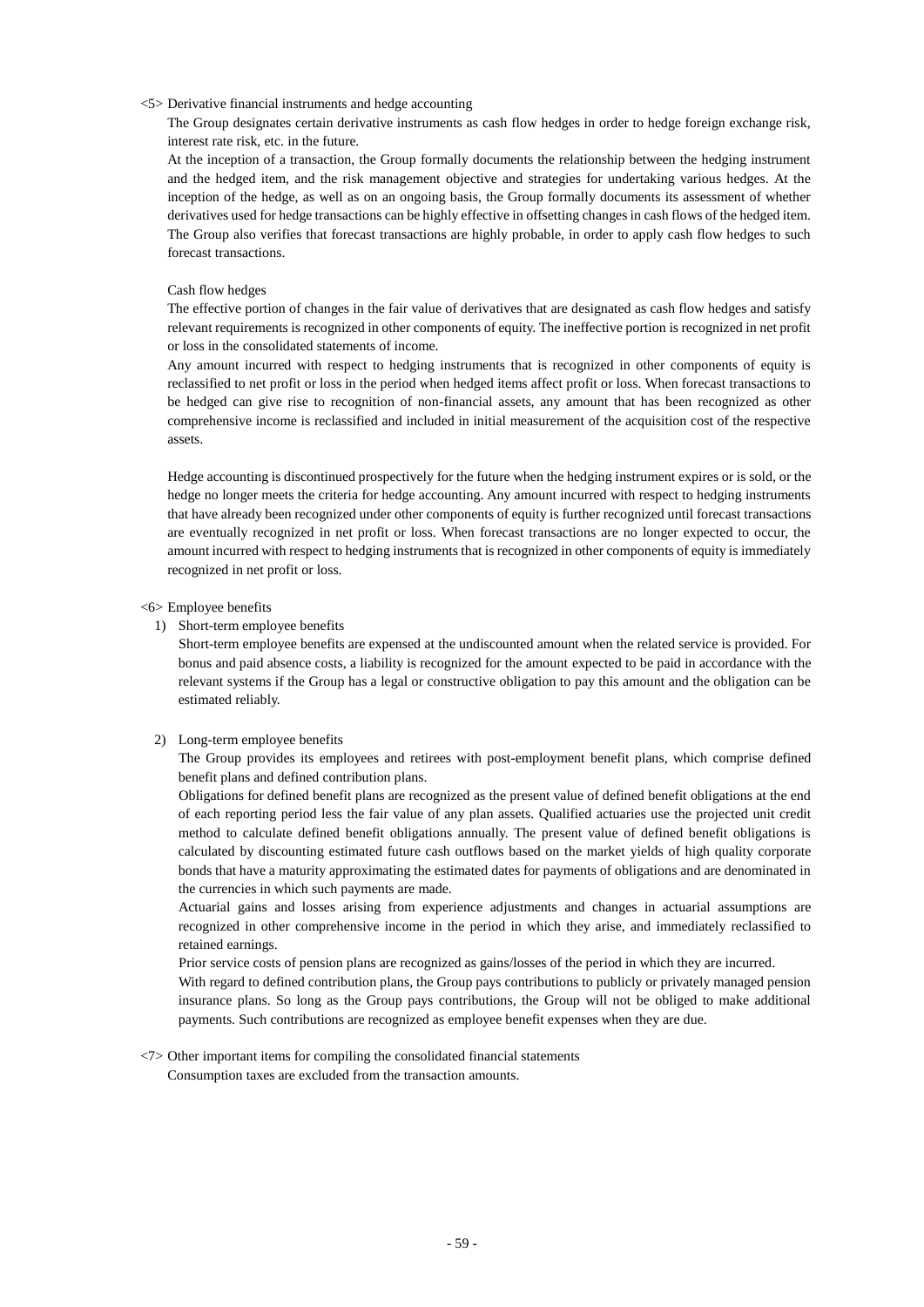## **2. Matters concerning changes to accounting policies**

The Group has adopted IFRS 16 "Leases" (hereinafter referred to as "IFRS 16") since the fiscal year under review (hereinafter referred to as the "date of initial application").

IFRS 16, which replaced the previous IAS 17 "Leases" (hereinafter referred to as "IAS 17"), regarding lessees of lease transactions, abolishes the distinction between finance lease and operating lease, and provides for the recognition of right-of-use assets and lease liabilities at the commencement date of the lease, except for short-term leases (leases that have a lease term of 12 months or less) and leases for which the underlying asset is of low value.

To apply IFRS 16, the Group has adopted a method that recognizes the cumulative effect of applying IFRS 16 at the date of initial application (the modified retrospective approach), permitted as a transitional measure.

Further, regarding whether a contract contains a lease, the Group has chosen the practical expedient under IFRS 16 and kept judgment under IAS 17 and IFRIC 4 "Determining Whether an Arrangement Contains a Lease." Accordingly, the Group applies the identification of a lease under IFRS 16 only to contracts that were entered into or changed on or after the date of initial application.

#### (Lease as a lessee)

For leases previously classified as operating leases applying IAS 17, the Group measures a lease liability at the value of the remaining lease payments as of the date of initial application, discounting the lessee's incremental borrowing rate at the date. The weighted average of such incremental borrowing rate is 2.4%.

The right-of-use asset is measured based on the measured value of a lease liability at the date of initial application.

The Group applies the following practical expedients when applying IFRS 16 to leases previously classified as operating leases applying IAS 17.

- ・ Apply a single discount rate to a portfolio of leases with reasonably similar characteristics.
- Adjust the right-of-use asset by the amount of any provision for onerous contracts under IAS 37 "Provisions, Contingent Liabilities and Contingent Assets" immediately before the date of initial application as an alternative of an impairment review.
- ・ Apply exemption clause not to recognize a right-of-use asset and a lease liability regarding leases with remaining lease term of 12 months or less.
- Exclude initial direct costs from the measurement of right-of-use assets at the date of initial application.
- Use hindsight in determining the lease term if the contract contains an option to extend or terminate the lease.

For leases that were previously classified as finance leases applying IAS 17, the carrying amount of right-of-use assets and lease liabilities at the date of initial application is calculated by the carrying amount of lease assets and lease liabilities under IAS 17 on the day before.

Lease liabilities for such lessee's leases are included in "Other financial liabilities" and "Other financial liabilities (non-current)" in the consolidated statements of financial position.

#### (Lease as a lessor)

The Group, when as a lessor, is not required to make any adjustments for leases, except for subleases, on the date of initial application. The Group has accounted for subleases in accordance with IFRS 16 since the date of initial application.

IFRS 16 requires subleases be classified in reference to right-of-use assets, instead of underlying assets. The Group reassessed the classification of sublease contracts that were previously classified as operating leases under IAS 17, at the date of initial application, and judged them as finance leases under IFRS 16.

Receivables under lessor's finance leases related to such subleases are included in "Trade and other receivables" and "Other current assets," and "Other non-current assets" in the consolidated statements of financial position.

#### (Effects on consolidated financial statements)

As a result of application of IFRS 16, the total assets of the Group increased by 27,448 million yen, and its total liabilities increased by 27,448 million yen, as of the date of initial application.

The breakdown of the difference between the amount of operating lease agreements applying IAS 17 as of the end of the previous consolidated fiscal year and the amount of lease liabilities as of the date of initial application is as follows:

|                                                                                                       | (Yen in Millions) |
|-------------------------------------------------------------------------------------------------------|-------------------|
| Operating lease agreements as of March 31, 2019                                                       | 30,722            |
| Operating lease agreements as of March 31, 2019 (after discount)                                      | 28,346            |
| Finance lease liabilities recognized on March 31, 2019                                                | 53                |
| Recognition exemptions (short-term leases, and leases for which the underlying asset is of low value) | -898              |
| Lease liabilities recognized as of April 1, 2019                                                      | 27.501            |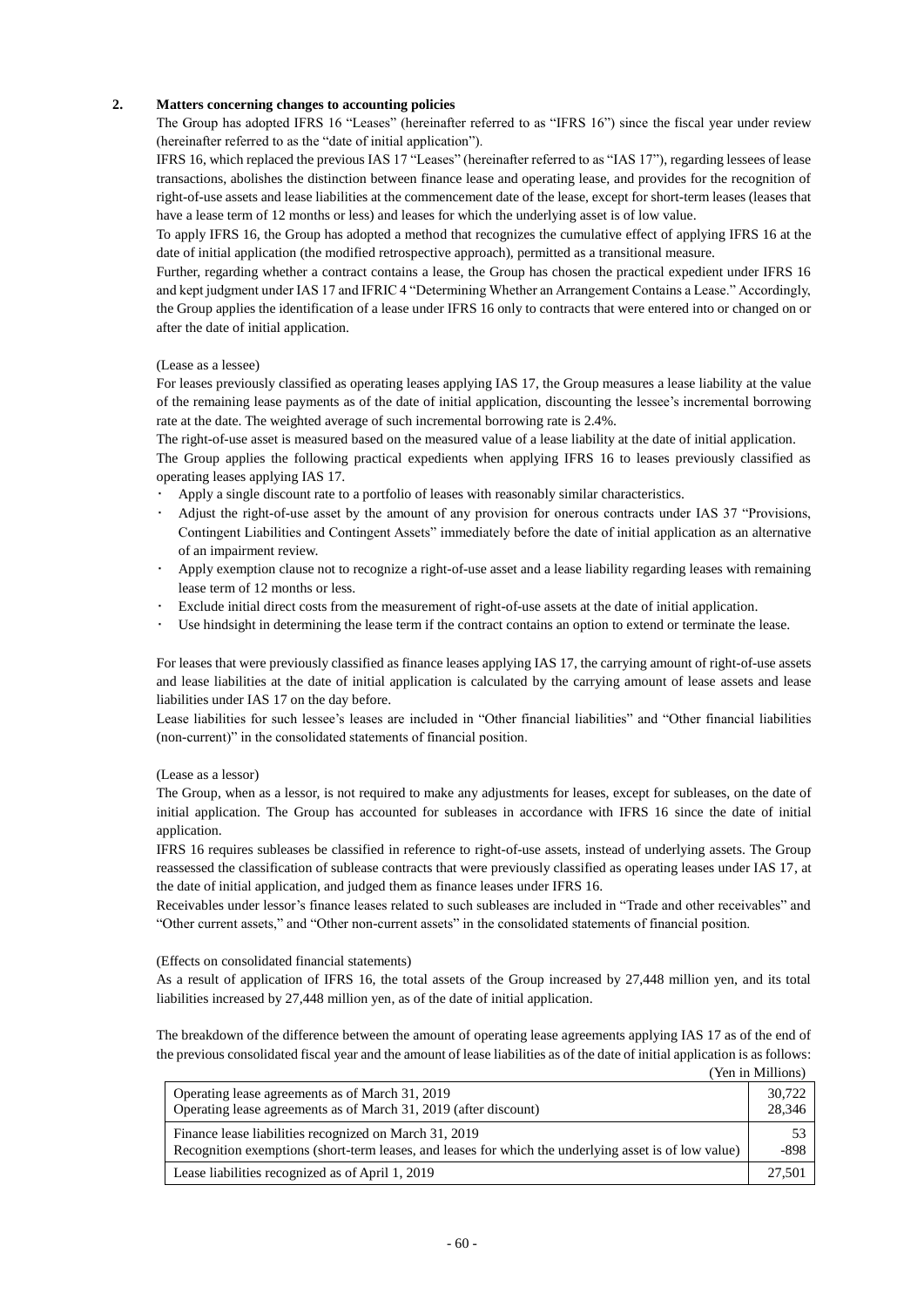- Dividends are to be paid out of retained earnings. (3) Type and number of shares to be issued upon exercise of the subscription rights to shares (excluding items for which the initial date of the rights exercise period has not arrived) as of the end of the fiscal year under review
	-
- (4) Matters concerning treasury stock

| Class of shares | At the beginning of the<br>fiscal year under review | Increase  | Decrease | At the end of the fiscal<br>vear under review |
|-----------------|-----------------------------------------------------|-----------|----------|-----------------------------------------------|
| Common stock-   | .908.766                                            | 2.978.589 | 47,600   | 4.839.755                                     |

(Outline of reasons for change)

The rough breakdown of the increase/decrease is as follows:

| Decrease due to disposal of treasury stock based on resolution at the Board of    |                  |
|-----------------------------------------------------------------------------------|------------------|
| Directors meeting held on June 21, 2019                                           | 43.200 shares    |
| Increase due to acquisition of treasury stock based on resolution at the Board of |                  |
| Directors meeting held on January 27, 2020                                        | 2.978.400 shares |
|                                                                                   |                  |

date arrives during the following fiscal year The following proposal on dividends for common stock will be presented for resolution at the Ordinary General Meeting of Shareholders scheduled on June 19, 2020.

2) Of the dividends for which the record date falls during the fiscal year under review, items for which the effective

| <b>Ordinary General Meeting</b><br>of Shareholders held on<br>June 21, 2019 | Common<br>stock | 14.116 | 90  | March 31, 2019                       | June 24, 2019 |
|-----------------------------------------------------------------------------|-----------------|--------|-----|--------------------------------------|---------------|
| <b>Board of Directors</b><br>meeting held on October<br>28, 2019            | Common<br>stock | 15.689 | 100 | September 30, 2019 November 29, 2019 |               |
| Total                                                                       |                 | 29,806 |     |                                      |               |

**5. Notes to the consolidated statements of changes in equity** (1) Type and total number of shares issued as of the end of the fiscal year under review

shares

Common stock 158,758 thousand shares

Total dividends 15,391 million yen Dividend per share 100 yen Record date March 31, 2020 Effective date June 22, 2020

Total dividends (Yen in Millions)

(2) Dividends

1) Dividend payments

Resolution Type of

| Notes to the consolidated statements of income |
|------------------------------------------------|

(including accumulated impairment losses)

"Other expenses" include impairment losses of 7,327 million yen.

A rough breakdown of impairment losses is as follows:

Impairment losses, which relate to "property, plant and equipment" such as buildings, structures, machineries, and equipments, as well as to "intangible assets," in East Asia's specific cash-generating unit of the information fine materials business which belongs to the Optronics segment, are posted because their recoverable amounts fell below their carrying amounts due to a lower prospect of revenue and other factors. Recoverable amount is measured by fair value after deduction of disposal costs (projected sale value, etc.), and the level of such fair value hierarchy is categorized Level 3.

Impairment losses are reported for goodwill and intangible assets of a specific cash-generating unit of the transportation business which belongs to the Industrial Tape segment. This is due to a forecast that the carrying amounts might not be recoverable as the business environment in Europe deteriorated. Recoverable amount is measured by value in use based on discounted cash flow method adopting the discount rate of 10.0%.

#### **3. Notes to the consolidated statements of financial position** Accumulated depreciation of property, plant and equipment

641,526 million yen

Dividend per share<br>
(Yen) Record date Effective<br>
date

date

Common stock 121,500 shares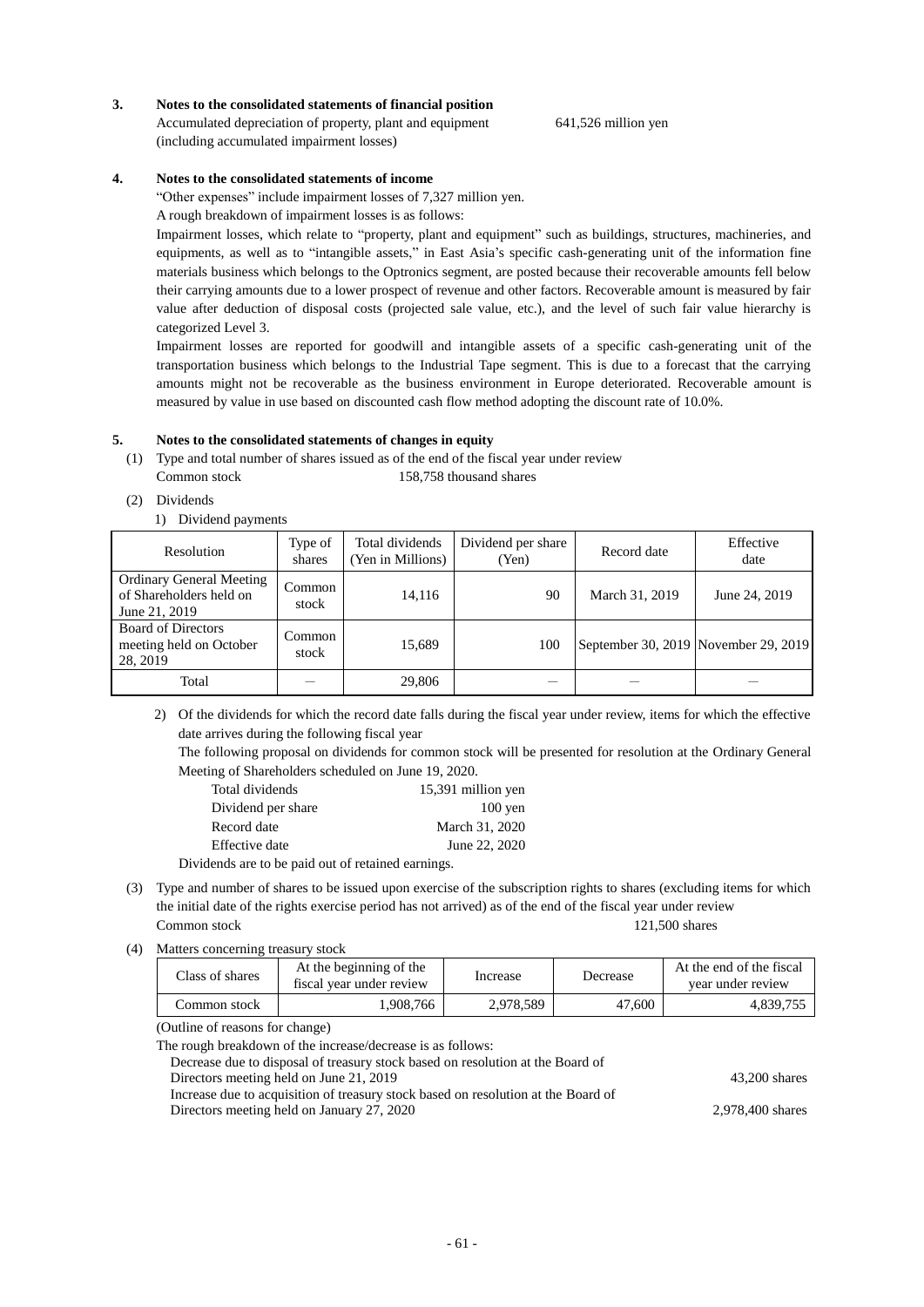### **6. Notes to financial instruments**

1. Matters relating to the status of financial instruments

#### (1) Capital risk management

The Group's basic policy on capital risk management is to build and maintain a stable financial base in order to ensure sound and efficient operations and to achieve sustainable growth of the Group. In accordance with this policy, capital expenditures, dividends, M&As, returns to shareholders through purchases of treasury stock, and repayments of debts are made based on the sound operational cash flows generated through development and sale of competitive products.

#### (2) Financial risk management

#### Risk management policies

The Group conducts a risk management to mitigate the financial risks arising from the business activity processes. The Group's basic policy on risk management is to eliminate the sources of risks to avoid their occurrence or to mitigate the risks that are not avoidable.

Derivative transactions are entered into within the actual demands to hedge the risks described below in compliance with the internal regulations governing the scope and the selection of financial institutions etc. for derivative transactions.

For details of the Group's major financial risks and the management policies thereon, reference is made to (3) Financial risks.

#### (3) Financial risks

Business activities of the Group are affected by the environment of businesses and of financial market. The financial instruments owned by the Group in the course of its business activities are exposed to their inherent risks including (a) market risks ((i) foreign exchange risk, (ii) price risk, and (iii) interest rate risk), (b) credit risk, and (c) liquidity risk.

#### (a) Market risks

#### (i) Foreign exchange risk

The Group's businesses are operated globally, and the products manufactured by the Company and its subsidiaries are sold in the overseas markets. Consequently, the Group is exposed to the risk of changes in foreign currency exchange rates (hereinafter: "foreign exchange risk") arising from the translation of the balances of foreign-currency-denominated trade receivables and trade payables resulted from the transactions by the Company and its subsidiaries denominated in currencies other than the Group's functional currency into the Group's functional currency at the rates of exchange prevailing at the end of the reporting period. The Group's foreign exchange risk arises mainly from changes in the exchange rate with US dollars.

Although the Group's trade receivables and trade payables denominated in foreign currencies are exposed to foreign exchange risk, the Group uses forward exchange contracts to hedge its foreign exchange risk in principle for the net exposure of such trade receivables and trade payables whose balances are monitored monthly by currency.

(ii) Price risk

Equity instruments held by the Group mainly are the shares of the companies with which the Group has business relationships. Such shares are acquired and held from the perspective of enhancing the Group's corporate value over a long term, and not for short-term trading purposes. The Group reviews whether the status of transactions with such companies and returns on the holdings are commensurate with the capital cost that the Company incurs by periodically monitoring the fair values for listed shares and the financial conditions of investees (counterparty companies) for unlisted shares, thereby determining whether or not the Group should continue to hold those equity instruments.

Therefore, the Group considers its current price risk as not material.

(iii) Interest rate risk

Interest rate risk is defined as the risk arising from the changes in fair values of financial instruments or in future cash flows generated from financial instruments due to the fluctuation of market interest rates. The Group's exposure to interest rate risk is mainly related to liabilities such as loans payable and bonds and to assets such as time deposits and loans receivable. As the interest amount is affected by the fluctuation of market interest rates, the future cash flows from interests are exposed to the interest rate risk.

The Group is working to utilize its funds efficiently and reduce interest-bearing debts as much as possible, with the result that the level of its interest-bearing debts is kept extremely low vis-à-vis total assets.

Therefore, the Group considers its current interest rate risk as immaterial.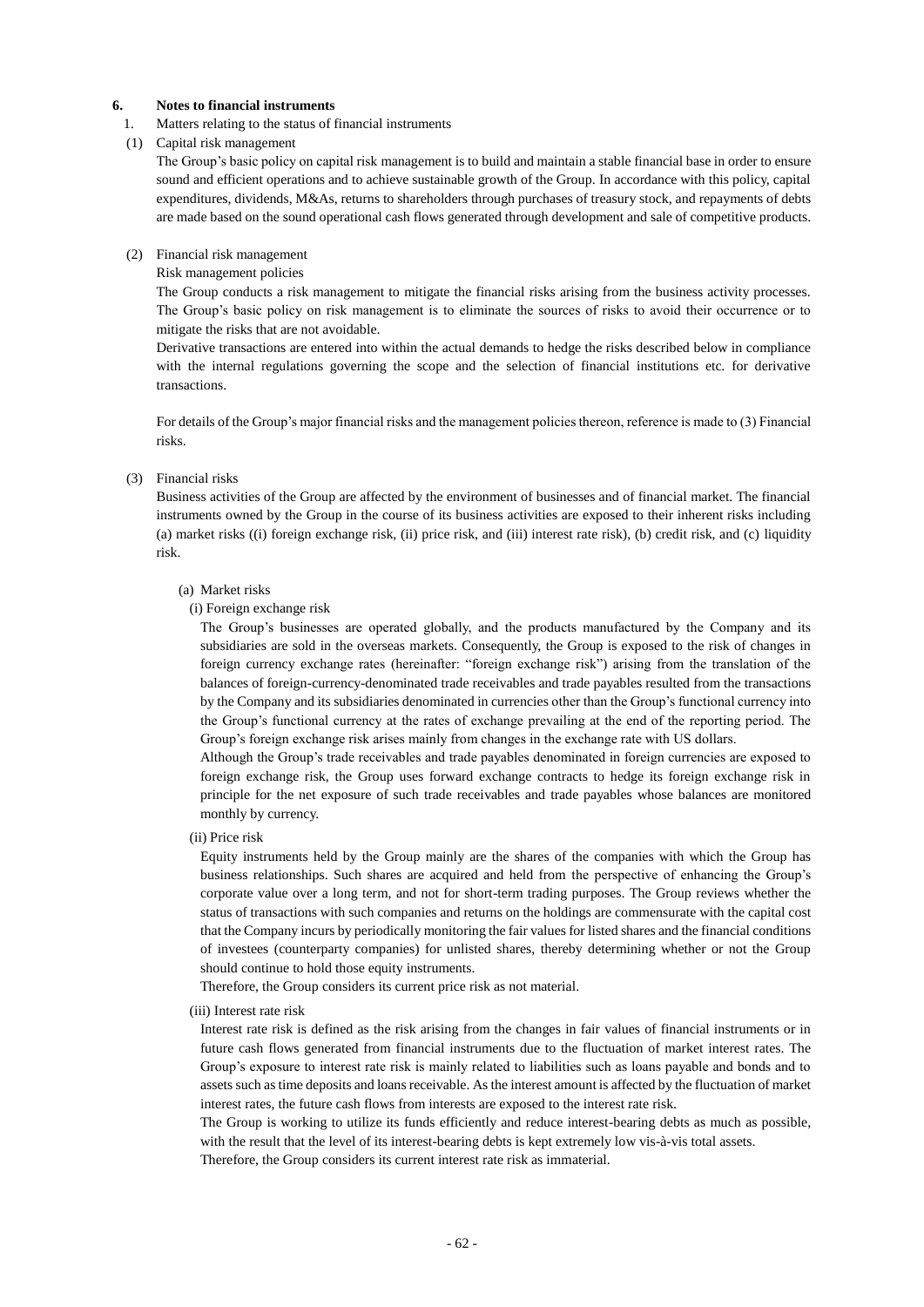(b) Credit risk

The Group is exposed to the risk that the counterparty to a financial instrument held could default on its contractual obligation, resulting in financial loss to the Group due to that financial instrument becoming uncollectible.

The Group's credit risk arises principally from its trade receivables that consist of a large number of customers in the Group's business segments such as "Industrial Tape," "Optronics," "Life Science," and others. Credit risk of customers is managed by establishing the payment terms and credit limits for customers. Through regular monitoring of collection status, reasons for overdue trade receivables are clarified and the respective measures are appropriately taken. Credit evaluation is also regularly performed by analyzing the ongoing information gathered and the actual credit reports of counterparties obtained from external institutions as needed together with the historical payment performance of customers.

If, as a result, the credit standing of a customer is judged as changed or abnormal, or if no payment is performed by a customer within a certain period of time after the payment due date contractually agreed upon, preventive measures for respective trade receivable is appropriately taken such as change of credit limit amount, change of payment terms, credit guarantee insurance cover, factoring, etc. Those measures are subject to approval of the respective responsible persons in charge.

The Group establishes an allowance for doubtful accounts with respect to trade and other receivables by considering collectability and using historical information regarding default rates of the respective customers and credit reports, etc. provided by external institutions.

Furthermore, the Group deposits surplus funds at financial institutions and uses derivative financial instruments provided by financial institutions to mitigate the business related risks. Since the transactions regarding deposits and derivative financial instruments are engaged in only with financial institutions with high credit rating, the Group considers its current credit risk regarding such transactions as immaterial.

(c) Liquidity risk

The Group uses short-term loans payable principally for funding the working capital and long-term loans payable and bonds payable for funding capital investments. Those liabilities together with trade notes and accounts payables are exposed to the liquidity risk that the Group will encounter difficulties in meeting the obligation associated with such liabilities. The Group manages liquidity risk by adequately preparing the cash planning based on the cash flow forecast to meet its liabilities when they are due.

Liquidity risk of short-term loans payable is managed by timely preparing and updating the cash management plan based on the reports from respective departments and by maintaining adequate level of liquidity in hand. In addition, surplus funds generated in the subsidiaries are managed within the Group for efficient cash management.

As to long-term loans payable for purposes of long-term financing, cash planning is prepared prior to the execution of long-term fund raising that is subject to the approval of the Board of Directors.

#### 2. Matters relating to the fair values of financial instruments

The Group determines fair values of financial assets and financial liabilities as follows.

[Cash and cash equivalents, trade and other receivables, trade and other payables, and short-term loans payable] Since they are settled in a short term, their fair values approximate the carrying amounts. Accordingly, their fair values are determined by the corresponding carrying amounts.

#### [Other financial assets and other financial liabilities]

Among other financial assets, the fair values of marketable securities are determined based on market prices, etc., while the fair values of unlisted securities are determined using valuation techniques.

The fair values of derivatives are determined based on forward exchange markets, prices quoted by contracting financial institutions, etc.

The specific valuation techniques used in measuring the fair values of financial instruments include followings:

- Quoted market prices of similar financial instruments or broker quotes
- The fair values of foreign currency forward contracts are calculated based on the values calculated using the forward exchange rates at the end of the reporting period.
- In calculating the fair values of financial instruments other than those listed above, other valuation techniques are used such as discounted cash flow analysis, etc.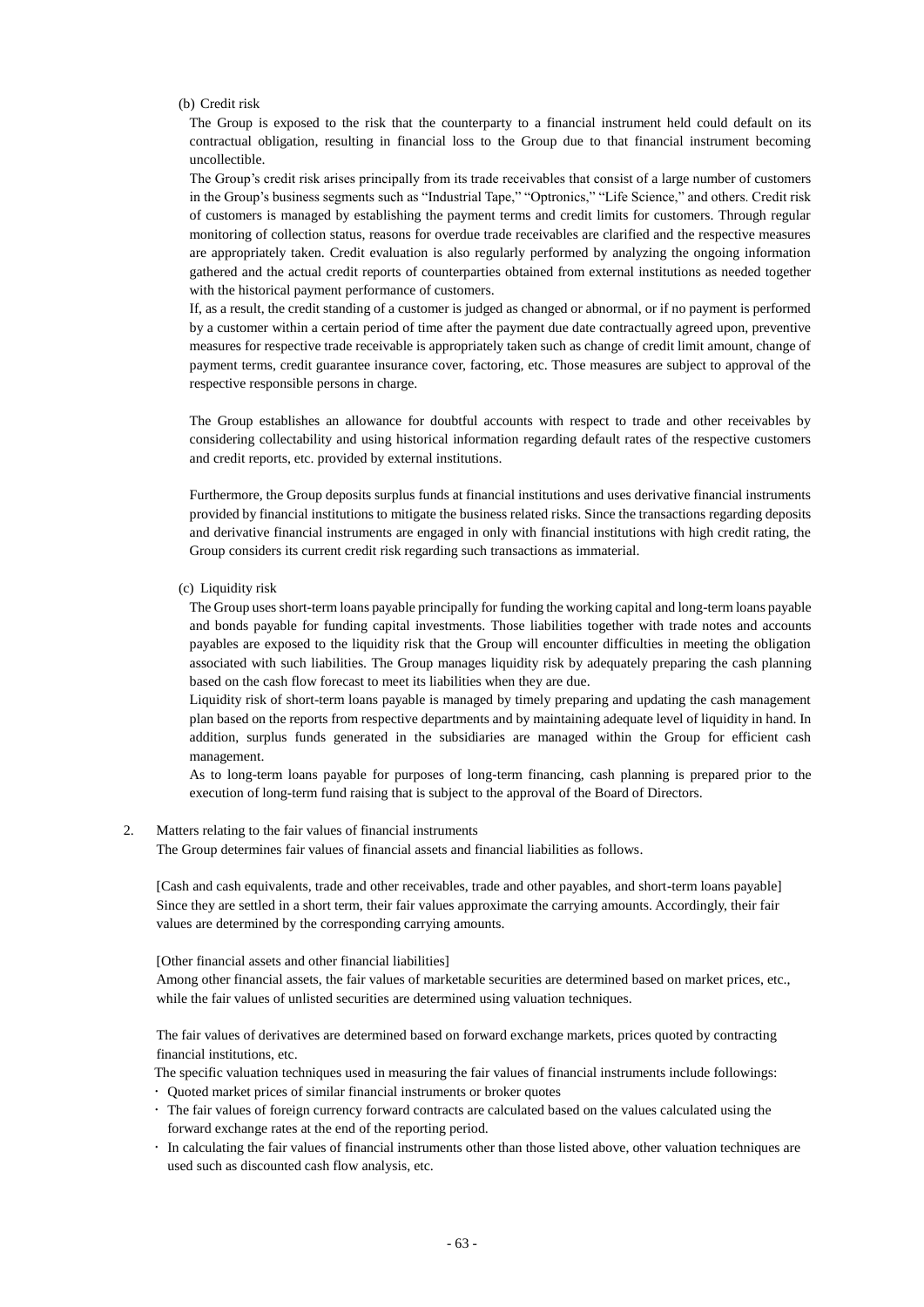## **7. Notes on information per share**

Equity attributable to owners of the parent company per share 4,479.29 yen Basic earnings per share 301.32 yen

In the consolidated statements of financial position, the consolidated statements of income, and the consolidated statements of changes in equity, the amounts presented are rounded down to the nearest million yen.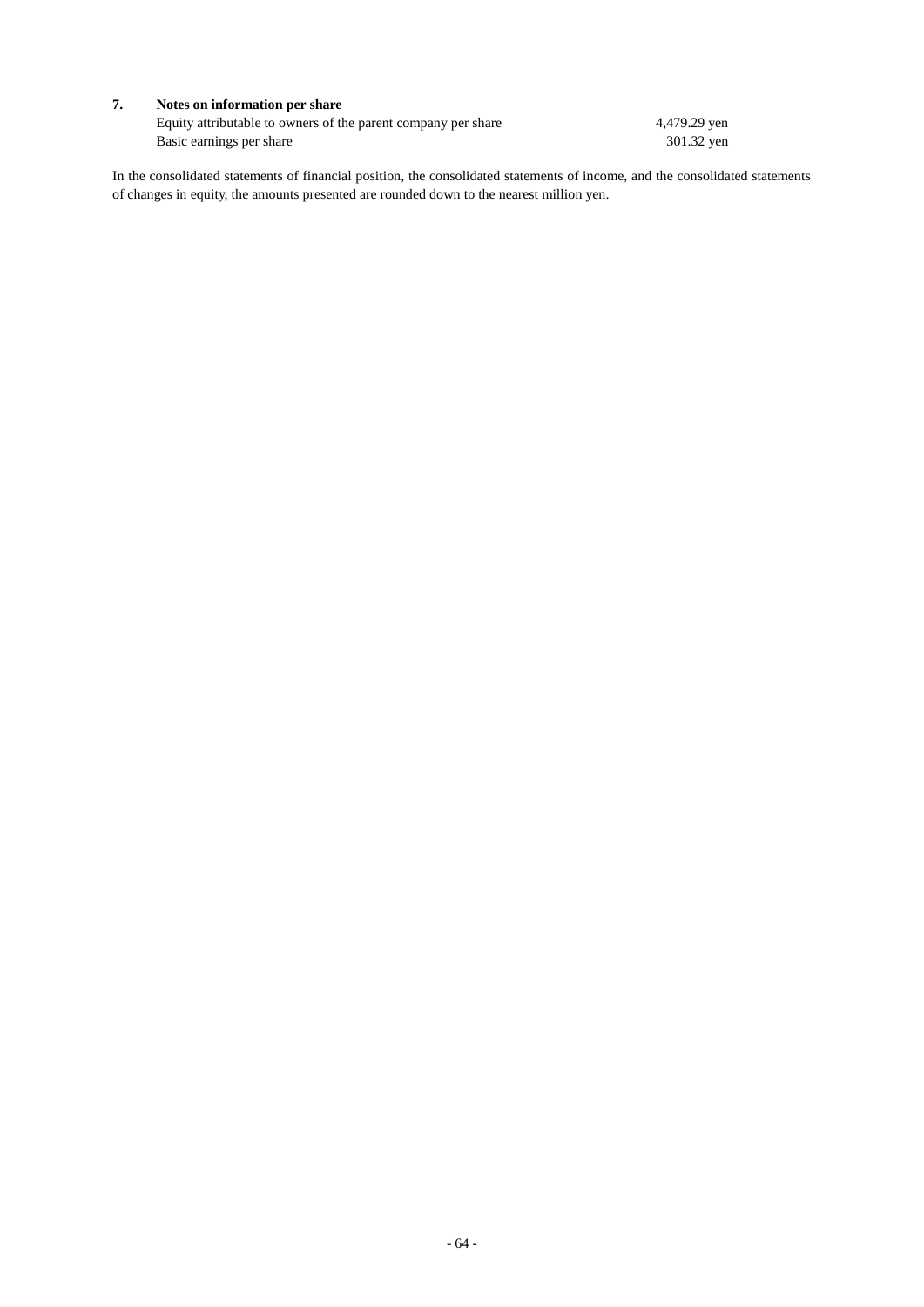## **Notes to the Non-Consolidated Financial Statements**

#### **1. Notes regarding significant accounting policies**

- (1) Valuation basis and method for securities
	- Other securities:

Securities with available fair value:

Carried at fair value, as of the end of the fiscal year (valuation adjustments are reported in the net assets section, and selling costs are calculated using the moving average method)

Securities with no available fair value:

Stated at cost based on the moving average method

Stocks issued by subsidiaries and affiliates:

Stated at cost based on the moving average method

(2) Valuation basis and method for derivatives Stated at fair value

## (3) Valuation basis and method for inventories

Merchandise and finished goods, work in process, and raw materials and supplies

Stated at gross average cost (for balance sheet valuation, in the event that an impairment is determined: impairment write down is calculated based on inventory net realizable value)

(4) Depreciation method of major depreciable assets

Property, plant and equipment (excluding lease assets):

Straight-line method

Intangible assets (excluding lease assets):

Straight-line method (software for in-house use is depreciated using the straight-line method over its useful life of 5 years)

#### Lease assets:

Lease assets related to finance lease transactions that do not transfer ownership of the leased property to the lessee are depreciated over the lease terms by the straight-line method with no residual value.

(5) Accounting criteria for allowances and provisions

### Allowance for doubtful accounts

Allowance for doubtful accounts is provided to cover probable losses on collection. It is the sum of the probable uncollectable amount estimated using the rate of actual collection losses for normal receivables and a review of the individual collectability of the specific receivables.

#### Allowance for investment loss

A potential loss amount is stated by taking into account the Company's financial conditions, etc., in accordance with the Company's criteria, to prepare for losses related to investments in subsidiaries and affiliates.

#### Provision for directors' bonuses

The Company makes provisions for the amount of bonuses for Directors deemed to accrue during the fiscal year, based on the Company's estimated payment obligation for the fiscal year under review.

### Provision for retirement benefits

The Company makes provisions for the necessary amount of allowance for employees' severance and retirement benefits deemed to accrue during the term based on the Company's expected retirement benefit obligation and the balance of the pension assets at the term-end.

Past service cost is amortized from the year in which the gain or loss is recognized by the straight-line method for a given number of years (12 years) within employees' average remaining years of service.

Actuarial gains and losses are amortized from the year following the year in which the gains or losses are recognized by the straight-line method for a given number of years (12 years) within employees' average remaining years of service.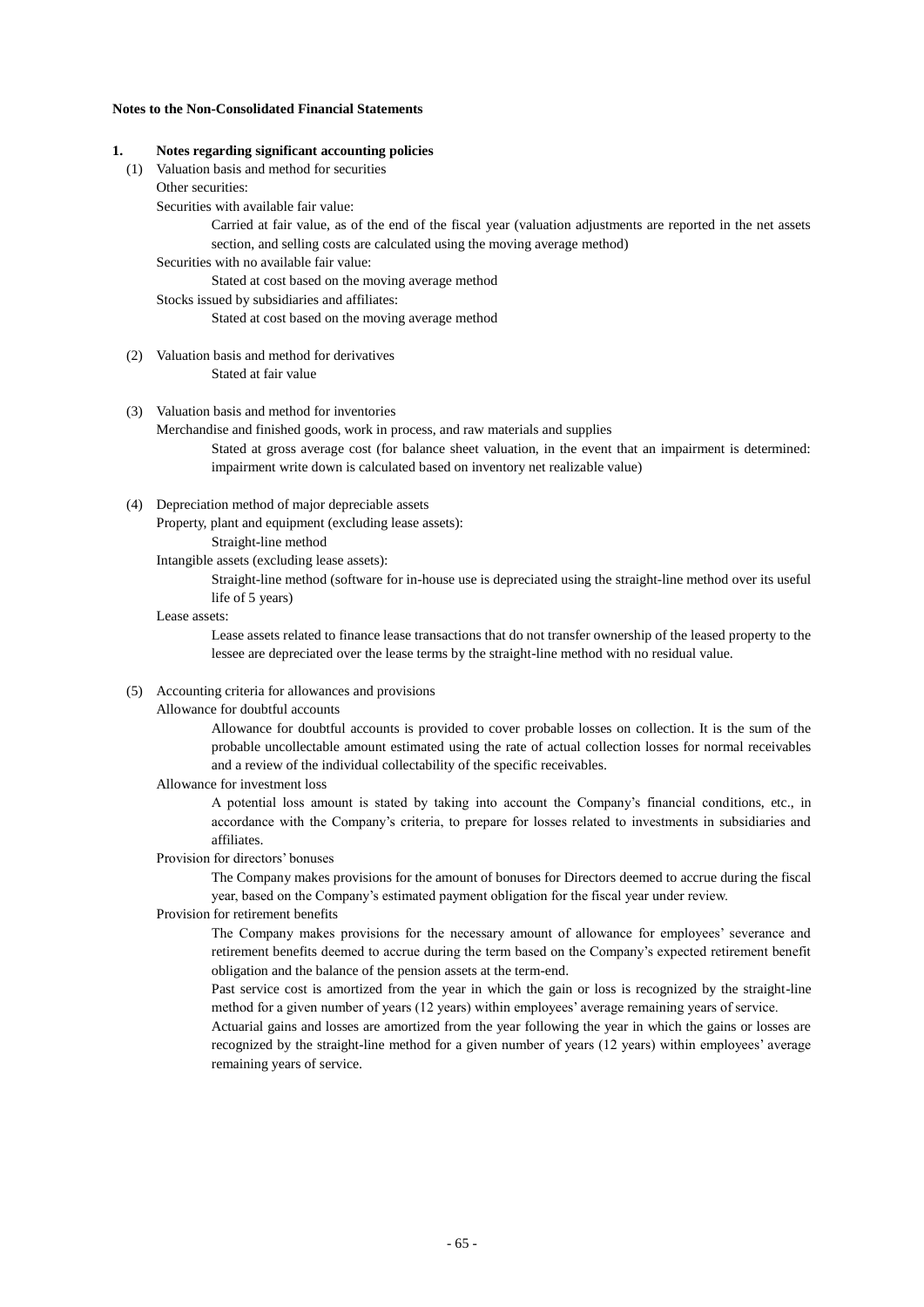## (6) Method of hedge accounting

1) Method of hedge accounting

Deferred hedging is used for forward exchange contracts applied to forecast transactions. For currency swaps that qualify for hedge accounting, gain or loss is translated at the exchange rate stipulated in the contract under the allocation process. Interest rate swaps that qualify for hedge accounting and meet specific criteria are not measured at market value but the differential paid or received under the swap agreements are recognized and included in interest expenses or income.

- 2) Hedging instruments and hedged items Hedging instruments: Forward exchange contracts, Currency swaps, Interest rate swaps Hedged items: Foreign currency-denominated receivables and payables, etc.
- 3) Hedge policy

The Company adopts a policy aimed at averting the risks associated with exchange fluctuations and interest rate fluctuations.

4) Method of assessing the effectiveness of the hedges

The effectiveness is assessed by comparing a market change in a hedged item or cumulative change in its cash flows with a market change in a hedging instrument or cumulative change in its cash flow to observe a ratio of those changes. However, the assessment of the effectiveness is omitted for interest rate swaps that are handled under special rules.

(7) Consumption taxes are excluded from the transaction amounts.

## **2. Notes to changes to the presentation method**

(Non-consolidated statements of income)

"Impairment losses," which was included in "Other" of extraordinary loss in previous fiscal years, is separately presented from the current fiscal year because its quantitative materiality increased. "Impairment loss" for the previous fiscal year stood at 23 million yen.

## **3. Notes to the non-consolidated balance sheets**

| (1) Accumulated depreciation of property, plant and equipment | 440,489 million yen |
|---------------------------------------------------------------|---------------------|
| (2) Short-term receivables from affiliates                    | 86,521 million yen  |
| Short-term payables to affiliates                             | 81,070 million yen  |